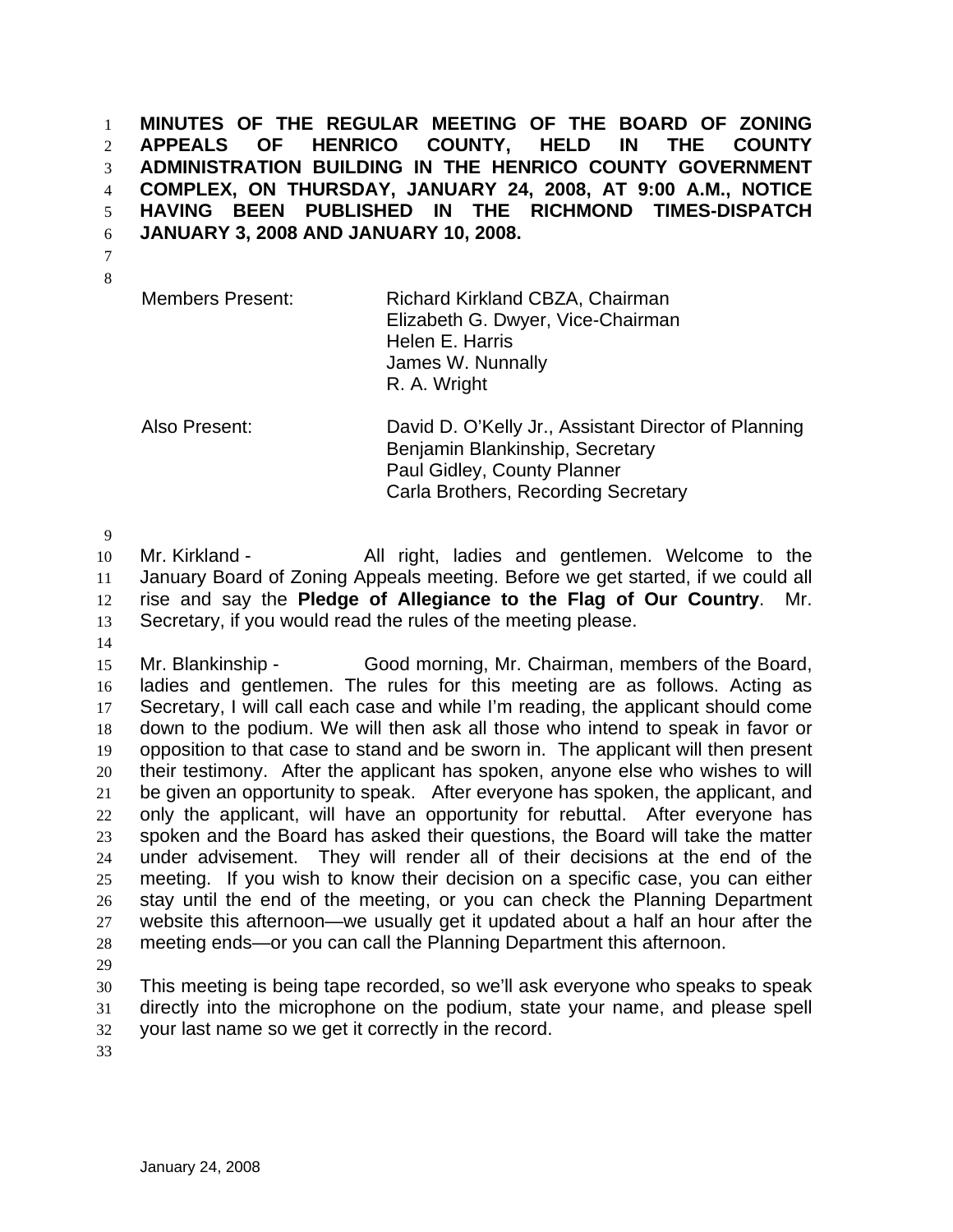| 34<br>35<br>36                                               | Finally, out in the foyer, there is a binder that contains the staff report for each<br>case, including the conditions that have been recommended by the staff. It's<br>important that you be familiar with those conditions. |                                                                                                                                                                                                                                                                                                                                                                                                                                                                                                                                                                                                                                                                                                                                                                                                                     |  |
|--------------------------------------------------------------|-------------------------------------------------------------------------------------------------------------------------------------------------------------------------------------------------------------------------------|---------------------------------------------------------------------------------------------------------------------------------------------------------------------------------------------------------------------------------------------------------------------------------------------------------------------------------------------------------------------------------------------------------------------------------------------------------------------------------------------------------------------------------------------------------------------------------------------------------------------------------------------------------------------------------------------------------------------------------------------------------------------------------------------------------------------|--|
| 37<br>38<br>39<br>40                                         | Mr. Kirkland -<br>deferrals?                                                                                                                                                                                                  | Do we have any requests for withdrawals or                                                                                                                                                                                                                                                                                                                                                                                                                                                                                                                                                                                                                                                                                                                                                                          |  |
| 41<br>42                                                     | Mr. Blankinship -                                                                                                                                                                                                             | No sir.                                                                                                                                                                                                                                                                                                                                                                                                                                                                                                                                                                                                                                                                                                                                                                                                             |  |
| 43<br>44                                                     | Mr. Kirkland -                                                                                                                                                                                                                | All right, then, call the first case.                                                                                                                                                                                                                                                                                                                                                                                                                                                                                                                                                                                                                                                                                                                                                                               |  |
| 45<br>46<br>47<br>48<br>49<br>50<br>51<br>52<br>53           | A-043-07<br>frontage.                                                                                                                                                                                                         | <b>JOSEPH DEMETRIUS TYLER</b> requests a variance<br>from Sections 24-94 and 24-9 to build a one-family dwelling at 8369 Strath Road<br>(Parcels 816-684-9123 and 817-684-3216), zoned A-1, Agricultural District<br>(Varina). The lot width requirement and public street frontage requirement are not<br>met. The applicant has 20 feet lot width and 20 feet public street frontage where<br>the Code requires 150 feet lot width and 50 feet public street frontage. The<br>applicant requests a variance of 130 feet lot width and 30 feet public street                                                                                                                                                                                                                                                       |  |
| 54<br>55<br>56                                               | Mr. Kirkland -                                                                                                                                                                                                                | Does anyone else wish to speak on this case? If not,<br>ma'am, would you raise your right hand and be sworn in?                                                                                                                                                                                                                                                                                                                                                                                                                                                                                                                                                                                                                                                                                                     |  |
| 57<br>58                                                     | Ms. Waldrop -                                                                                                                                                                                                                 | Good morning.                                                                                                                                                                                                                                                                                                                                                                                                                                                                                                                                                                                                                                                                                                                                                                                                       |  |
| 59<br>60<br>61                                               | Mr. Blankinship -<br>the truth and nothing but the truth so help you God?                                                                                                                                                     | Do you swear the testimony you're about to give is                                                                                                                                                                                                                                                                                                                                                                                                                                                                                                                                                                                                                                                                                                                                                                  |  |
| 62<br>63                                                     | Ms. Waldrop -                                                                                                                                                                                                                 | I do.                                                                                                                                                                                                                                                                                                                                                                                                                                                                                                                                                                                                                                                                                                                                                                                                               |  |
| 64<br>65                                                     | Mr. Kirkland -                                                                                                                                                                                                                | Would you state your name for the record?                                                                                                                                                                                                                                                                                                                                                                                                                                                                                                                                                                                                                                                                                                                                                                           |  |
| 66<br>67                                                     | Ms. Waldrop -                                                                                                                                                                                                                 | Lestra Waldrop.                                                                                                                                                                                                                                                                                                                                                                                                                                                                                                                                                                                                                                                                                                                                                                                                     |  |
| 68<br>69                                                     | Mr. Kirkland -                                                                                                                                                                                                                | Okay, ma'am, what are you requesting of this Board?                                                                                                                                                                                                                                                                                                                                                                                                                                                                                                                                                                                                                                                                                                                                                                 |  |
| $70\,$<br>71<br>72<br>73<br>74<br>75<br>76<br>77<br>78<br>79 | Ms. Waldrop -                                                                                                                                                                                                                 | Well, I'm an agent with Varina and Seelmann Realty.<br>We were deferred from last month's hearing. The requirements for road frontage<br>are not met on this lot. Mr. Tyler wants to sell this lot. He has come to the<br>conclusion that he wants to sell the property. There is a concept road that goes<br>through we believe one end of the property. The gentleman who has the<br>contract to purchase the property did send me building plans. You all wanted to<br>see the house plans. I have, embarrassingly, misplaced them and I have been<br>looking for them for two days in all my other files thinking that I may have misfiled<br>them. They've vanished. It is a standard 1,200 to 1500 square-foot vinyl rancher<br>with a country front porch and a deck off the back. We believe that this will |  |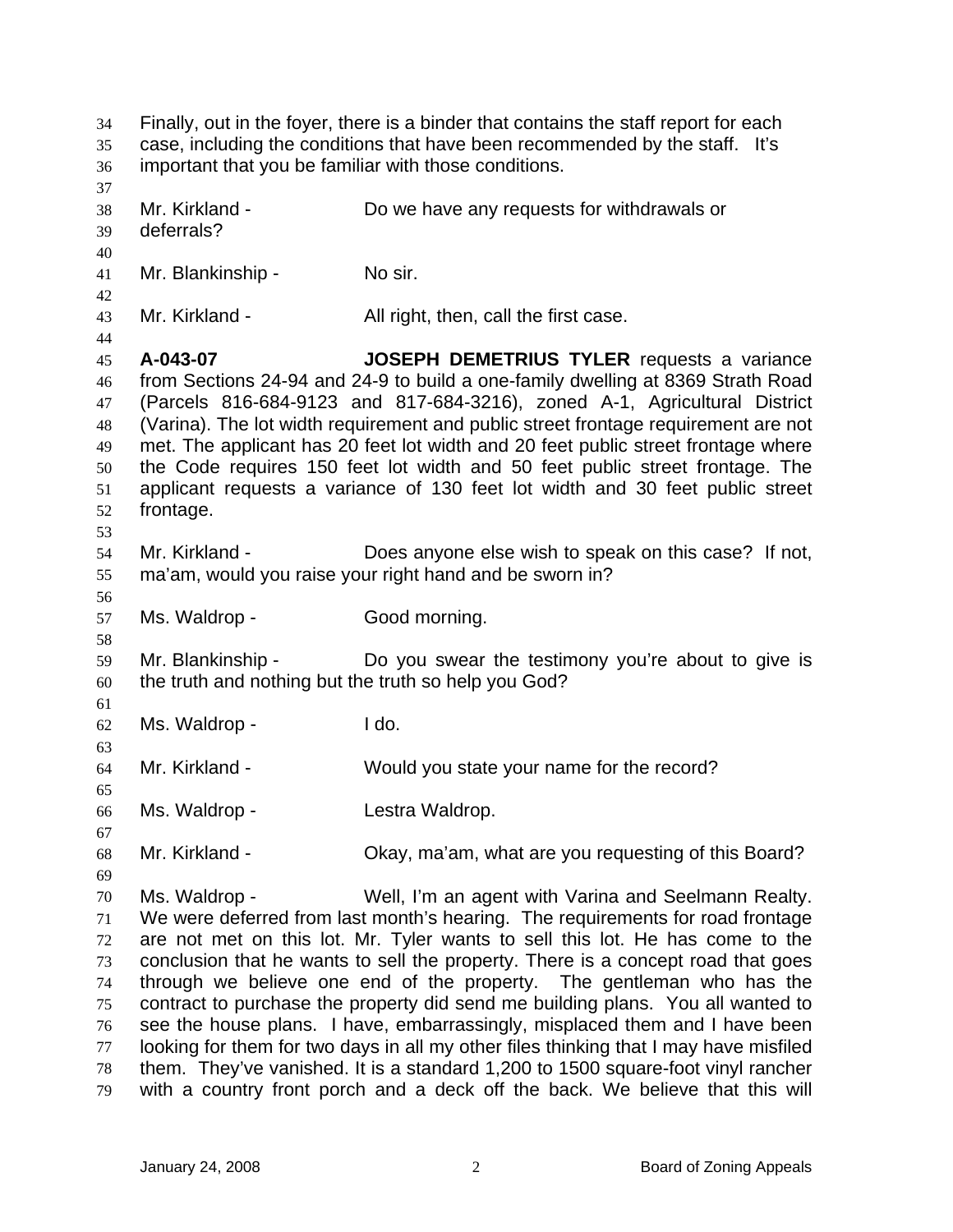certainly not impact the neighborhood. It is in keeping with the house that is located behind this property. He was concerned about the impact of the concept road. We have another hurdle to clear and we have not done that. We wanted to get the variance first to make sure that we had a buildable lot. We also have to have the lot perked. So, we have that hurdle to get over once we get this variance accepted. 80 81 82 83 84 85 86 87 88 89 90 91 92 93 94 95 96 97 98 99 100 101 102 103 104 105 106 107 108 109 110 111 112 113 114 115 116 117 118 119 120 121 122 123 124 Ms. Dwyer - I believe last month we talked about a reservation of property for the concept road and that was something you were going to go back and discuss with your client. Ms. Waldrop - We did. We did discuss it. He's out of town, of course, this week, the purchaser of the property. We realize that we have to have land set on either side of this concept road to allow for a barrier. Mr. Blankinship - Have you contacted the Department of Public Works to make any progress on that? Ms. Waldrop - No. The purchaser was going to do that and he did not. I talked to them yesterday and we have not physically. All I have is your maps here. I've asked him to do that. Ms. Dwyer - In my view, the case is not right for decision if we don't have a resolution to the concept road. Ms. Waldrop - What you're saying is that you want something in writing from the purchaser stating that he will indeed give the land? Mr. Kirkland - I guess we need to see also the concept road, your 50 feet, and where the location of this home would be in reference to that 50 feet. Ms. Waldrop - Right. It's a two-acre parcel and it is a rectangular parcel. The concept road goes, we estimate, over the right-hand property barrier about a third, a quarter to a third of the way in. Ms. Dwyer - The Unit of Perspective, at least, is that what you're asking us is to undo the law. The law requires you to have 50-foot frontage. The law requires you to meet certain lot depth or width requirements that you don't meet. In order for us to, in effect, say the law doesn't apply to you in this case, which to my mind is a very extraordinary thing— Ms. Waldrop - Well, I understand that. Ms. Dwyer - —we need to have some assurance that some of the issues that are raised by the fact that this is a substandard, non-complying lot are

125 resolved before we consider that. One of those is the future of this concept road,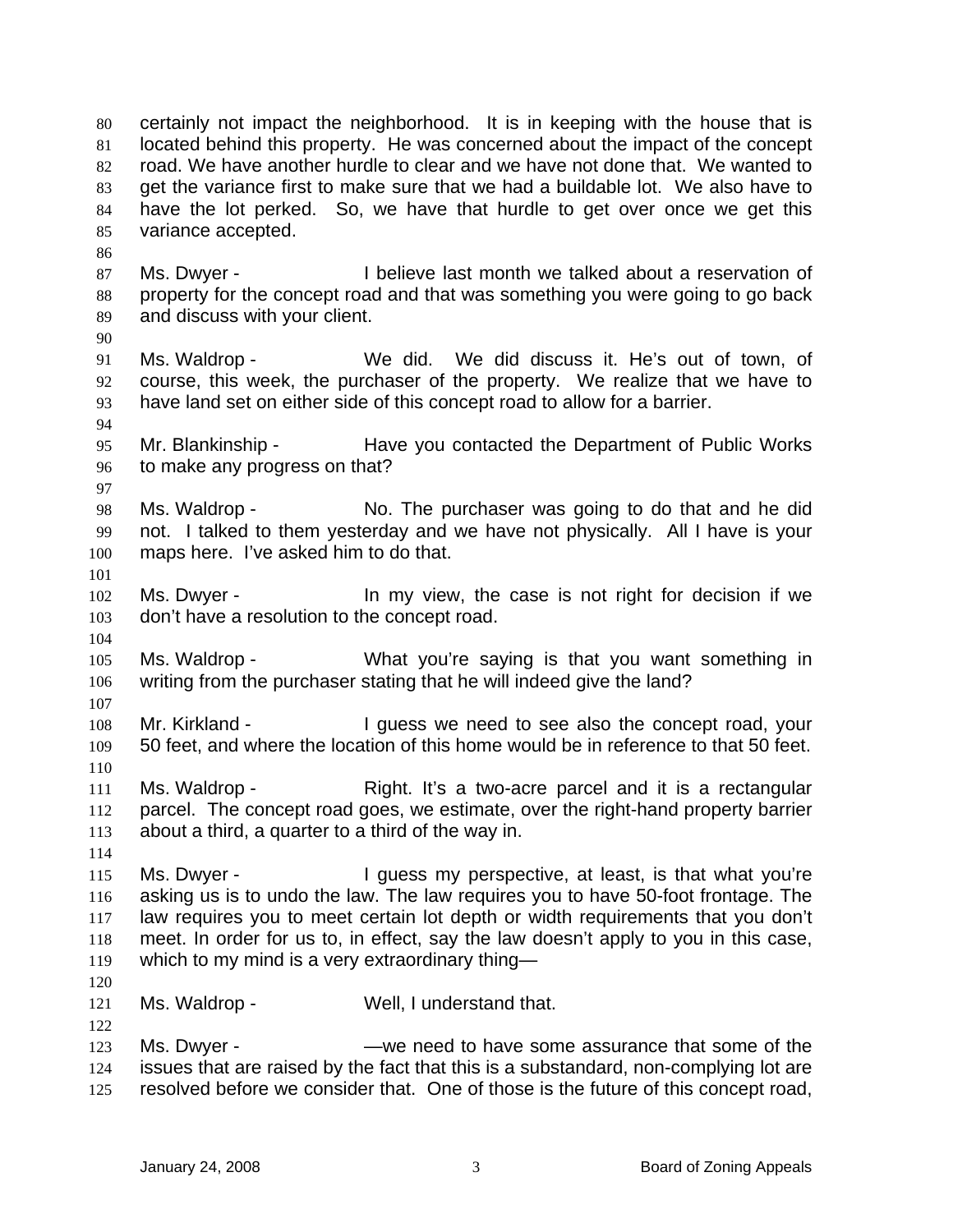so we would want to have it clear that the owner and the prospective purchaser agree and are able to reserve that 50-foot strip for the concept road. We need to have some idea of where that is in relation to where the house is going to be because this is an extraordinary request. Those are the reasons, I think, why we feel like we need that information before we make a decision. 126 127 128 129 130 131 132 133 134 135 136 137 138 139 140 141 142 143 144 145 146 147 148 149 150 151 152 153 154 155 156 157 158 159 160 161 162 163 164 165 166 167 168 169 170 Ms. Waldrop - Chay. Do you want that in writing and then a drawing showing the footage, maybe, of one of the house from that 50-foot right-of-way? Is that what you're asking? Mr. Blankinship - I'm looking at the letter that I sent you right after the last meeting and it says, "You and your client should meet with the Department of Public Works at your earliest convenience to determine the location of the concept road crossing the property." I give you the name and phone number. Ms. Waldrop - Right. Mr. Blankinship - "Once you determine the location of the concept road, you should submit a plat showing reservation of right-of-way, and the location and orientation of the proposed dwelling. Ms. Waldrop - The I understand. Mr. Blankinship - Those are the two steps. Ms. Waldrop - The Understand it. Okay. Well, we will take care of that. Can we defer until next month then, bring this up in February? Mr. Nunnally - I think it would be wise if you brought the builder down here, too, with you. Ms. Waldrop - Chay, I can do that. I will do that. **DECISION**  Mr. Kirkland - Can we make a motion to defer now? Mr. Nunnally - Yes. I move we defer this until next month. Mr. Kirkland - Second please. Ms. Dwyer - Second. Mr. Kirkland - Motion made by Mr. Nunnally, seconded by Ms. Dwyer. All those in favor say aye. All those opposed say no. The ayes have it;

171 the motion passes. It's been deferred.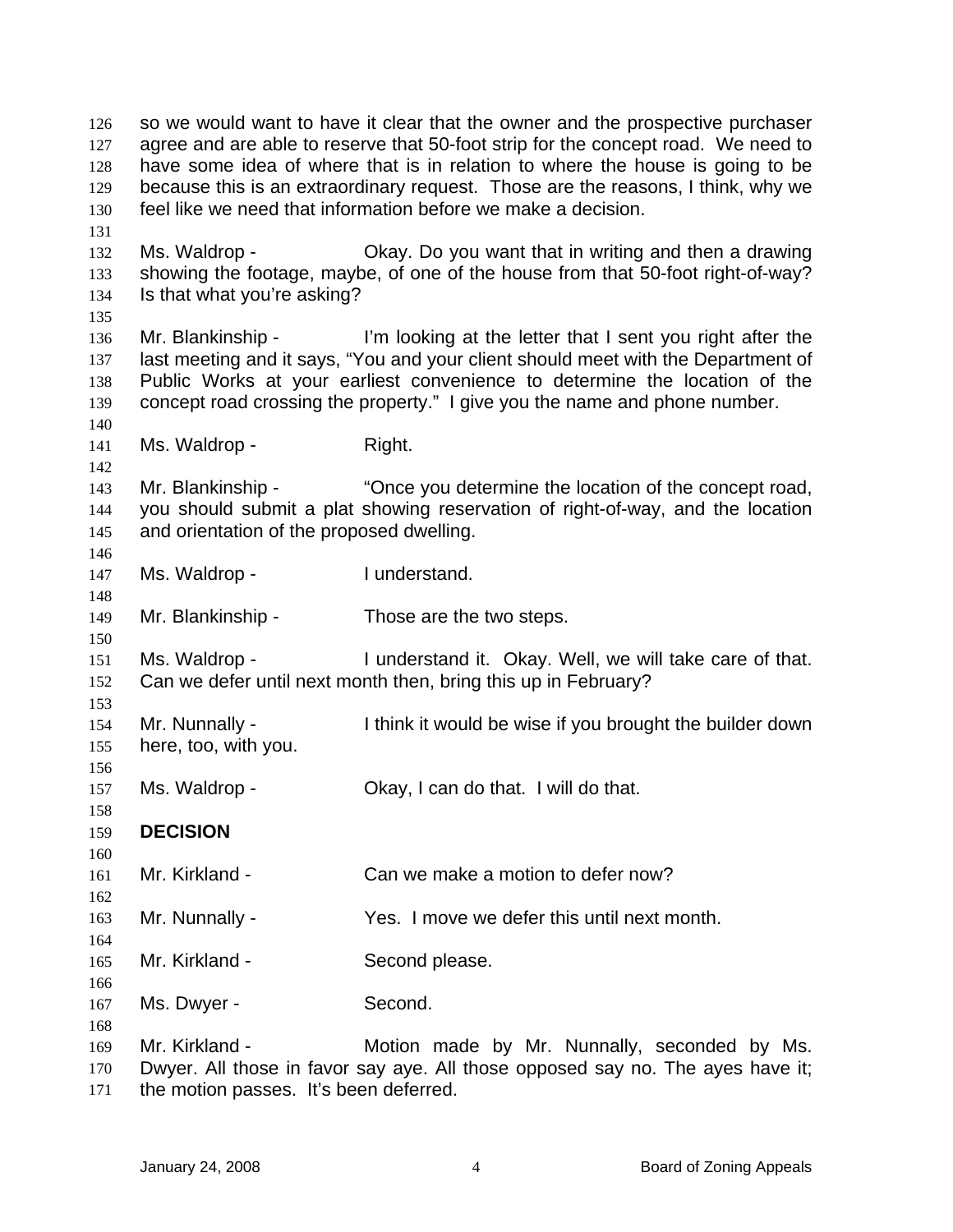| 172        |                                                      |                                                                                   |                |
|------------|------------------------------------------------------|-----------------------------------------------------------------------------------|----------------|
| 173        |                                                      | After an advertised public hearing the Board deferred application A-043-07, until |                |
| 174        |                                                      | the February 28, 2008 meeting at the request of the applicant.                    |                |
| 175        |                                                      |                                                                                   |                |
| 176        | Affirmative:                                         | Dwyer, Harris, Kirkland, Nunnally, Wright                                         | 5              |
| 177        | Negative:                                            |                                                                                   | 0              |
| 178        | Absent:                                              |                                                                                   | $\overline{0}$ |
| 179        |                                                      |                                                                                   |                |
| 180        | Mr. Blankinship -                                    | I should announce at this point that this is one of two                           |                |
| 181        |                                                      | cases that was deferred from last month. The previous case was also deferred (3)  |                |
| 182        |                                                      | total), but this case and the next one were deferred with the understanding that  |                |
| 183        |                                                      | the public hearing was closed. The Board needed some additional information       |                |
| 184        |                                                      | primarily from staff and may ask questions of applicants, but the public hearing  |                |
| 185        | itself will not be reopened for these two cases.     |                                                                                   |                |
| 186        |                                                      |                                                                                   |                |
| 187        | <b>UP-018-07</b>                                     | GILLIES CREEK INDUSTRIAL RECYCLING, LLC                                           |                |
| 188        |                                                      | requests a conditional use permit pursuant to Section 24-88(c) to develop a       |                |
| 189        |                                                      | wetlands mitigation bank at 5500 White Oak Drive (Parcels 864-704-2093, 860-      |                |
| 190        |                                                      | 709-5622 and 863-706-3470), zoned C-1, Conservation District (Varina).            |                |
| 191        |                                                      |                                                                                   |                |
| 192        | Mr. Kirkland -                                       | If you would, sir, and anyone else that might give                                |                |
| 193        |                                                      | testimony, please raise your right hand and be sworn in.                          |                |
|            |                                                      |                                                                                   |                |
| 194<br>195 | Mr. Blankinship -                                    | Do you swear the testimony you're about to give is                                |                |
| 196        | the truth and nothing but the truth so help you God? |                                                                                   |                |
| 197        |                                                      |                                                                                   |                |
|            | Mr. Morgan -                                         | I do.                                                                             |                |
| 198        |                                                      |                                                                                   |                |
| 199        | Mr. Kirkland -                                       |                                                                                   |                |
| 200        |                                                      | All right, sir, if you'll state your name for the record.                         |                |
| 201        |                                                      | Kelby Morgan.                                                                     |                |
| 202        | Mr. Morgan -                                         |                                                                                   |                |
| 203        | Mr. Kirkland -                                       |                                                                                   |                |
| 204        |                                                      | Have you come to an agreement on the questions                                    |                |
| 205        | that we asked last month?                            |                                                                                   |                |
| 206        |                                                      |                                                                                   |                |
| 207        | Mr. Morgan -                                         | Yes sir.                                                                          |                |
| 208        |                                                      |                                                                                   |                |
| 209        | Mr. Kirkland -                                       | If you would state them, please. One thing was the                                |                |
| 210        | trucks.                                              |                                                                                   |                |
| 211        |                                                      |                                                                                   |                |
| 212        | Mr. Morgan -                                         | Yes. We had a meeting a couple of weeks ago with                                  |                |
| 213        |                                                      | Henrico, New Kent, VDOT, and ourselves and mutually came to agreement on          |                |
| 214        |                                                      | how the property is going to be accessed and the volume of trucks that will be    |                |
| 215        |                                                      | coming in and out. Everyone is in agreement on how the CUP is currently           |                |
| 216        | written.                                             |                                                                                   |                |
| 217        |                                                      |                                                                                   |                |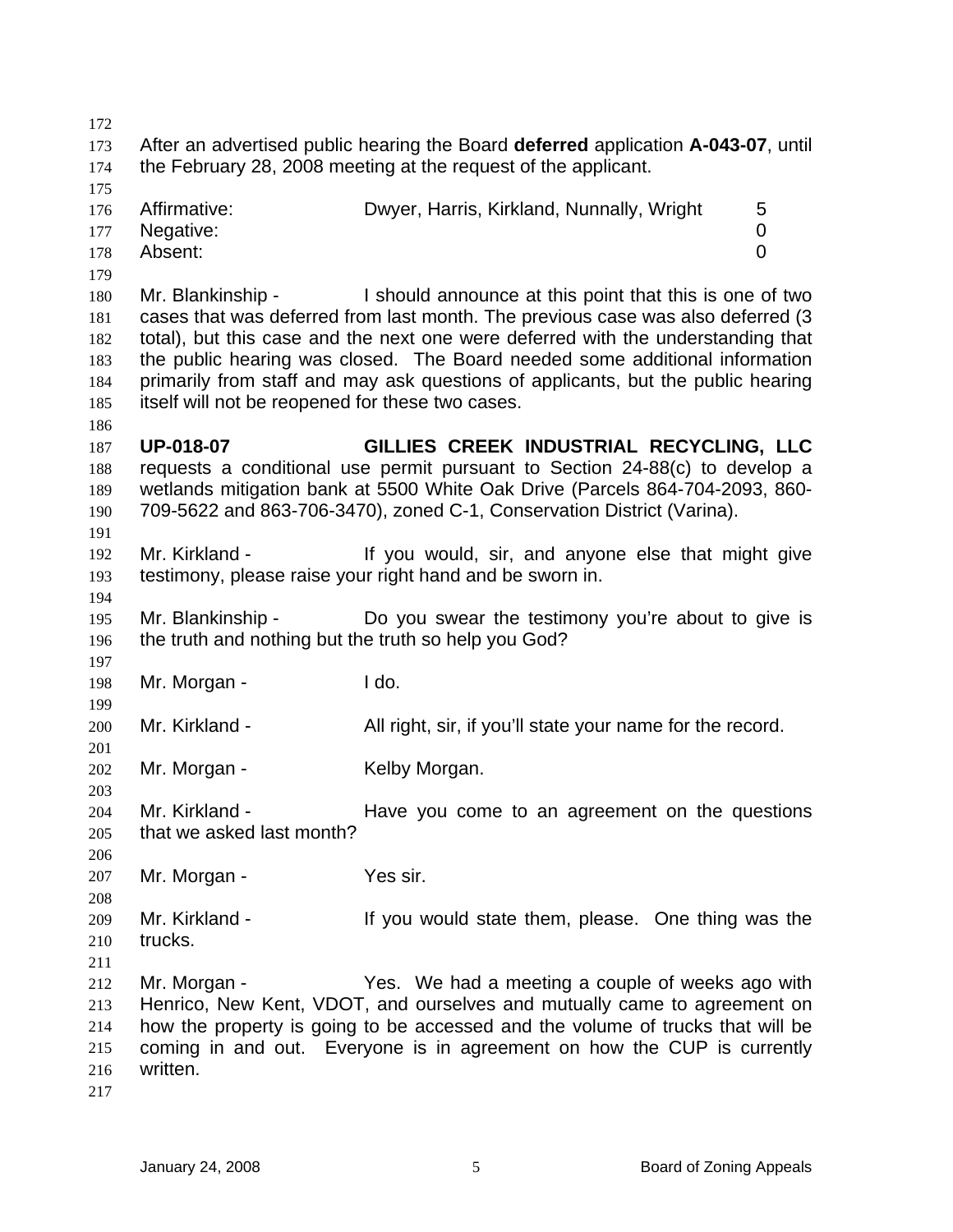Mr. Wright - The State of the set the conditions that are set forth in the staff report, Mr. Blankinship? 218 219 220 221 222 223 224 225 226 227 228 229 230 231 232 233 234 235 236 237 238 239 240 241 242 243 244 245 246 247 248 249 250 251 252 253 254 255 256 257 258 259 260 261 262 263 Mr. Blankinship - Yes sir. That has been reviewed by the applicant, by New Kent County staff, by VDOT staff, and our staff. Mr. Wright - So, New Kent is in accord with these. Mr. Blankinship - Yes sir and Mr. Vaughn is here if you have any questions. Mr. Wright - The Are these now incorporated in our conditions, the conditions that were agreed upon? Mr. Blankinship - Thes. The one change that staff would recommend that is not reflected in what's in front of you—and this will catch both of them by surprise—is in condition #29. Look at the second sentence of that condition. It reads, "Restoration shall not be considered completed until the disturbed area is covered completely with permanent vegetation and is approved as a wetlands mitigation bank," etc. The Corps of Engineers commented that a lot of the property is going to remain as standing water which is not covered with vegetation. So strictly speaking, their proposed plan does not show the entire site covered with vegetation. We have proposed just striking those words so that it reads, "Restoration shall not be considered completed until the disturbed area is approved as a wetlands mitigation bank by the U. S. EPA, U. S. Army COE Mitigation Bank Review Team." Mr. Wright - Chay. Ms. Dwyer - Essentially, we're just putting the restoration of this property in the hands of the EPA and the Corps— Mr. Blankinship - Right. Ms. Dwyer - The Cause that's their jurisdiction. Mr. Blankinship - Right. Ms. Dwyer - Were you finished, Mr. Wright? Mr. Wright - Yes. Ms. Dwyer - I have a question about condition #20, the last sentence, last two sentences, I guess. It reads, "At the request of the New Kent County Zoning Administration, the Henrico County Planning Director may approve exceptions from this condition," which is the number of vehicles per day.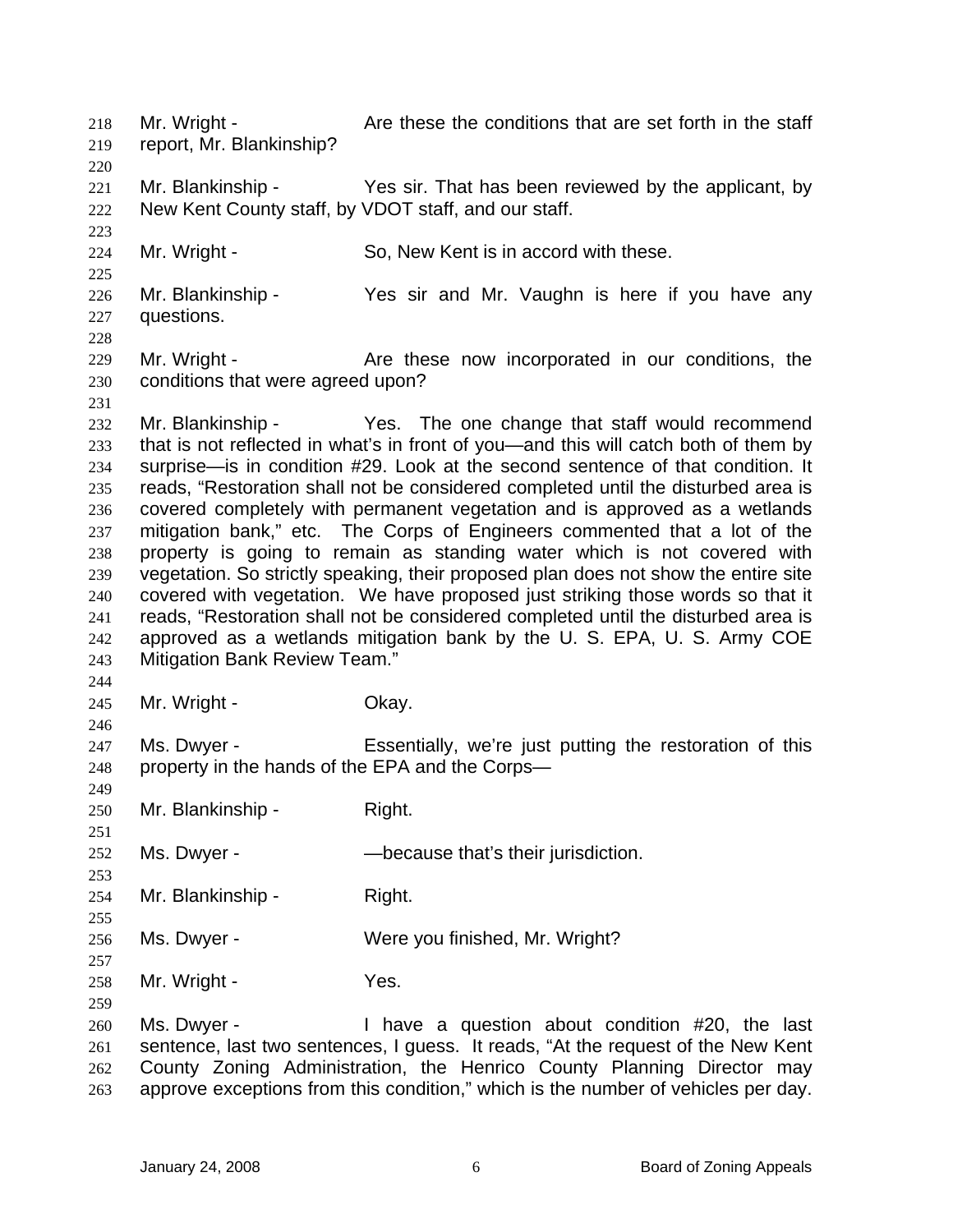I assume if the request comes from New Kent, then the request would be to reduce the number of trucks. 264 265

267 268 269 270 271 272 273 Mr. Blankinship - It would be to allow them an exception from the limitation. We modeled this on a condition that we use for two of the landfills in the County where they are not permitted to accept any refuse on Sunday. If there is some kind of an emergency and there is 50 tons of refuse outside, we would rather have it in the landfill than outside of the landfill. We had that the Planning Director has the authority to grant them an exception and to allow them to bring that material in for good cause shown.

275 276 277 Ms. Dwyer - The idea is that the applicant would speak to New Kent and then New Kent would make the request to Henrico to allow more trucks or to allow trucks—

279 Mr. Blankinship - Right.

281 282 Ms. Dwyer - The same at a time when they're not presently allowed.

- 284 285 Mr. Blankinship - Right. If he can convince New Kent County that it's in their best interest to allow an exception to this—
- 287 Ms. Dwyer - Chay.

289 Mr. Blankinship - — — — then we'll go along with their finding.

291 292 Ms. Dwyer - Could it also mean that New Kent could apply to Henrico and say I want a reduction in the number of trucks?

- 294 295 296 297 Mr. Blankinship - No. I think it would only be an exception to this condition and the condition is a limitation on the number. It's a maximum number. We would have the authority to make an exception from that limitation on the number.
- 298

266

274

278

280

283

286

288

290

293

299 300 301 Ms. Dwyer - I think that it possibly could be ambiguous and it could read that New Kent could come in and say we think 28 is too many, we want to have fewer so we want to change this condition.

302

307

303 304 305 306 Mr. Blankinship - So, you think instead of saying, "Director of Planning may approved exceptions from this condition," it should say something like, "The Henrico County Director of Planning may approve more trucks than would be allowed by this condition"?

308 309 Ms. Dwyer - Couldn't you read "exception" to mean that the cap could be lowered?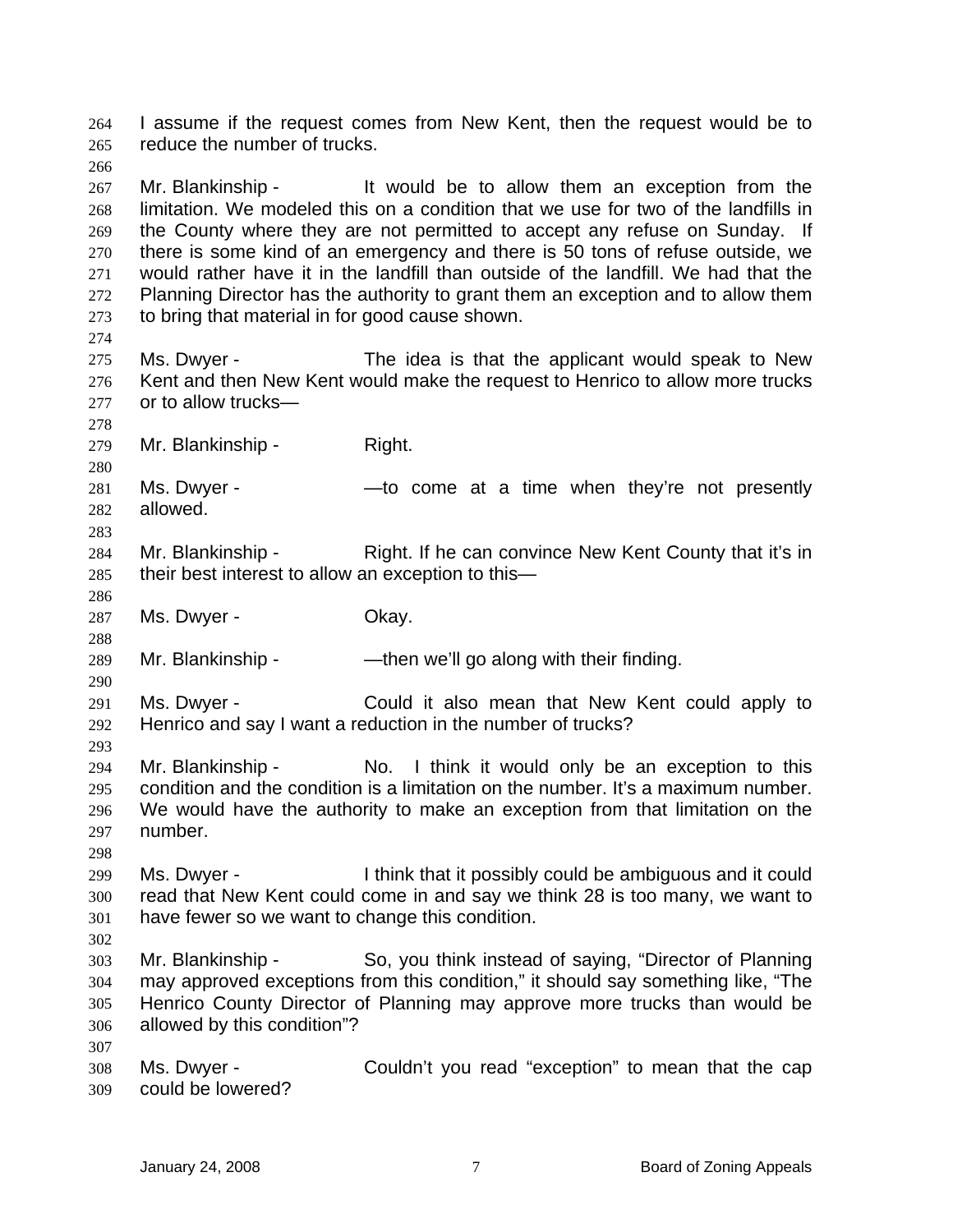310 311 312 313 314 315 316 317 318 319 320 321 322 323 324 325 326 327 328 329 330 331 332 333 334 335 336 337 338 339 340 341 342 343 344 345 346 347 348 349 350 351 352 353 354 Mr. Blankinship - The Unit think so. Ms. Dwyer - Chay. Mr. Blankinship - The meat of the condition is a limit on the maximum number. It shall not exceed. Mr. Nunnally - On this evaluation thing you have here, Ben, on #3 for nine months he has the average number of trucks entering and leaving the site shall not exceed 28 per day. Number 4, for three months of each year they have the number of trucks entering and leaving the site shall not exceed 56 per day. Mr. Blankinship - Right. Mr. Nunnally - Then #5, the Zoning Administration, which is you, may grant exceptions to the limitation on the number of trucks. What does that mean? Mr. Blankinship - That was the compromise that everyone at that meeting agreed to that allows New Kent County to be comfortable knowing that there are maximum numbers in place, but it also allows Gillies Creek to be comfortable knowing that if they get a call out of the blue saying, "We've got xthousand yards of material that we need removed this weekend, can you take it," they'll be able to say, on a short-term basis, "Yes, we'll accept that material from you." They didn't want to be turning away customers and nobody wants trucks full of material to be traveling a hundred miles if they can only travel twenty miles. New Kent wanted a maximum in place of some sort. They were not comfortable leaving the meeting without some sort of a maximum. This was the solution that everyone was willing to agree to. Mr. Kirkland - I agree with Ms. Dwyer that the last two sentences do kind of give it an open end. Mr. Blankinship - Do you want to propose something more precise? Mr. Kirkland - It could go either way. It could be up or down. Mr. Wright - Well, so what? If they're happy with it— Mr. Kirkland - Yes, that's fine, but I want them to understand that. Ms. Dwyer - I just don't want to have an ambiguous condition. That was my reason for raising it. Mr. Morgan, do you understand what—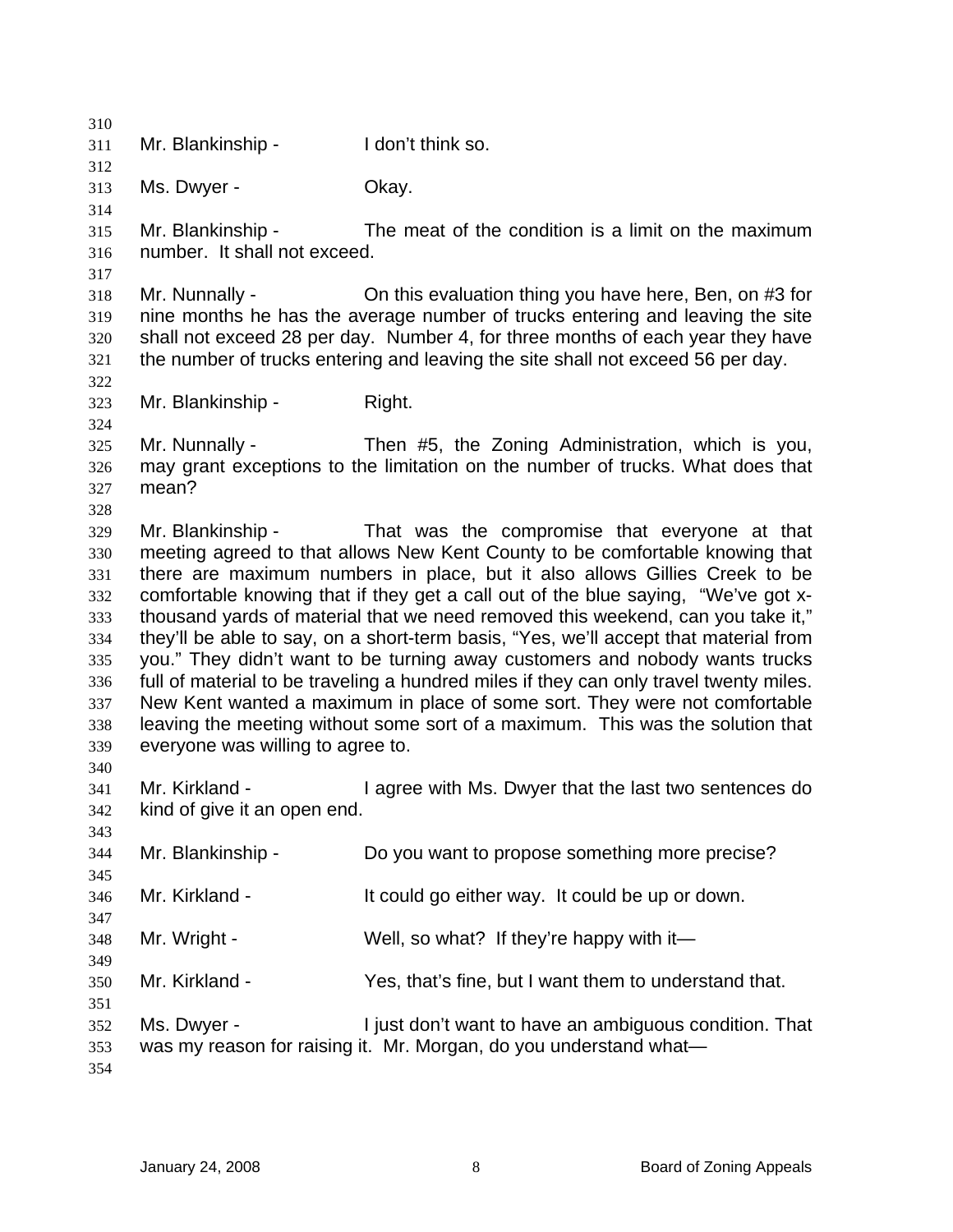Mr. Morgan - Yes. The condition was set for a higher number, not a lower number. 355 356 357 358 359 360 361 362 363 364 365 366 367 368 369 370 371 372 373 374 375 376 377 378 379 380 381 382 383 384 385 386 387 388 389 390 391 392 393 394 395 396 397 398 399 Ms. Dwyer - Right. Mr. Morgan - If someone perceives it differently than that, that's a misconception because that's not what— Ms. Dwyer - Communist Communist Communist Communist Communist Communist Communist Communist Communist Communist Communist Communist Communist Communist Communist Communist Communist Communist Communist Communist Communist Mr. Morgan - Yes. We agreed that if all of a sudden we need a big flux, that we can notify New Kent. If they agree, then it goes down the line. The point being was that New Kent could notify their sheriff's office that for x-number of days there are going to be a lot of trucks coming in here. Mr. Kirkland - I just want to make sure you guys understand that. Mr. Morgan - Yes. Mr. Blankinship - New Kent can always say no as well. If it's a day when there's some event going on at Patriot's Landing, they're just going to say no. Ms. Dwyer - The Music Chrow what you intended. I understand that. My question is, does what is written, accurately and unambiguously convey what you intended. As I read it, it's possible that New Kent could come in and say, "We don't like the 28, we want 25," and then Henrico would look at it— Mr. Morgan - We would not want that, no. Ms. Dwyer - Right. Mr. Morgan - We would not want to agree to that. Ms. Dwyer - The question is does this language allow that. Mr. Morgan - Yes. I don't know. Mr. Blankinship - I think now that this conversation is on record we'll know how to interpret it. I'll be happy to change the wording if you want to propose something. Mr. Morgan - I don't want to speak for New Kent, but I don't think would agree to—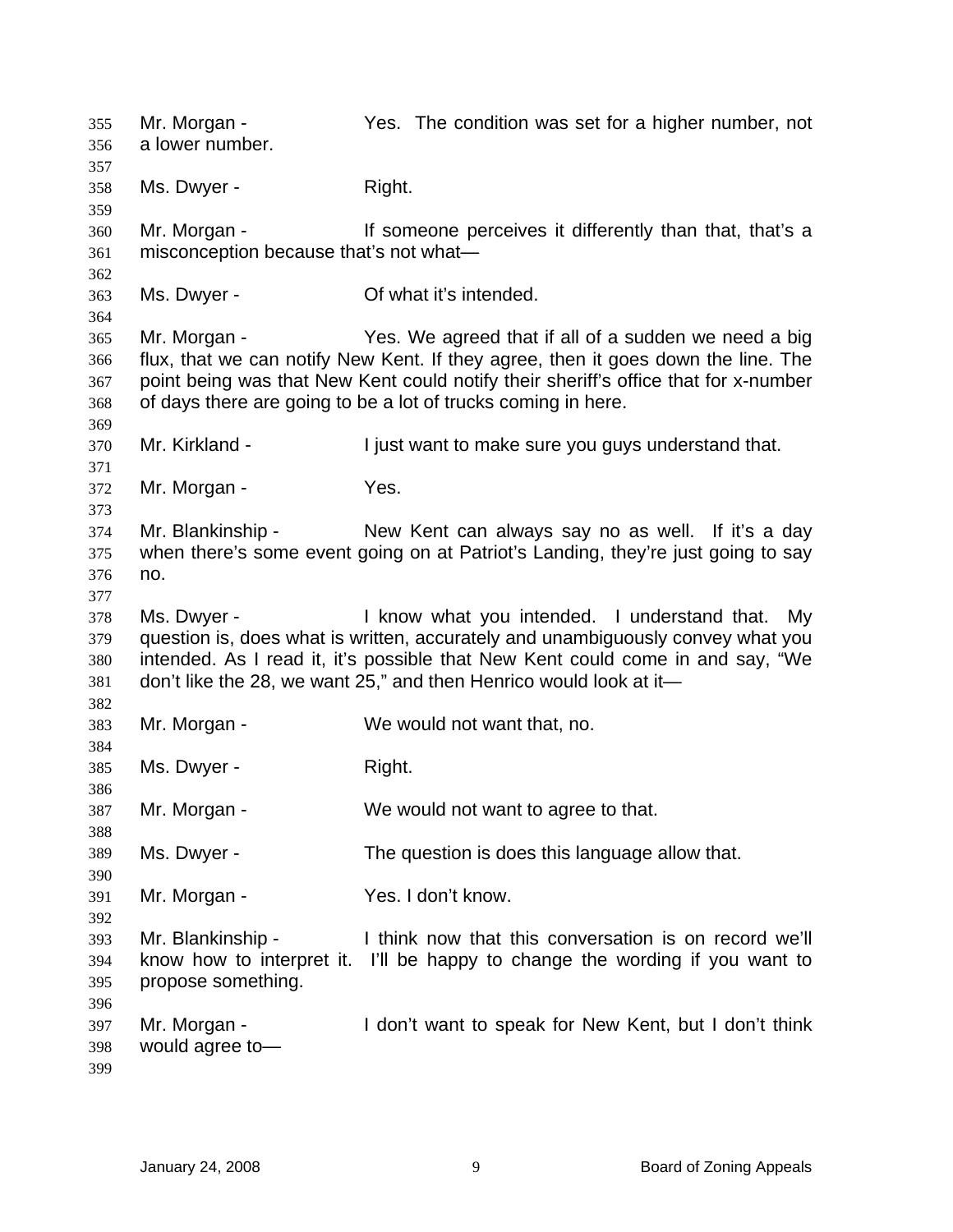Mr. Blankinship - The Munit of propose something more precise, I'll be happy to change it. 400 401 402 403 404 405 406 407 408 409 410 411 412 413 414 415 416 417 418 419 420 421 422 423 424 425 426 427 428 429 430 431 432 433 434 435 436 437 438 439 440 441 442 443 444 445 Ms. Dwyer - Ckay, well-Mr. Kirkland - As long as they understand, Ms. Dwyer, do you have any change? Ms. Harris - Question. Where do the 56 trucks per day come in? Did we mention that at the last meeting? I don't recall mentioning that. Mr. Blankinship - I think the technical term is horse-trading. Mr. Kirkland - Compromise. Mr. Morgan - Yes. It's nothing magic about it. Ms. Harris - I like the sentence that deals with including exceptions from this condition because we really don't know how all of this is going to impact the safety on that highway or the road. I like having this clause in so that we can adjust it upwards or adjust it down depending on the results that we actually see. We want no one to be injured or no one's safety to be affected adversely, so I like the flexibility of this particular statement. Ms. Dwyer - To comply with what the parties have intended, you might say, "The Director of Planning may approve increases in the volume of trucks." Mr. Blankinship - That's fine. Ms. Dwyer - The same is the could be the number or the day or the month. I think that's specifically what you all agreed to as I read the summary of your meeting. Mr. Blankinship - That's correct. Ms. Dwyer - Personnel changes and often people aren't going to bother to come back and read our minutes. It's better to have it in the condition itself. Mr. Blankinship - Sure. I'm happy to make that change. Ms. Harris - Is this okay with New Kent? Mr. Kirkland - The Any other questions by Board members? Anyone else wish to speak? That concludes the case. Thank you, sir.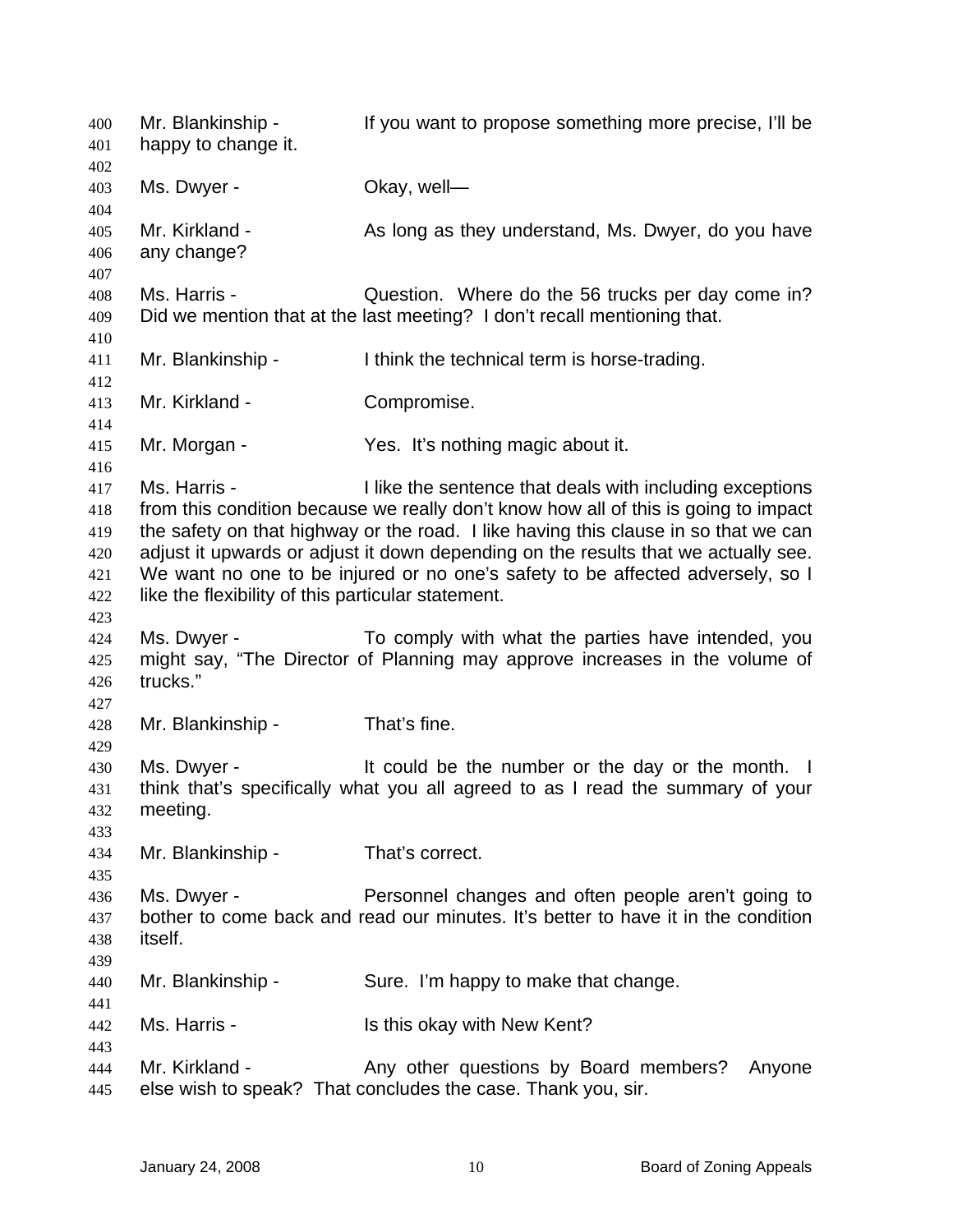| 446        |                                                                          |                                                                                                                                                          |  |
|------------|--------------------------------------------------------------------------|----------------------------------------------------------------------------------------------------------------------------------------------------------|--|
| 447        | <b>DECISION</b>                                                          |                                                                                                                                                          |  |
| 448        |                                                                          |                                                                                                                                                          |  |
| 449        | Mr. Wright -                                                             | I move we approve it.                                                                                                                                    |  |
| 450        |                                                                          |                                                                                                                                                          |  |
| 451        | Mr. Nunnally -                                                           | Second.                                                                                                                                                  |  |
| 452        |                                                                          |                                                                                                                                                          |  |
| 453        | Mr. Wright -                                                             | With a condition changed to the language that Ms.                                                                                                        |  |
| 454        |                                                                          | Dwyer put in there to make sure there was no ambiguity.                                                                                                  |  |
| 455        |                                                                          |                                                                                                                                                          |  |
| 456        | Ms. Dwyer -                                                              | Condition 20. The applicant, I believe, agreed to that.                                                                                                  |  |
| 457        |                                                                          |                                                                                                                                                          |  |
| 458        | Mr. Kirkland -                                                           | Right, yes. Motion made by Mr. Wright, seconded by                                                                                                       |  |
| 459        |                                                                          | Mr. Nunnally. All those in favor say aye. All those opposed say no. The ayes                                                                             |  |
| 460        | have it; the motion passes. The case was approved.                       |                                                                                                                                                          |  |
| 461        |                                                                          |                                                                                                                                                          |  |
| 462        |                                                                          | After an advertised public hearing and on a motion by Mr. Wright, seconded by                                                                            |  |
| 463        |                                                                          | Mr. Nunnally, the Board approved application UP-018-07, Gillies Creek Industrial                                                                         |  |
| 464        |                                                                          | Recycling's request for a conditional use permit pursuant to Section 24-88(c) to                                                                         |  |
| 465        |                                                                          | develop a wetlands mitigation bank at 5500 White Oak Drive (Parcels 864-704-                                                                             |  |
| 466        |                                                                          | 2093, 860-709-5622 and 863-706-3470), zoned C-1, Conservation District                                                                                   |  |
| 467        |                                                                          | (Varina). The Board granted the use permit subject to the following conditions:                                                                          |  |
| 468        |                                                                          |                                                                                                                                                          |  |
| 469        | 1. This conditional use permit supersedes UP-031-06 and UP-002-07, which |                                                                                                                                                          |  |
| 470        | are hereby revoked.                                                      |                                                                                                                                                          |  |
| 471        |                                                                          |                                                                                                                                                          |  |
| 472        |                                                                          | 2. The operation shall be conducted in accordance with the plans and narrative                                                                           |  |
| 473        |                                                                          | submitted with the application, except as noted below.                                                                                                   |  |
| 474        |                                                                          |                                                                                                                                                          |  |
| 475        |                                                                          | 3. Before beginning any work, the applicant shall provide a financial guaranty in                                                                        |  |
| 476        |                                                                          | an amount of \$3,000 per acre for each acre of land to be disturbed, for a total of                                                                      |  |
| 477        |                                                                          | \$226,200, guaranteeing that the land will be restored to a wetlands mitigation                                                                          |  |
| 478        |                                                                          | bank. This permit does not become valid until the financial guaranty has been<br>approved by the County Attorney. The financial guaranty may provide for |  |
| 479<br>480 |                                                                          | termination after 90 days notice in writing to the County. In the event of                                                                               |  |
|            |                                                                          | termination, this permit shall be void, and work incident thereto shall cease.                                                                           |  |
| 481<br>482 |                                                                          | Within the next 90 days the applicant shall restore the land as provided for under                                                                       |  |
|            |                                                                          | the conditions of this use permit. Termination of such financial guaranty shall not                                                                      |  |
| 483<br>484 |                                                                          | relieve the applicant from its obligation to indemnify the County of Henrico for any                                                                     |  |
| 485        |                                                                          | breach of the conditions of this permit. If this condition is not satisfied within 90                                                                    |  |
| 486        | days of approval, the permit shall be void.                              |                                                                                                                                                          |  |
| 487        |                                                                          |                                                                                                                                                          |  |
| 488        |                                                                          | 4. Before beginning any work, the applicant shall apply for and obtain approval                                                                          |  |
| 489        |                                                                          | of erosion and sedimentation control plans from the Department of Public Works                                                                           |  |

490 491 (DPW). The erosion control bond necessary for approval of the plan shall remain active throughout the life of the project until release by DPW. Throughout the life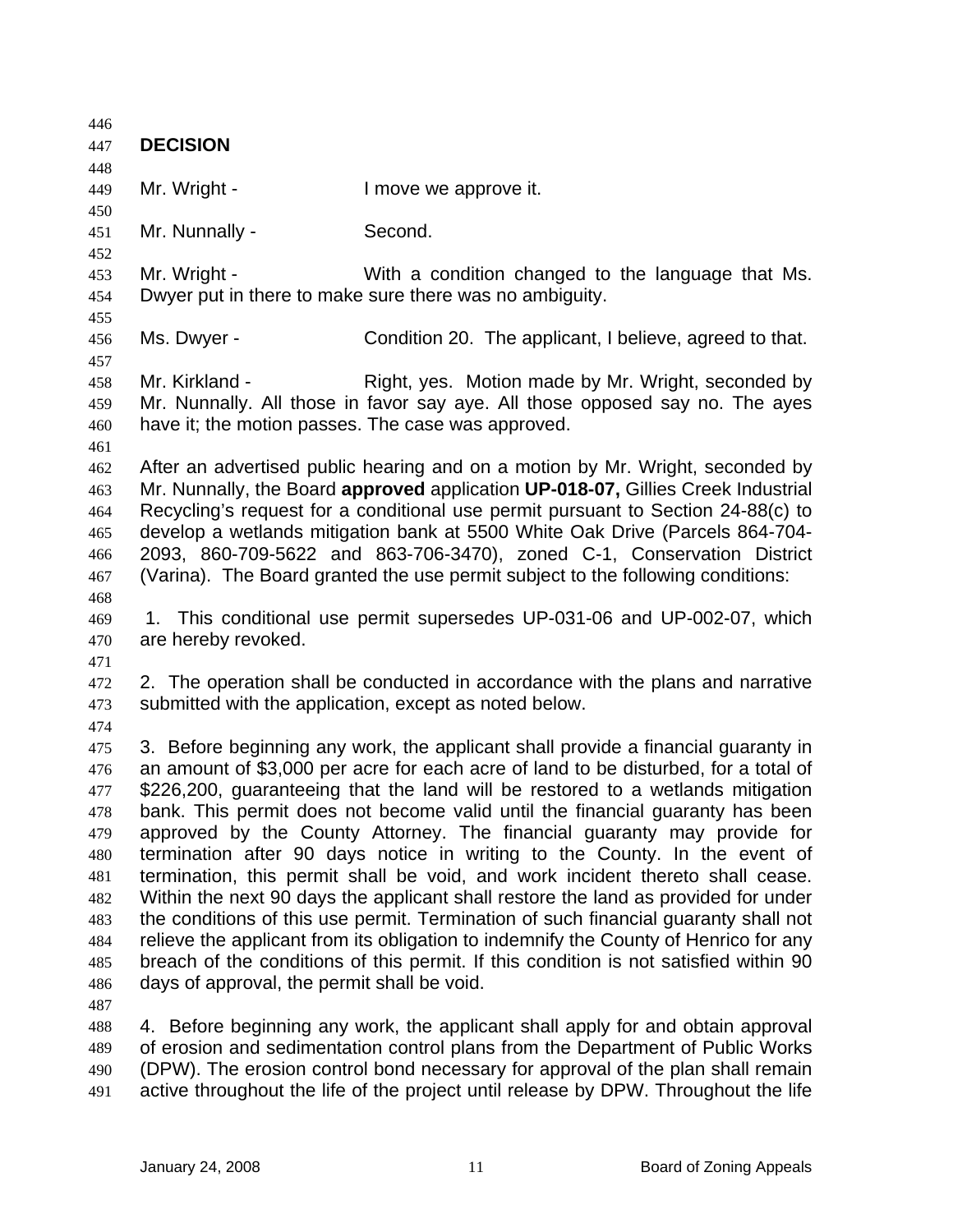of the operation, the applicant shall continuously satisfy DPW that erosion and sedimentation control is performed and maintained in accordance with the approved plan. The applicant shall provide certification from a licensed professional engineer that dams, embankments and sediment control structures meet the approved design criteria as set forth by the State. If this condition is not satisfied within 90 days of approval, the use permit shall be void. 492 493 494 495 496 497

498

499 500 501 502 5. Before beginning any work, the applicant shall obtain all necessary permits from the United States Army Corps of Engineers and the Virginia Department of Environmental Quality. If this condition is not satisfied within 90 days of approval, the use permit shall be void.

503

504 505 506 6. In the event that the approval of this use permit is appealed, all conditions requiring action within 90 days will be deemed satisfied if the required actions are taken within 90 days of final action on the appeal.

507

508 509 510 511 7. The applicant shall comply with the Chesapeake Bay Preservation Act and all state and local regulations administered under such act applicable to the property, and shall furnish to the Planning Department copies of all reports required by such act or regulations.

512

513 514 515 8. Hours of operation shall be from 6:00 a.m. to 6:00 p.m. when Daylight Savings Time is in effect, and from 7:00 a.m. to 5:00 p.m. at all other times.

516 517 9. No operations of any kind are to be conducted at the site on Saturdays, Sundays, or national holidays.

518

519 520 521 522 10. All means of access to the property shall be from the established entrance onto U.S. Route 60 in New Kent County. This condition shall be enforced in cooperation with the Virginia Department of Transportation and New Kent County.

523 524 525 526 527 528 11. Before beginning excavation or filling operations, the applicant shall obtain all necessary approvals for the access road from the Virginia Department of Transportation and New Kent County. These shall include, but shall not be limited to, site plan approval of the road, including stormwater management and erosion and sediment control, County land disturbance permit and VDOT Land Use Permit.

529

530 531 532 533 12. Before beginning excavation or filling operations, the applicant shall construct a 30-foot wide entrance, a right turn lane with 200 feet of taper and 100 feet of storage, and a left turn lane with 200 feet of taper and 200 feet of storage, all to Virginia Department of Transportation specifications.

534

535 536 537 13. Before beginning excavation or filling operations, the applicant shall erect and maintain gates at all entrances to the property. These gates shall be locked at all times, except when authorized representatives of the applicant are on the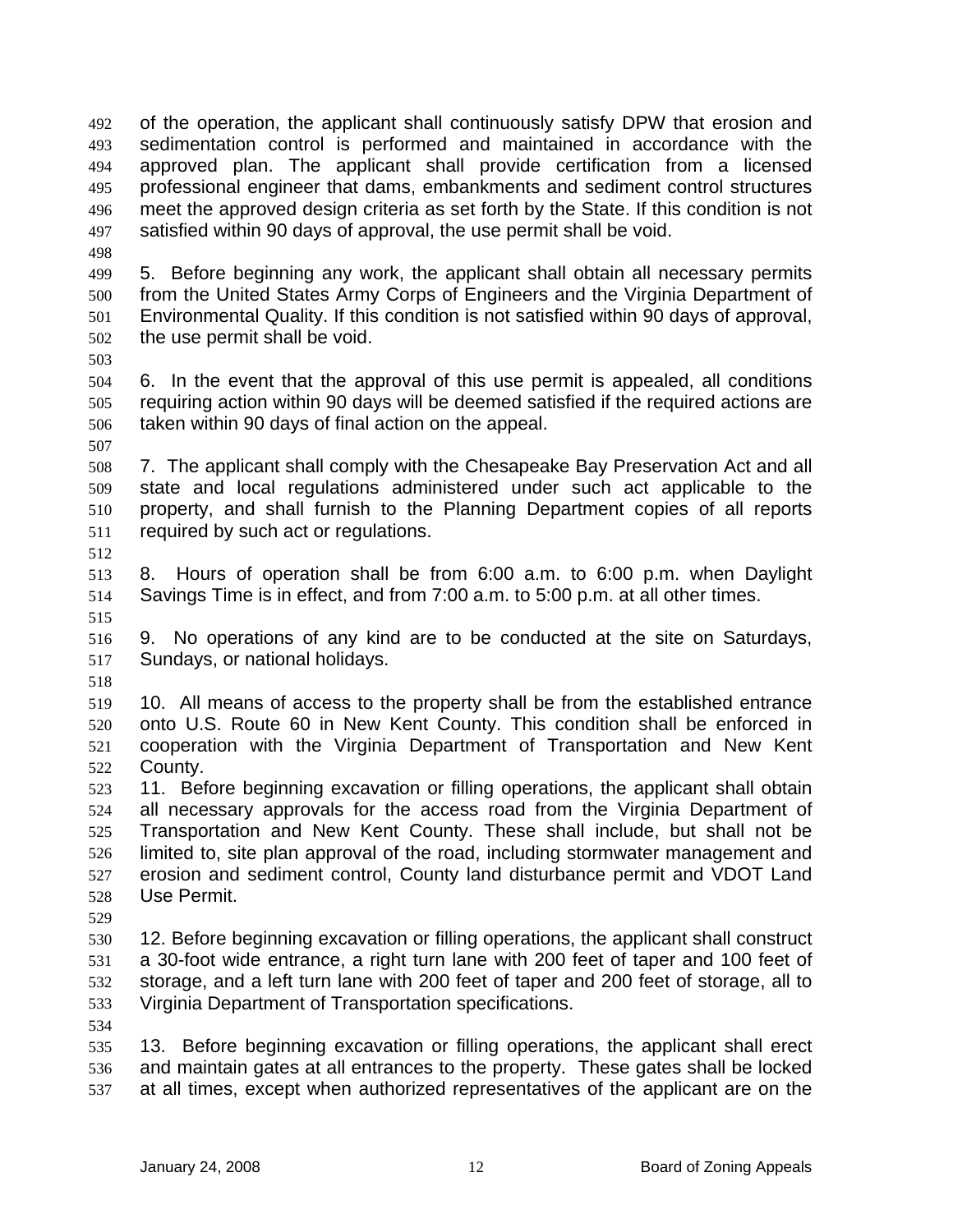property. This condition shall be enforced in cooperation with the Virginia Department of Transportation and New Kent County. 538 539

540

541 542 543 544 545 546 14. Before beginning excavation or filling operations, the applicant shall post and maintain a sign at the entrance to the mining site stating the name of the operator, the use permit number and the telephone number of the operator. The sign shall be 12 square feet in area and the letters shall be three inches high. This condition shall be enforced in cooperation with the Virginia Department of Transportation and New Kent County.

547

548 549 550 551 552 553 554 15. Before beginning excavation or filling operations, the applicant shall post and maintain "No Trespassing" signs every 250 feet along the perimeter of the property. The letters shall be three inches high. The applicant shall furnish the Chief of Police a letter authorizing the Virginia State Police, the New Kent County Sheriff's Office and the Henrico County Division of Police to enforce the "No Trespassing" regulations, and agreeing to send a representative to testify in court as required or requested.

555

556 557 558 559 560 561 16. Before beginning excavation or filling operations, standard "Truck Crossing" (MUTCD W8-6) signs shall be erected on U.S. Route 60 on each side of the entrances to the property, at locations approved by the Virginia Department of Transportation. These signs will be placed at the applicant's expense. This condition shall be enforced in cooperation with the Virginia Department of Transportation and New Kent County.

562

563 564 565 566 567 17. Before beginning excavation or filling operations, the applicant shall post and maintain at its expense any traffic sign or signal required by the Virginia Department of Transportation or New Kent County at the entrance to U.S. Route 60. This condition shall be enforced in cooperation with the Virginia Department of Transportation and New Kent County.

568

569 570 571 572 573 574 575 18. Before beginning excavation or filling operations, the entrance road shall be paved for a distance of 300 feet from its intersection with U.S. Route 60 and a width of 24 feet. All roads used in connection with this use permit shall be effectively treated with calcium chloride or other wetting agents to eliminate any dust nuisance. Wash racks shall be installed as necessary to prevent the tracking of mud onto any public street. This condition shall be enforced in cooperation with the Virginia Department of Transportation and New Kent County.

576

577 578 19. The operation shall be so scheduled that trucks will travel at regular intervals and not in groups of three or more.

579

580 581 582 583 20. For nine months of each year, the average number of trucks entering and leaving the site shall not exceed 28 per day. For three months of each year, the average number of trucks entering and leaving the site shall not exceed 56 per day. This condition shall be enforced in cooperation with the Virginia Department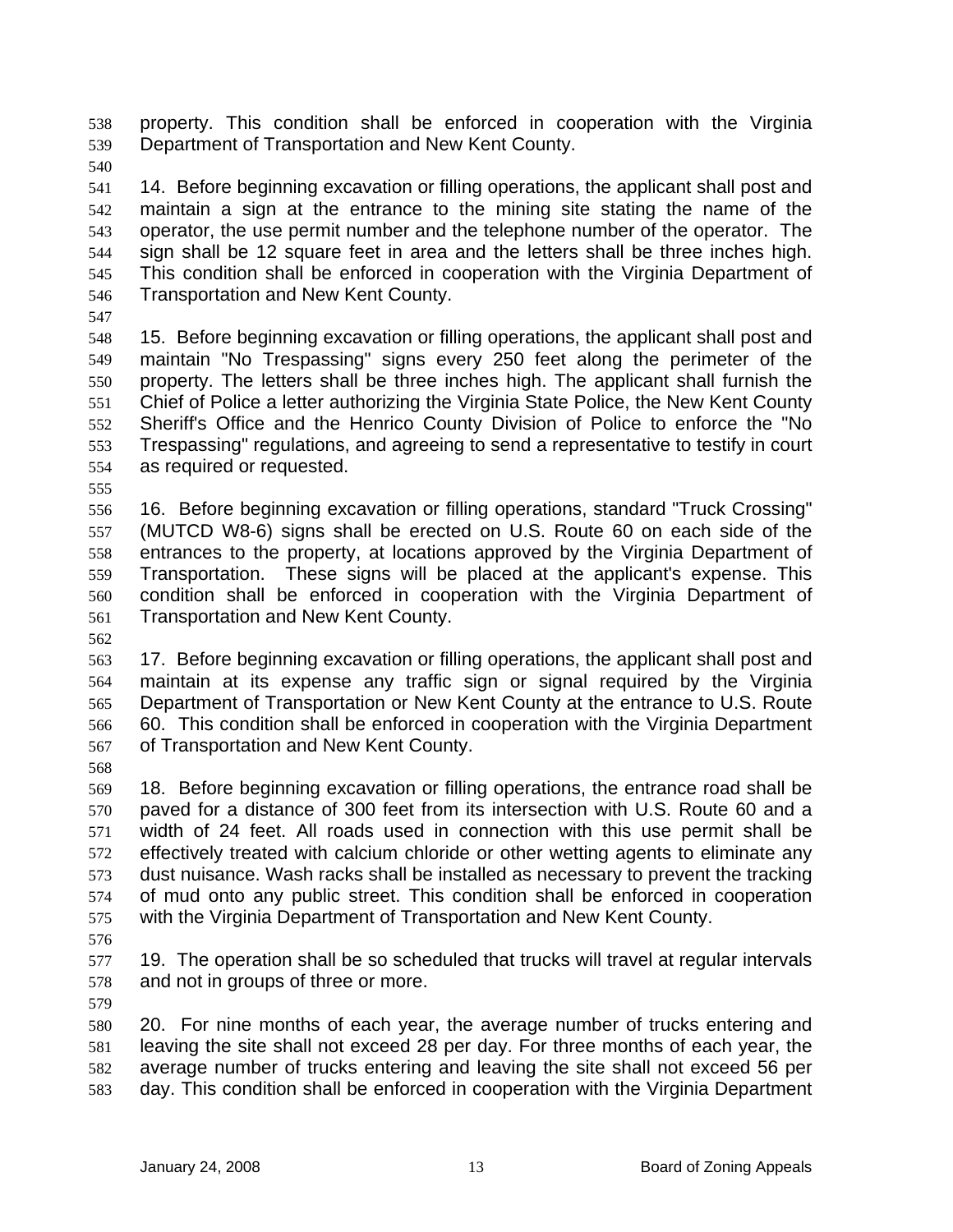of Transportation and New Kent County. The applicant shall maintain records on site documenting all trucks entering or leaving the site. Such records shall be available to staff of Henrico County, New Kent County and the Virginia Department of Transportation during normal hours of operation. At the request of the New Kent County Zoning Administrator, the Henrico County Director of Planning may approve increases in the volume of trucks. All requests for exceptions shall contain the reason, duration and magnitude of the exception requested. 584 585 586 587 588 589 590 591

- 592
- 593 594 595 21. To limit the total number of truck trips into and out of the site, no truck shall be allowed to haul material away from the site unless that truck was also used to haul a full load of material to the site.
- 596

597 598 599 600 22. Trucks shall be loaded in a way to prevent overloading or spilling of materials of any kind onto any public road. This condition shall be enforced in cooperation with the Virginia Department of Transportation and New Kent County.

602 603 23. The applicant shall maintain the property, fences, and roads in a safe and secure condition indefinitely, or convert the property to some other safe use.

604

601

605 606 607 608 609 24. If, in the course of its preliminary investigation or operations, the applicant discovers evidence of cultural or historical resources, or an endangered species, or a significant habitat, it shall notify appropriate authorities and provide them with an opportunity to investigate the site. The applicant shall report the results of any such investigation to the Planning Department.

610

611 612 613 614 615 25. If water wells located on surrounding properties are adversely affected, and the operations on this site are suspected as the cause, the effected property owners may present to the Board evidence that the operation is a contributing factor. After a hearing, the Board may revoke or suspend this use permit, and the operator may be required to correct the problem.

616

617 618 619 620 621 622 623 624 26. All offsite-generated materials deposited on the mining site shall be documented in a monthly report to the Director of Planning. The operator shall submit a report stating the origin, nature and quantity of material deposited, and certifying that no contaminated or hazardous material was included. The material deposited on the site shall be limited to imperishable materials such as stone, bricks, tile, sand, gravel, soil, concrete and like materials, and shall not include any hazardous materials as defined by the Virginia Hazardous Waste Management Regulations.

625

626 627 628 27. A superintendent, who shall be personally familiar with all the terms and conditions of Section 24-103 of Chapter 24 of the County Code, as well as the terms and conditions of this use permit, shall be present at the beginning and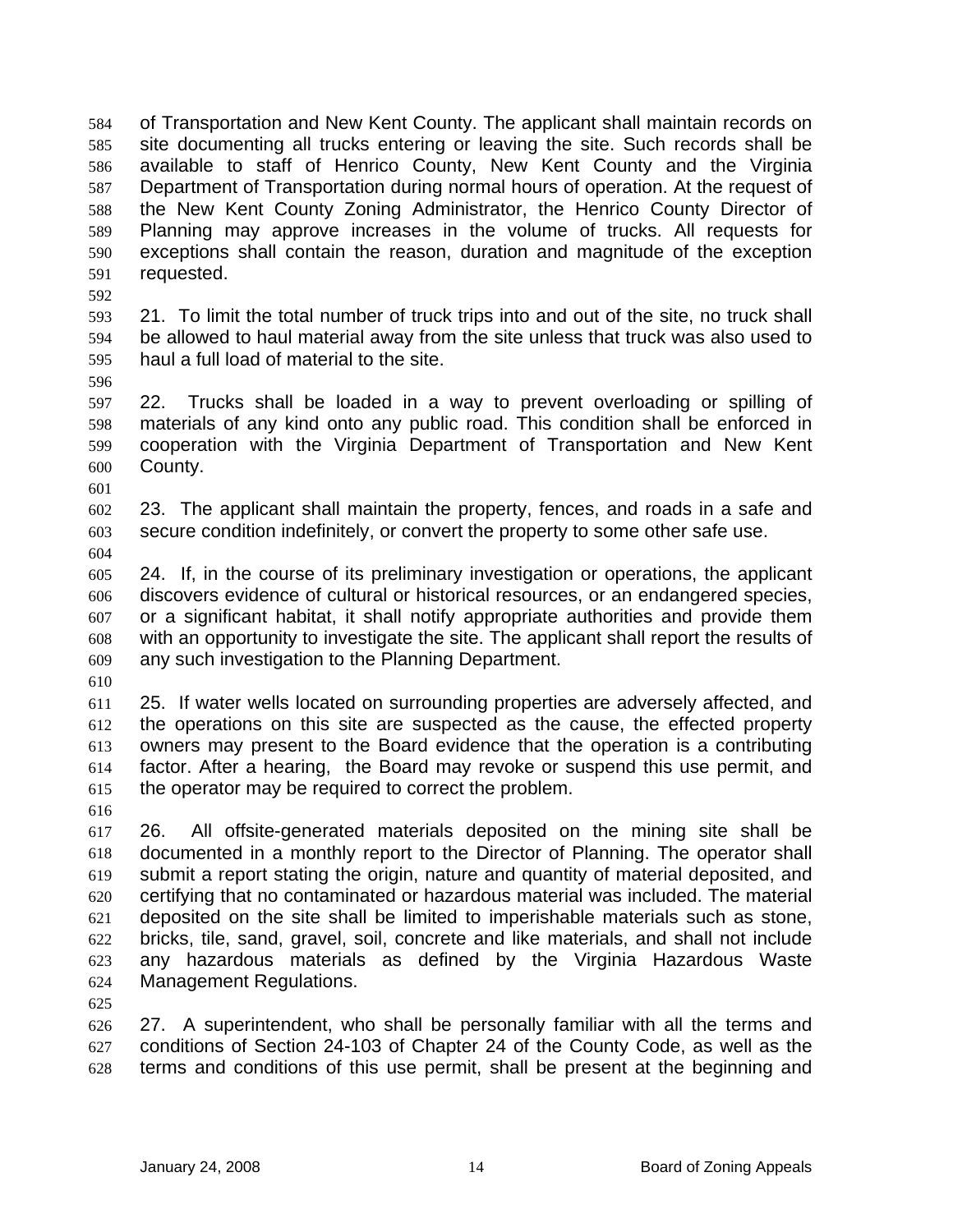conclusion of operations each work day to see that all the conditions of the Code and this use permit are observed. 629 630 631 632 633 634 635 636 637 638 639 640 641 642 643 644 645 646 647 648 649 650 651 652 653 654 655 656 657 658 659 660 661 662 663 664 665 666 667 668 669 670 671 672 673 28. Progress reports shall be submitted to the Board, with a copy to the New Kent County Zoning Administrator, on or about July 31, 2008; January 31, 2009 and July 31, 2009. This progress report must contain information concerning how much rehabilitation has been performed, when and how the remaining amount of land will be rehabilitated, and any other pertinent information about the operation that would be helpful to the Board. 29. Operations shall be discontinued by January 31, 2010, and restoration accomplished by not later than January 31, 2011, unless a new permit is granted by the Board of Zoning Appeals. Restoration shall not be considered completed until the disturbed area is approved as a wetlands mitigation bank by the U. S. Environmental Protection Agency and U. S. Army Corps of Engineers Mitigation Bank Review Team. 30. Failure to comply with any of the foregoing conditions shall automatically void this permit. Affirmative: **Dwyer, Harris, Kirkland, Nunnally, Wright** 5 Negative: 0 Absent: 0 **UP-024-07 MARTHA WAGNER** requests a conditional use permit pursuant to Section 24-52(g) to operate a riding academy and stable at 6301 Hines Road (Parcel 853-692-4325), zoned A-1, Agricultural District (Varina). Mr. Kirkland - Is the applicant here? If you would come forward please. Anyone else? Well, we've already heard all the testimony from the public. Mr. Blankinship - Right. Do you swear the testimony you're about to give is the truth and nothing but the truth so help you God? Ms. Wagner - The United States and I do. Mr. Kirkland - Would you state your name, please? Ms. Wagner - The My name is Martha Wagner. Mr. Kirkland - Thelieve we had some questions last month concerning this case. I'm trying to find my notes.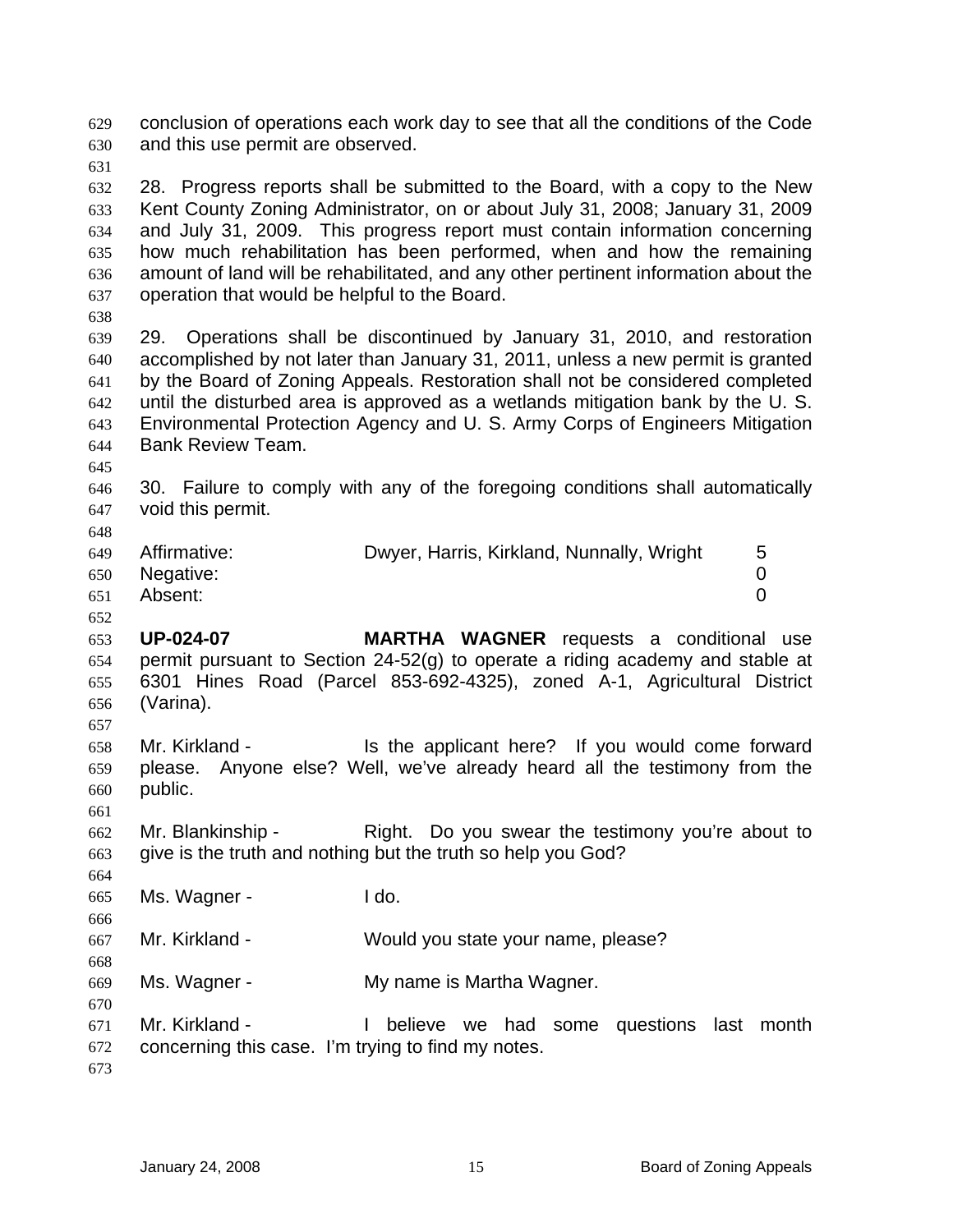Mr. Wright - The question is, did we get the information that we were looking for. From what's stated in the staff report, we haven't received it yet. 674 675 676 677 678 679 680 681 682 683 684 685 686 687 688 689 690 691 692 693 694 695 696 697 698 699 700 701 702 703 704 705 706 707 708 709 710 711 712 713 714 715 716 717 718 719 Mr. Blankinship - Right. We've had a couple of meetings. As you know, we've changed directors of Planning since that meeting. The Director of Planning was promoted and an Acting Director has been appointed. We have met with him and gone over this. We have exchanged some e-mail with the County Attorney's Office, but we have not reached a conclusion that everyone is satisfied with at this time. Ms. Dwyer - The Do we have a time schedule for when we will have something from the Director of Planning and legal counsel, if that's deemed necessary? Are they aware that this meeting has come up today? Mr. Blankinship - Yes, they are aware of the urgency of the matter. Mr. O'Kelly - In our discussions with the Acting Director, he felt comfortable with perhaps suggesting a 60-day deferral. Ms. Dwyer - From today. Mr. O'Kelly - From today. The implications on the setback requirements can affect the vast majority of agricultural operations in Varina. We need to be absolutely careful where we land on this subject. Ms. Dwyer - So it has far-reaching impact. Ms. Harris - The Mr. Blankinship, who did you meet with when you said "everyone"? Mr. Blankinship - Mr. O'Kelly and I met with Joe Emerson, who is now the Acting Director of Planning, and Paul Gidley was involved. I'm trying to keep my meetings straight. Was anyone else at that one? Mr. O'Kelly - Not that I recall. Mr. Wright - I assume the County Attorney's going to have get involved in it because you have a legal question here, too. Mr. Blankinship - Yes. We have been corresponding with them. They didn't attend our meetings, but we have been keeping them informed of the conversations. Ms. Dwyer - Should we suggest that they get involved?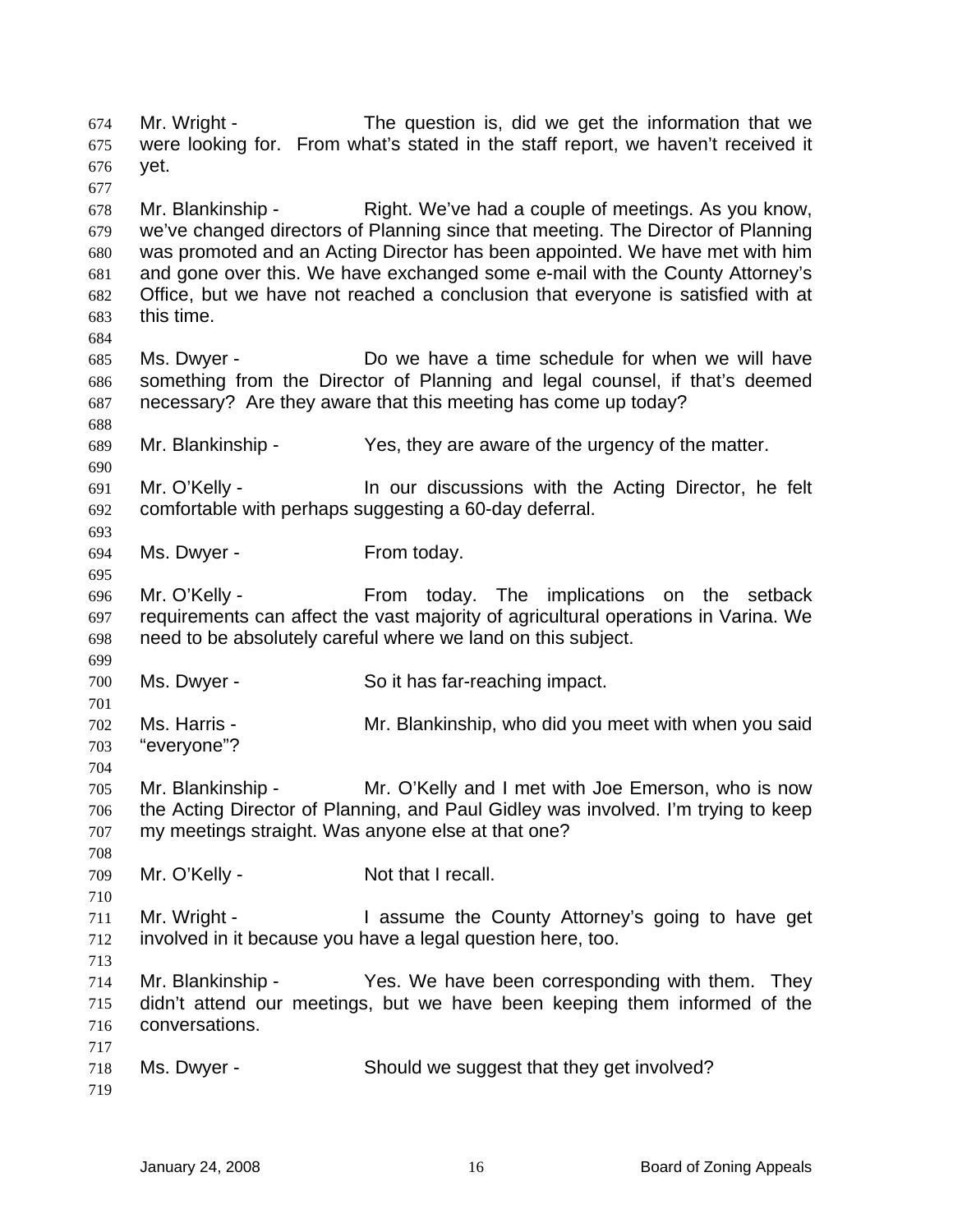Mr. Wright - It's not fair to the applicant for them to have to keep coming back. You say they want a 60-day extension? From when? 720 721 722 723 724 725 726 727 728 729 730 731 732 733 734 735 736 737 738 739 740 741 742 743 744 745 746 747 748 749 750 751 752 753 754 755 756 757 758 759 760 761 762 763 764 Mr. O'Kelly - From today. Mr. Kirkland - So that means March. Is that what you're saying, the March meeting? They can still continue their operation can't they? Mr. Wright - Well sure. Mr. Kirkland - **Mr. Blankinship?** Mr. Blankinship - Yes. They are not under a Notice of Violation; they've just been informed that they needed to apply for this. Mr. Kirkland - **Okay.** Mr. Blankinship - I guess they're doing all they can to comply. Mr. Wright - As long as they can continue to operate, it's not going to hurt them except the inconvenience of having to come back down to the County. They want to extend it until the March meeting. Mr. Blankinship - Yes sir. Ms. Dwyer - I would like to specifically state that we would like the County Attorney's Office to be involved upfront. This is a matter of far-reaching importance and I would hate for us to spend time discussing this administratively and then get to the Legal Department and at the eleventh hour have them say—I would just like them involved upfront. Mr. Blankinship - The As I'm sure you're aware, the statute assigns the responsibility for interpretations of the Zoning Ordinance to the Zoning Administrator, which is the Director of Planning in Henrico County. We ask the Attorney's advice, but the final word actually rests with the Planning Director. Ms. Dwyer - Twould just hate to-Mr. Nunnally - **After you have the County Attorney and all of these** people decide on what it's going to be, would they have to come back or could we notify them that it's been approved or it's been disapproved? Why would we keep running them back and forth down here? We have nothing negative about it. The Commonwealth of Virginia checked it out and said that there's nothing wrong with the operation they have.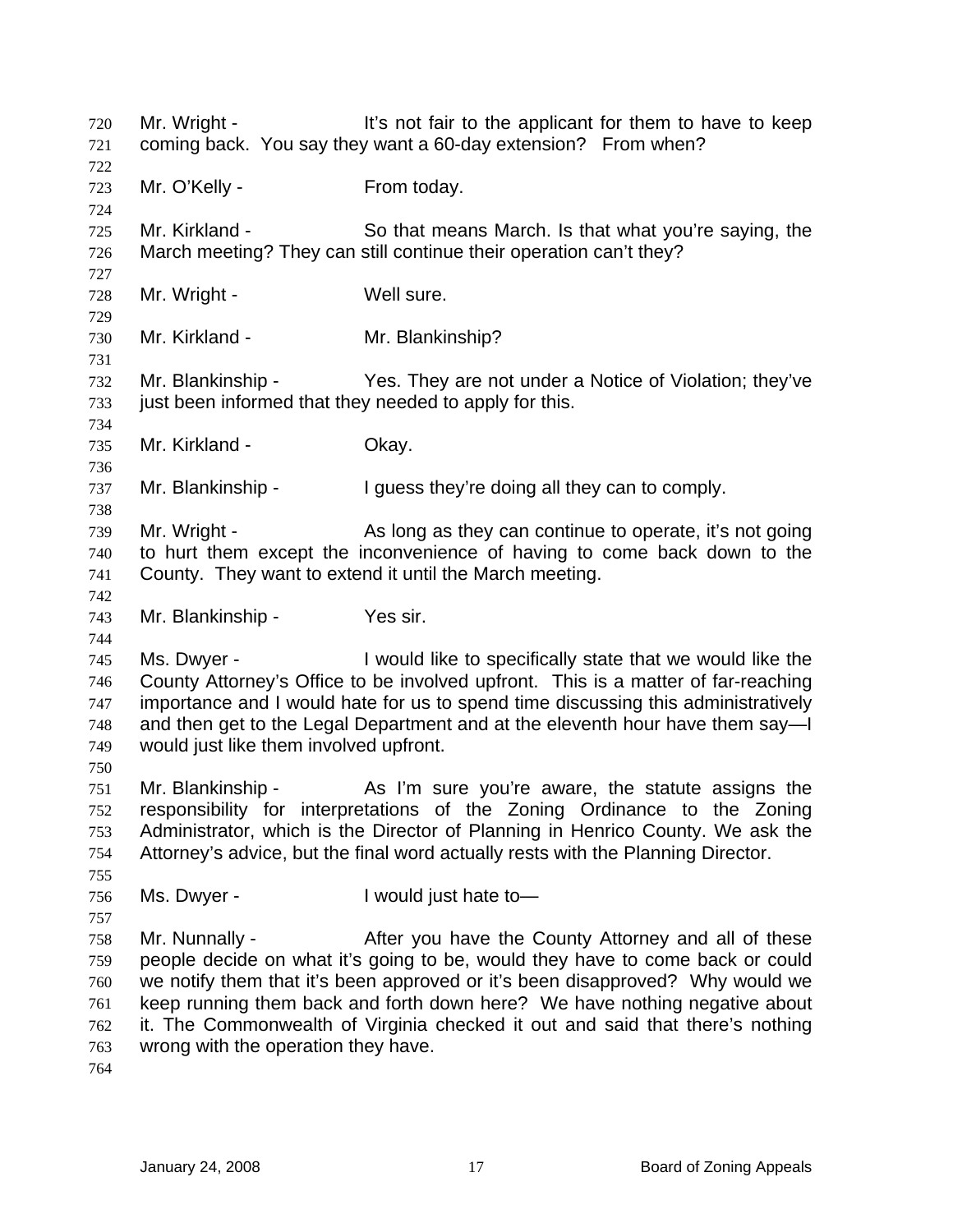Mr. O'Kelly - I think it's always in the applicant's best interest to be at the hearing. Ms. Dwyer - What product will we get from these meetings? Will we get an official opinion from the Director of Planning or Acting Director of Planning on these two issues that could be sent to the applicant and those who oppose so that they could review it prior to the next meeting? Have we thought that far? Mr. Kirkland - March meeting. Ms. Dwyer - Right. The next meeting where it's going to be heard. Mr. Kirkland - Is that possible, Mr. Blankinship? Mr. Blankinship - That's what I anticipate, yes. Mr. Kirkland - They need to have some information before they show up at this meeting to see what happens. Mr. Blankinship - Yes. I anticipate that we would have a written interpretation. Ms. Dwyer - That would be available to us, and the applicants, and anyone interested prior to the time that we consider it. Mr. Blankinship - I would think so, yes ma'am. Ms. Dwyer - That would be a goal I would like to suggest in fairness to everyone. Mr. Kirkland - Hopefully, this will resolve it in the month of March so these people can plan their year out. Mr. Wright - Since you can continue on with your operation, is that fair with you people? Mr. Wagner - Yes. **DECISION**  Mr. Kirkland - Mr. Nunnally, do you want to make a motion? Mr. Nunnally - Yes. I'll make a motion that we defer it until the March meeting.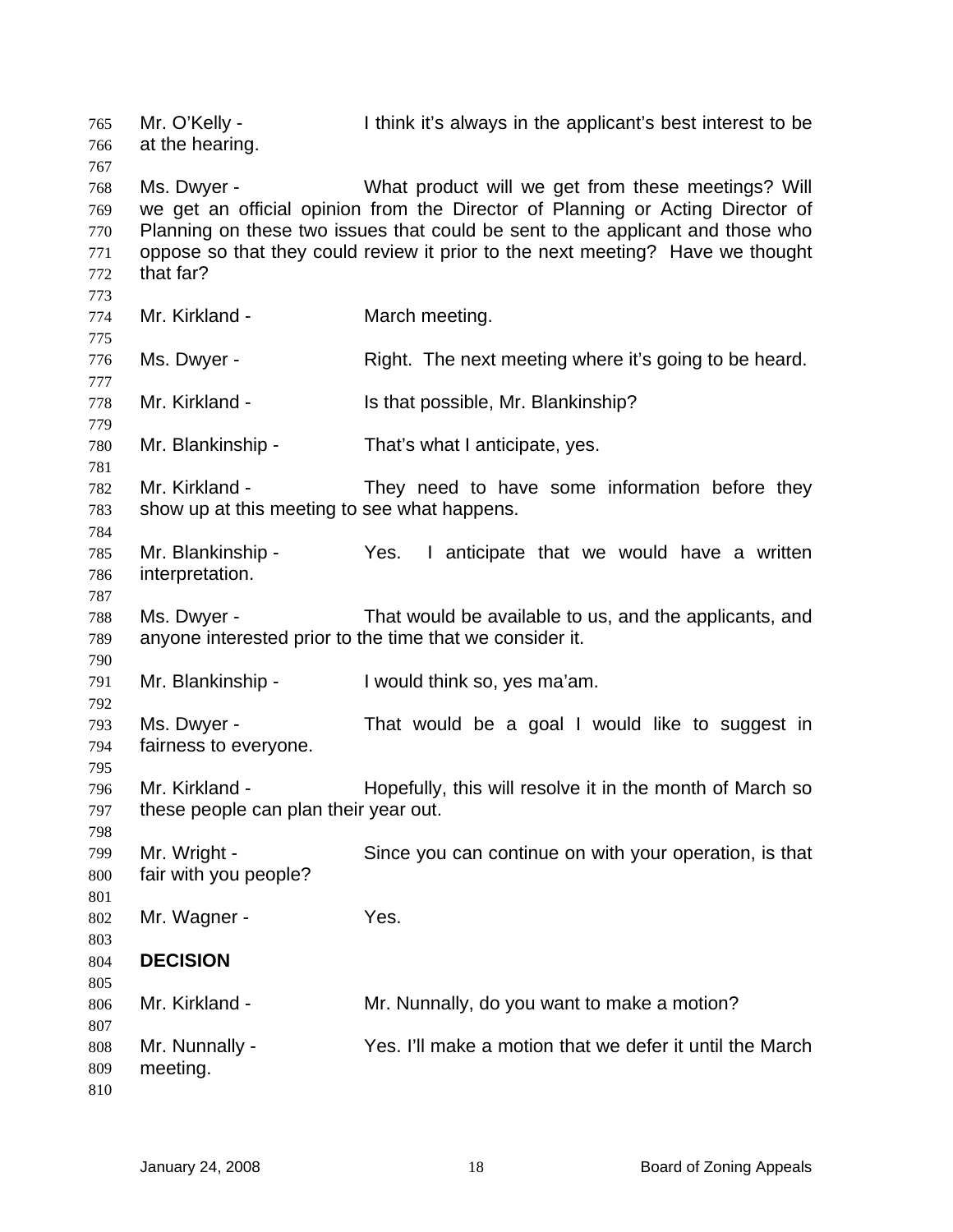| 811        | Ms. Dwyer -                              | What's the date on that?                                                         |   |
|------------|------------------------------------------|----------------------------------------------------------------------------------|---|
| 812<br>813 | Mr. Wagner -                             | A delay is no problem.                                                           |   |
| 814        |                                          |                                                                                  |   |
| 815        | Mr. Wright -                             | March $27th$ .                                                                   |   |
| 816        |                                          |                                                                                  |   |
| 817        | Mr. Wagner -                             | We just want it to be settled, so that it's not a                                |   |
| 818        |                                          | recurring thing, so that we have some conditions or requirements to meet so that |   |
| 819        |                                          | we'll know what to do and won't have to have this keep coming back up and back   |   |
| 820<br>821 | up.                                      |                                                                                  |   |
| 822        | Mr. Kirkland -                           | That's what Ms. Dwyer was stating, that you would                                |   |
| 823        |                                          | get a report prior to the meeting in March and then you would have some time to  |   |
| 824        |                                          | study it to see what would be the County's decision. Then in March when we       |   |
| 825        | have the meeting-                        |                                                                                  |   |
| 826        |                                          |                                                                                  |   |
| 827        | Mr. Wagner -                             | We want to be able to do what the County decides we                              |   |
| 828        | need to do.                              |                                                                                  |   |
| 829        |                                          |                                                                                  |   |
| 830        | Mr. Kirkland -                           | Right.                                                                           |   |
| 831        |                                          |                                                                                  |   |
| 832        | Mr. Wagner -                             | Realistically.                                                                   |   |
| 833        |                                          |                                                                                  |   |
| 834        | Mr. Kirkland -                           | Yes, we understand.                                                              |   |
| 835        |                                          |                                                                                  |   |
| 836        | Mr. Wright -                             | We'd have an opportunity to respond to the report.                               |   |
| 837        |                                          |                                                                                  |   |
| 838        | Mr. Kirkland -                           | Right.                                                                           |   |
| 839        | Ms. Harris -                             | I second the motion.                                                             |   |
| 840        |                                          |                                                                                  |   |
| 841<br>842 | Mr. Kirkland -                           | Motion made by Mr. Nunnally, seconded by Ms.                                     |   |
| 843        |                                          | Harris. All in favor say aye. All opposed say no. The ayes have it; the motion   |   |
| 844        |                                          | passes. It's been deferred until the March 27, 2008 meeting.                     |   |
| 845        |                                          |                                                                                  |   |
| 846        |                                          | After an advertised public hearing and on a motion by Mr. Nunnally, seconded by  |   |
| 847        |                                          | Ms. Harris, the Board deferred application UP-024-07, to the March 27, 2008      |   |
| 848        | meeting at the request of the applicant. |                                                                                  |   |
| 849        |                                          |                                                                                  |   |
| 850        | Affirmative:                             | Dwyer, Harris, Kirkland, Nunnally, Wright                                        | 5 |
| 851        | Negative:                                |                                                                                  | 0 |
| 852        | Absent:                                  |                                                                                  | 0 |
| 853        |                                          |                                                                                  |   |
| 854        | Mr. Wright -                             | Thank you.                                                                       |   |
| 855        |                                          |                                                                                  |   |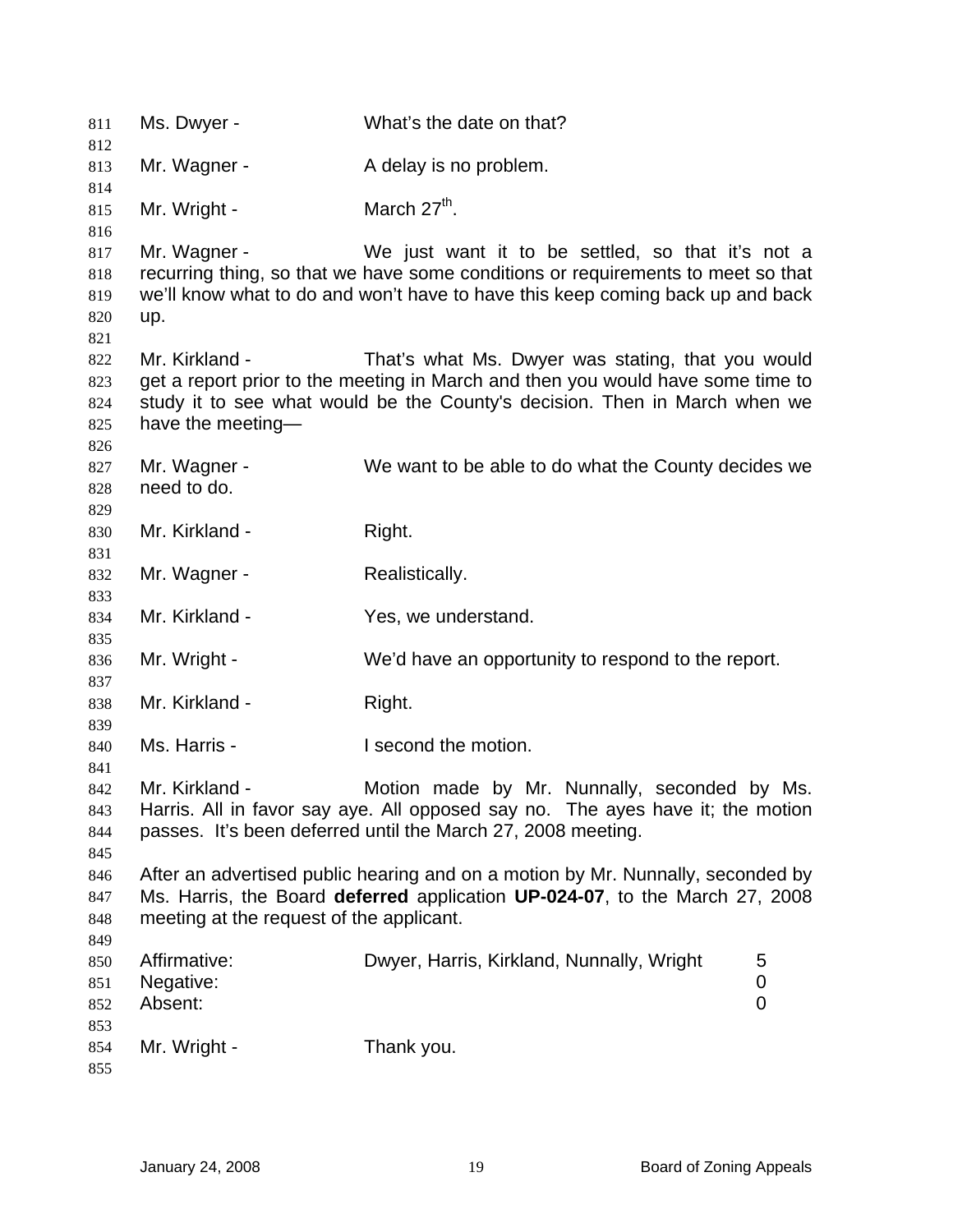Ms. Akers - [Off mike.] Is there any rule or provision for raising questions [unintelligible]? 856 857 858 859 860 861 862 863 864 865 866 867 868 869 870 871 872 873 874 875 876 877 878 879 880 881 882 883 884 885 886 887 888 889 890 891 892 893 894 895 896 897 898 899 900 901 Mr. Kirkland - The Ma'am, we said we were going to take only the information from the applicant that was answering the question. Ms. Akers - **Example 2** [Off mike.] I understand that. I just wanted, for the record, to put out an official objection. Mr. Kirkland - **Okay.** Ms. Akers - [Off mike.] [Unintelligible] in the last meeting it was only at the end of the last meeting after— Mr. Kirkland - If you would, ma'am, come down and state your name for the record. That way we will make sure we have it in the record. Ms. Akers - My name is Carol Akers. I'm the daughter of the neighbors Jerry and Ann Akers. I wanted to raise an official objection and have it put into the record for not being allowed to comment on the distance requirement. While I understand during the last meeting the Board said that it was going to defer the matter in order to get this interpretation and would not take further comment, I wanted to point out that the public notice that was mailed to us said anyone may attend and express an opinion on the above request. This is for the January  $24<sup>th</sup>$  meeting. The letter that went to the Wagner's said the public hearing will not be reopened and no new testimony will be accepted except regarding the interpretation of the distance requirement. I would like to be able to comment on the interpretation of the distance requirement and the deferral for another 60 days when it's being said that nobody's being harmed by this. My parents are being harmed by this. Mr. Kirkland - Ma'am, we've asked the County Attorney to look into this so therefore we're going to get the defining— Ms. Akers - That's fine, but I think the public has a right to comment. Mr. Kirkland - **And that's the only way we can go with this issue.** Ms. Akers - Well, the public has a right to comment. Mr. Kirkland - You can come next month in March and state your opinion then. Ms. Akers - Why can I not give my opinion now when the public notice said I could give my opinion?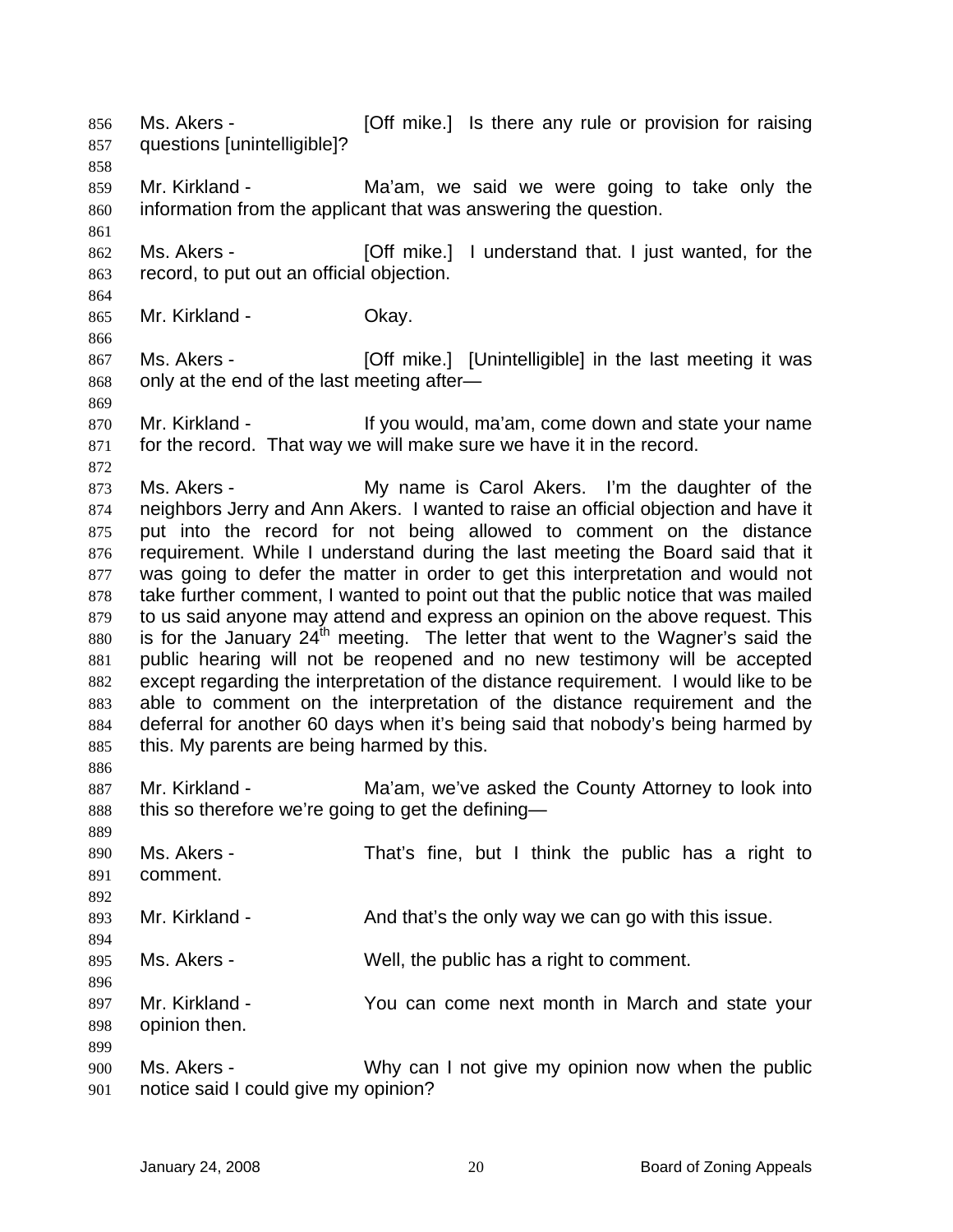902 903 904 905 906 907 908 909 910 911 912 913 914 915 916 917 918 919 920 921 922 923 924 925 926 927 928 929 930 931 932 933 934 935 936 937 938 939 940 941 942 943 944 945 946 947 Ms. Dwyer - We've deferred the case. Mr. Kirkland - We've deferred the case. Ms. Dwyer - We have some information in the record that you have sent in the mail. What I would prefer to do would be to wait until the March meeting. As I understood your comment, I don't know if you wanted to speak only today or if you'd be willing to wait until March to speak to that issue. I would rather wait and have all commentary on the interpretation of the statute held at one time after we've gotten the official opinion of the Director of Planning. You've raised a good issue because we did say there would be no more testimony, but I think that was on the health, safety, and welfare issue. We did not take any testimony last month on the issue of the interpretation of the statute. My understanding is maybe we should discuss whether we should have public comment on the interpretation of the statute in March. I think that we should because we haven't had any yet and we don't even have the opinion yet of the Attorney and/or the Director of Planning. I think in March we should hear testimony and have discussion. Only on the issue of the interpretation. Ms. Akers - The Music of I may interject. Mr. Blankinship - Mr. Chairman, we need to move on with this meeting. Mr. Kirkland - I would prefer that you make your comments at the March meeting. Therefore, you will get a copy also. Mr. Blankinship, make sure you mail her a copy— Mr. Blankinship - Yes sir. Mr. Kirkland - The Solid He comments made by the County Attorney and Director of Planning. Therefore, we can discuss this all at one time. Ms. Akers - Will I be offered the right to one, review what is being recommended to you from that interpretation coming from Zoning and the Attorney, and two, will I be offered an opportunity to provide input on that interpretation? Or is it going to simply be again, here's what they said, and then you rule, and we're excluded from offering comments? Mr. Kirkland - In March you can give testimony. Ms. Akers - Chay, but I am today. It would take me all of about two minutes to give my comments. Mr. Kirkland - We've deferred the case.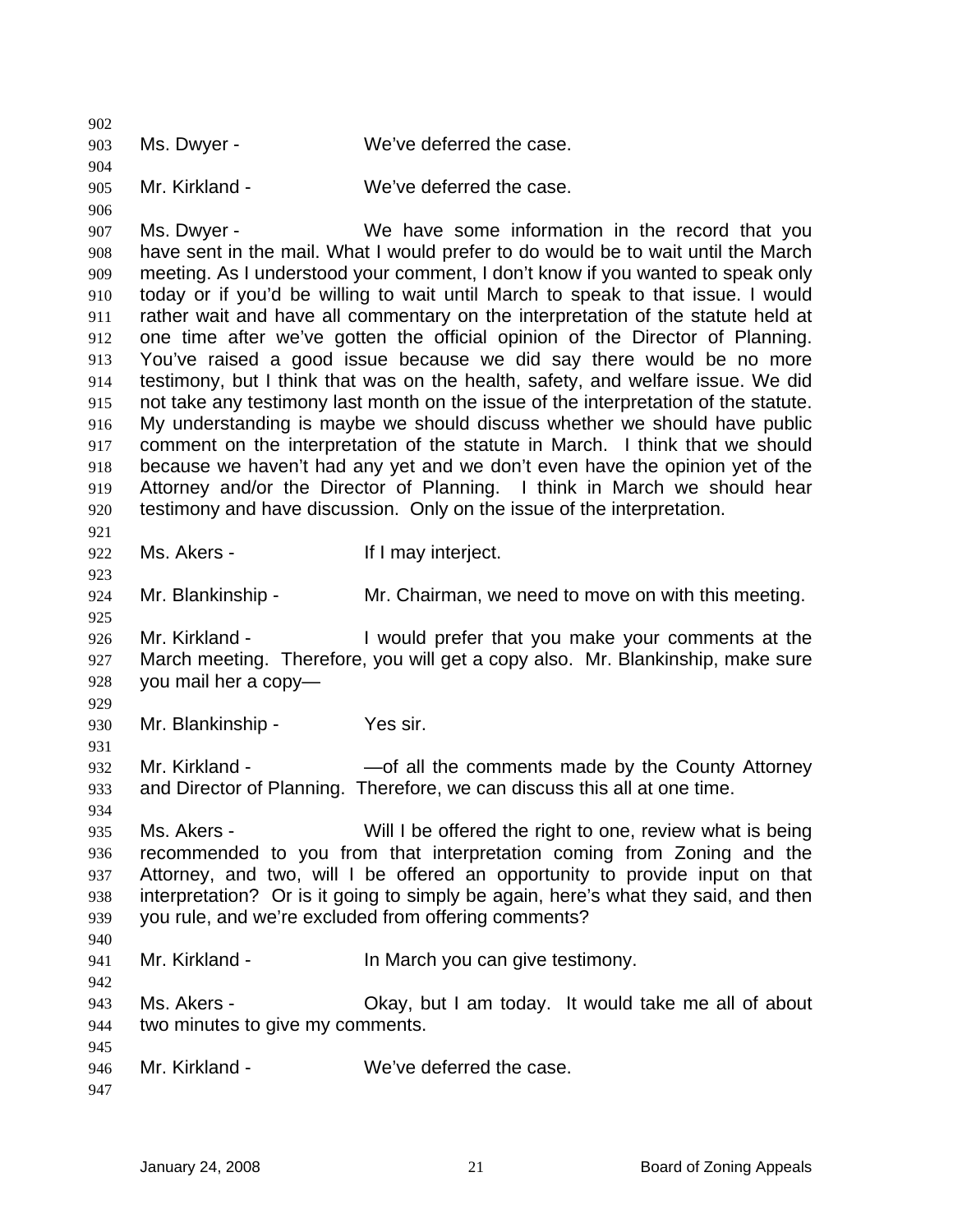Ms. Akers - The note did say that I was allowed to give my-Yes, you deferred the case, but you deferred the case before you offered me the opportunity to comment, which is stated in the public notice. 948 949 950 951 952 953 954 955 956 957 958 959 960 961 962 963 964 965 966 967 968 969 970 971 972 973 974 975 976 977 978 979 980 981 982 983 984 985 986 987 988 989 990 991 992 993 Mr. Kirkland - I'm sorry, it's been deferred. Ms. Dwyer - When we defer, that means the case is not going to be heard. Mr. Kirkland - Nothing. Ms. Akers - Well, I stood here and heard about five minutes worth of discussion before you deferred. So, you absolutely didn't hear anything? We were sitting here and somebody was talking— Mr. Kirkland - The discussion that you heard was amongst the County making— Ms. Akers - Well, I also heard discussion that no one was being harmed by— Mr. Blankinship - Mr. Chairman, we need to move on. Ms. Akers - The Continued deferral. Mr. Kirkland - If you would, have a seat, we're going to move to the next case. **UP-001-08 CAROL AND LARRY MONEYPENNY** request a conditional use permit pursuant to Section 24-95(i)(4) to build an addition to an existing garage at 7624 Glendale Acres Place (Glendale Acres) (Parcel 855- 690-9157), zoned A-1, Agricultural District (Varina). Mr. Kirkland - The Anyone else wish to speak on this case? If you would, raise you right hand and be sworn in please. Mr. Blankinship - Do you swear the testimony you're about to give is the truth and nothing but the truth so help you God? Ms. Moneypenny - I do. Mr. Kirkland - The All right. If you would, state you name please, whoever's going to speak first. Ms. Moneypenny - Carol Moneypenny.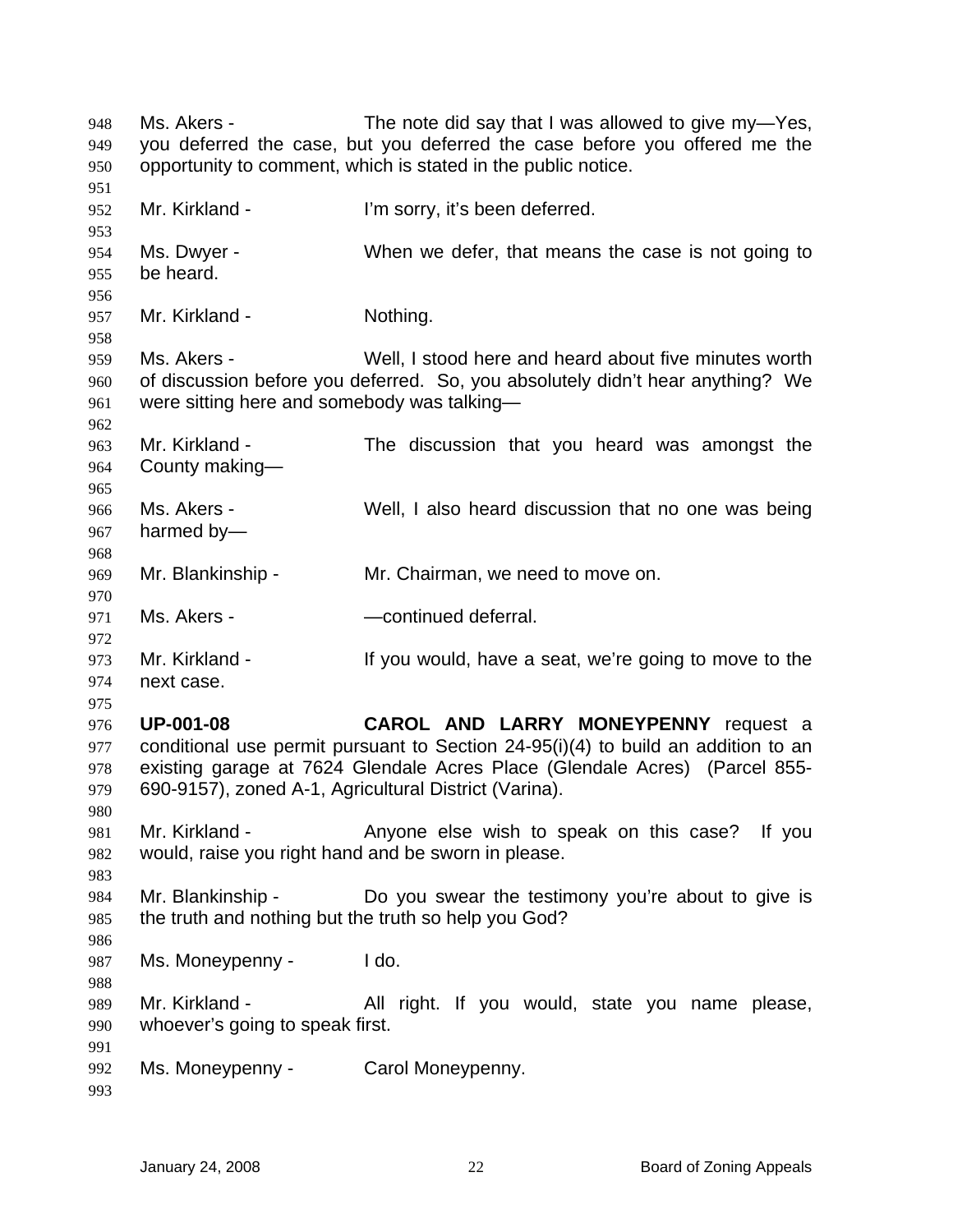| 994                  | Mr. Kirkland -                                               | If you could pull that microphone a little closer to you.   |  |  |
|----------------------|--------------------------------------------------------------|-------------------------------------------------------------|--|--|
| 995<br>996           | Ms. Moneypenny -                                             | Carol Moneypenny.                                           |  |  |
| 997<br>998           | Mr. Kirkland -                                               | Yes ma'am, what would you like us to do for you?            |  |  |
| 999<br>1000<br>1001  | Ms. Moneypenny -<br>addition to an existing garage.          | We've requested a conditional use permit for an             |  |  |
| 1002<br>1003         | Mr. Nunnally -                                               | Do you have a garage now?                                   |  |  |
| 1004<br>1005         | Ms. Moneypenny -                                             | Yes sir.                                                    |  |  |
| 1006<br>1007         | Mr. Nunnally -                                               | Where is that located on your property?                     |  |  |
| 1008<br>1009         | Ms. Moneypenny -                                             | Right next to the house on the left-hand side.              |  |  |
| 1010<br>1011         | Mr. Nunnally -                                               | You want to put an additional garage on your house?         |  |  |
| 1012<br>1013<br>1014 | Ms. Moneypenny -<br>front of the house.                      | We want to add an additional 24-feet towards the            |  |  |
| 1015<br>1016         | Mr. Kirkland -                                               | How long will that make your garage?                        |  |  |
| 1017<br>1018         | Mr. Moneypenny -                                             | Forty-eight feet.                                           |  |  |
| 1019<br>1020         | Mr. Wright -                                                 | How many feet?                                              |  |  |
| 1021<br>1022         | Ms. Moneypenny -                                             | Forty-eight feet.                                           |  |  |
| 1023<br>1024         | Mr. Moneypenny -                                             | Forty-eight feet long, twenty-four feet wide.               |  |  |
| 1025<br>1026<br>1027 | Ms. Dwyer -<br>the garage relate to the front of your house? | So, you'll have a 48-foot garage. How will the front of     |  |  |
| 1028<br>1029         | Ms. Moneypenny -                                             | It'll come to the corner of the section that's to the left. |  |  |
| 1030<br>1031         | Ms. Dwyer -                                                  | It'll come to the front of the house, essentially.          |  |  |
| 1032<br>1033         | Mr. Moneypenny -                                             | Yes. It won't come past it, I'll come dead even.            |  |  |
| 1034<br>1035         | Ms. Moneypenny -                                             | Dead flush with it.                                         |  |  |
| 1036<br>1037         | Ms. Dwyer -                                                  | It is only 7-1/2 feet from the house.                       |  |  |
| 1038<br>1039         | Ms. Moneypenny -                                             | Yes.                                                        |  |  |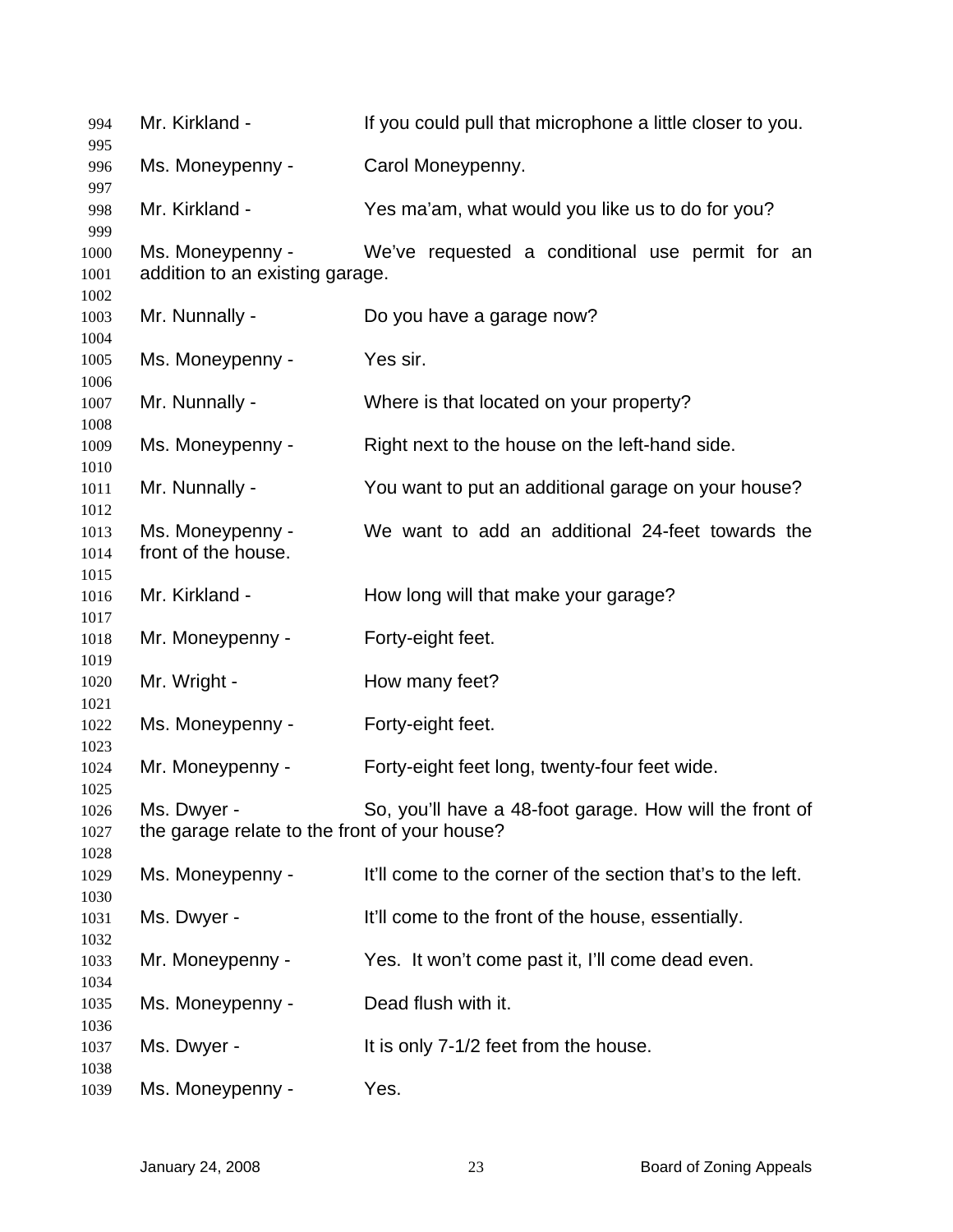1040 1041 1042 1043 1044 1045 1046 1047 1048 1049 1050 1051 1052 1053 1054 1055 1056 1057 1058 1059 1060 1061 1062 1063 1064 1065 1066 1067 1068 1069 1070 1071 1072 1073 1074 1075 1076 1077 1078 1079 1080 1081 1082 1083 1084 Ms. Dwyer - Will the front of the garage be any closer than 7-1/2 feet or will it be— Mr. Moneypenny - It looks like it's a straight shot even. Ms. Dwyer - The looks, but you don't have a survey or any kind of actual measurements? If it's 7-1/2 feet, it doesn't meet code. Ms. Moneypenny - I don't know how it was done, how the builder got it passed at 7-1/2 the first time when it states in here it should have been 10. Ms. Dwyer - As I read the record, it looks like the builder stated it would be 15 feet from the house but it ended up being 7-1/2. Mr. Blankinship, don't they need a variance for the 7-1/2 feet distance from the house as well? Mr. Blankinship - The variance would be a solution to the problem, but from our perspective, I'm not sure how you could argue for a variance given that they're already making not only reasonable use of the dwelling, but that they already have a garage. I don't know. They could apply for a variance. If a variance were granted, it would resolve that issue, but I'm reluctant to recommend that to them because I don't see how they could make the argument for a variance. Ms. Dwyer - I guess I don't understand what you're saying. Are you saying that they can't make a successful argument for a variance, therefore we're not going to ask them to apply for one? Mr. Blankinship - Right, more or less. Ms. Dwyer - That's not the test for whether they need to apply for a variance. If they want to build a garage that violates the distance requirement, it seems to me they have to have a variance to do that. Mr. Blankinship - They would have to have a variance in addition to the use permit. Ms. Dwyer - Chay. Mr. O'Kelly - Think there might be some gray area here because if the garage is located in the rear yard, it has to be ten feet away from the dwelling. Correct, Ben? Mr. Blankinship - Yes.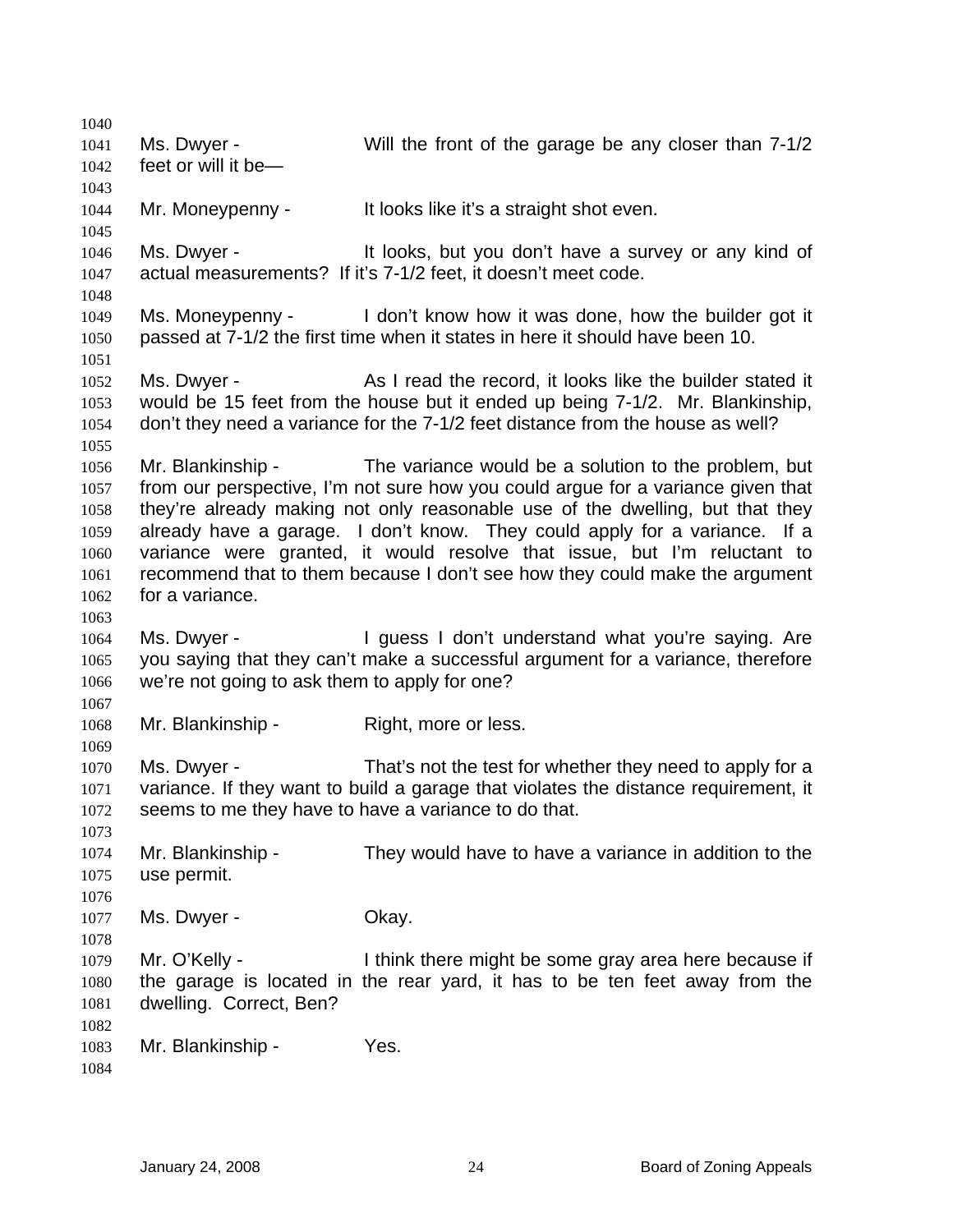Mr. O'Kelly - If the BZA is considering a use permit to locate a structure in any other yard, I'm not sure we could have setback requirements. I think as long as the BZA is assured that the health, safety, and welfare is met, and the impacts on adjacent properties, it can be approved with any setback. 1085 1086 1087 1088 1089 1090 1091 1092 1093 1094 1095 1096 1097 1098 1099 1100 1101 1102 1103 1104 1105 1106 1107 1108 1109 1110 1111 1112 1113 1114 1115 1116 1117 1118 1119 1120 1121 1122 1123 1124 1125 1126 1127 1128 1129 1130 Ms. Dwyer - The State what you're saying. Because the ordinance doesn't contemplate anything in the side yard of this nature, then the ordinance doesn't set a distance requirement for something it doesn't contemplate to begin with. Mr. O'Kelly - Exactly. Ms. Dwyer - I guess our concern is that the reason for having the 10-foot distance requirement is for health, safety, and welfare, which is even more critical and even more significant if you have 24 feet of garage 7-1/2 feet from a house. That's even more of a hazard than having it 7-1/2 feet from the house when it's located in the rear yard. Even though I understand what you're saying, it seems to me that we're creating an even greater hazard than the one contemplated in the statute. Mr. Gidley - **[Off mike.]** In that Fairfield case two months ago, they were required to be at 10 feet specifically. Mr. Blankinship - Stated in a condition? Mr. Gidley - [Off mike.] Yes. It specifically had to be ten feet from the house and they have to get a survey to make sure they meet the 10 feet. Mr. Blankinship - That's correct. Ms. Dwyer - We've also denied cases. I think there was another one in Fairfield where there was a garage in the side yard that we denied because it was too close. Ms. Harris - The How close will you be to your neighbor? Mr. Moneypenny - We have letters signed by all the adjoining and across the street neighbors. Ms. Harris - Do we have all of them? Mr. Moneypenny - Yes. Ms. Harris - The State - The Morare adjacent? Okay. Your name is Lawrence Moneypenny?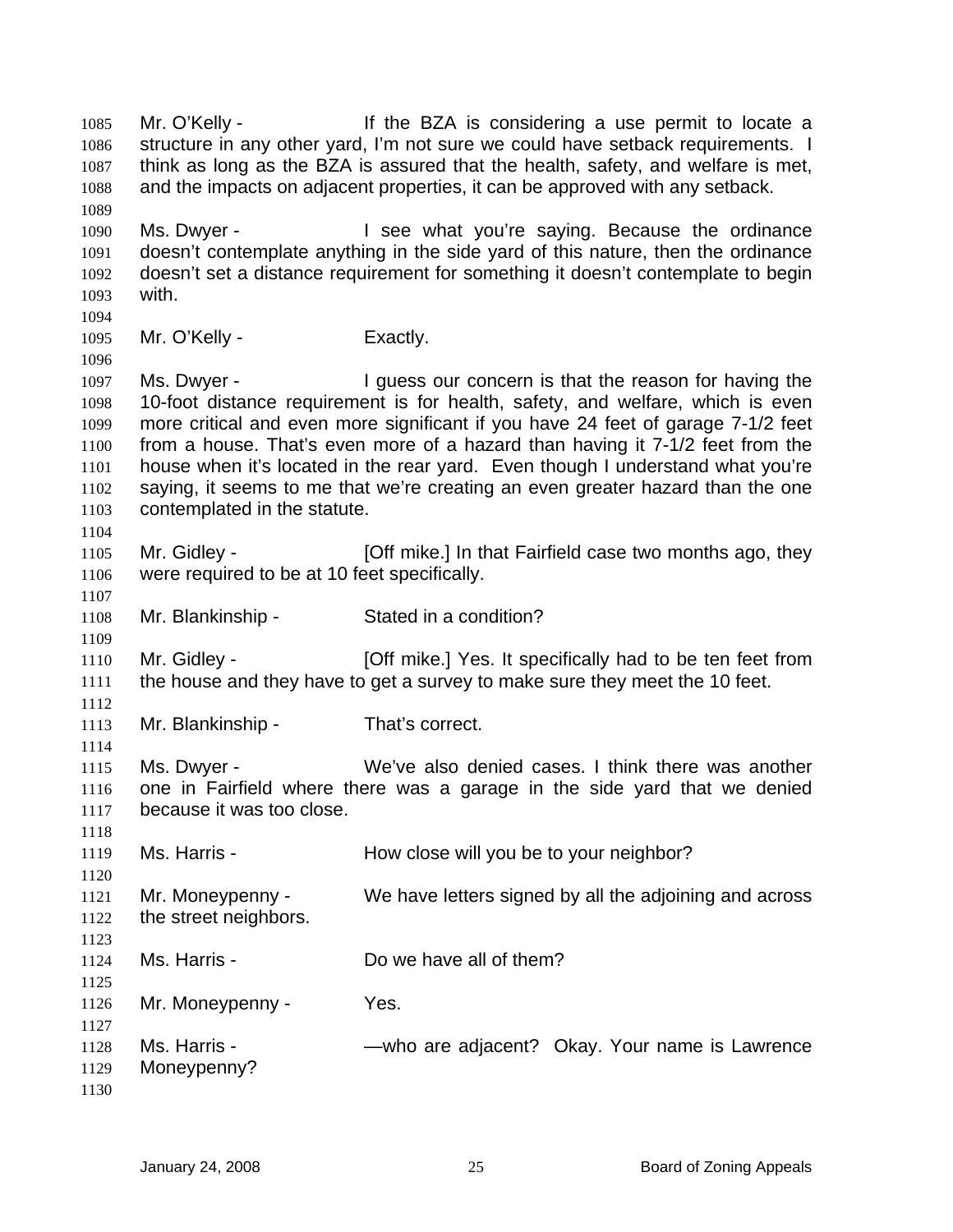| Ms. Harris -<br>Okay. I don't know if you identified yourself.<br>1133<br>1134<br>Mr. Moneypenny -<br>The only other thing we could do is put it on the other<br>1135<br>side of the house.<br>1136<br>1137<br>Ms. Moneypenny -<br>All of our utilities are over on that side of the house,<br>1138<br>so that's the reason why we were requesting to try and build an addition to the<br>1139<br>existing garage.<br>1140<br>1141<br>Ms. Dwyer -<br>I'm sure there are issues that you have to overcome.<br>1142<br>The question is as a matter of public policy, the Board has said that structures<br>1143<br>have to be 10 feet away from the dwelling even if they're in the rear yard. The<br>1144<br>whole garage is going to be along the whole side of the house at only 7-1/2 feet.<br>1145<br>It seems to me that creates an even greater hazard and makes this clearly a<br>1146<br>case in which the health, safety, and welfare is adversely affected. You do have<br>1147<br>an option. You could attach it and put it on the other side. There are options<br>1148<br>even though it might be as a practical matter more difficult. We have to consider<br>1149<br>the public policy and the safety issues.<br>1150<br>1151<br>Mr. Wright -<br>Suppose they ran an archway from the house to the<br>1152<br>1153<br>garage.<br>1154<br>Mr. Blankinship -<br>A breezeway, you mean?<br>1155<br>1156<br>Mr. Wright -<br>1157<br>A breezeway.<br>1158<br>Mr. Blankinship -<br>If they attached it, then I think it would be too close to<br>1159<br>the rear lot line. They have a 50-foot rear yard setback in the A-1 District.<br>1160<br>1161<br>Mr. Wright -<br>1162<br>So, you can't attach it to the house in its present<br>location.<br>1163<br>1164<br>Mr. Blankinship -<br>Right.<br>1165<br>1166<br>Ms. Dwyer -<br>Unless you put it on the other side of the house.<br>1167<br>1168<br>Mr. Kirkland -<br>I think he has his drainfield somewhere.<br>1169<br>1170<br>I think that's in the back.<br>Ms. Dwyer -<br>1171<br>1172<br>Ms. Harris -<br>What's being housed in the garage now?<br>1173 | 1131 | Mr. Moneypenny - | Yes ma'am. |
|-----------------------------------------------------------------------------------------------------------------------------------------------------------------------------------------------------------------------------------------------------------------------------------------------------------------------------------------------------------------------------------------------------------------------------------------------------------------------------------------------------------------------------------------------------------------------------------------------------------------------------------------------------------------------------------------------------------------------------------------------------------------------------------------------------------------------------------------------------------------------------------------------------------------------------------------------------------------------------------------------------------------------------------------------------------------------------------------------------------------------------------------------------------------------------------------------------------------------------------------------------------------------------------------------------------------------------------------------------------------------------------------------------------------------------------------------------------------------------------------------------------------------------------------------------------------------------------------------------------------------------------------------------------------------------------------------------------------------------------------------------------------------------------------------------------------------------------------------------------------------------------------------------------------------------------------------------------------------------------------------------------------------------------------------------------------------------------------------------------------------------|------|------------------|------------|
|                                                                                                                                                                                                                                                                                                                                                                                                                                                                                                                                                                                                                                                                                                                                                                                                                                                                                                                                                                                                                                                                                                                                                                                                                                                                                                                                                                                                                                                                                                                                                                                                                                                                                                                                                                                                                                                                                                                                                                                                                                                                                                                             | 1132 |                  |            |
|                                                                                                                                                                                                                                                                                                                                                                                                                                                                                                                                                                                                                                                                                                                                                                                                                                                                                                                                                                                                                                                                                                                                                                                                                                                                                                                                                                                                                                                                                                                                                                                                                                                                                                                                                                                                                                                                                                                                                                                                                                                                                                                             |      |                  |            |
|                                                                                                                                                                                                                                                                                                                                                                                                                                                                                                                                                                                                                                                                                                                                                                                                                                                                                                                                                                                                                                                                                                                                                                                                                                                                                                                                                                                                                                                                                                                                                                                                                                                                                                                                                                                                                                                                                                                                                                                                                                                                                                                             |      |                  |            |
|                                                                                                                                                                                                                                                                                                                                                                                                                                                                                                                                                                                                                                                                                                                                                                                                                                                                                                                                                                                                                                                                                                                                                                                                                                                                                                                                                                                                                                                                                                                                                                                                                                                                                                                                                                                                                                                                                                                                                                                                                                                                                                                             |      |                  |            |
|                                                                                                                                                                                                                                                                                                                                                                                                                                                                                                                                                                                                                                                                                                                                                                                                                                                                                                                                                                                                                                                                                                                                                                                                                                                                                                                                                                                                                                                                                                                                                                                                                                                                                                                                                                                                                                                                                                                                                                                                                                                                                                                             |      |                  |            |
|                                                                                                                                                                                                                                                                                                                                                                                                                                                                                                                                                                                                                                                                                                                                                                                                                                                                                                                                                                                                                                                                                                                                                                                                                                                                                                                                                                                                                                                                                                                                                                                                                                                                                                                                                                                                                                                                                                                                                                                                                                                                                                                             |      |                  |            |
|                                                                                                                                                                                                                                                                                                                                                                                                                                                                                                                                                                                                                                                                                                                                                                                                                                                                                                                                                                                                                                                                                                                                                                                                                                                                                                                                                                                                                                                                                                                                                                                                                                                                                                                                                                                                                                                                                                                                                                                                                                                                                                                             |      |                  |            |
|                                                                                                                                                                                                                                                                                                                                                                                                                                                                                                                                                                                                                                                                                                                                                                                                                                                                                                                                                                                                                                                                                                                                                                                                                                                                                                                                                                                                                                                                                                                                                                                                                                                                                                                                                                                                                                                                                                                                                                                                                                                                                                                             |      |                  |            |
|                                                                                                                                                                                                                                                                                                                                                                                                                                                                                                                                                                                                                                                                                                                                                                                                                                                                                                                                                                                                                                                                                                                                                                                                                                                                                                                                                                                                                                                                                                                                                                                                                                                                                                                                                                                                                                                                                                                                                                                                                                                                                                                             |      |                  |            |
|                                                                                                                                                                                                                                                                                                                                                                                                                                                                                                                                                                                                                                                                                                                                                                                                                                                                                                                                                                                                                                                                                                                                                                                                                                                                                                                                                                                                                                                                                                                                                                                                                                                                                                                                                                                                                                                                                                                                                                                                                                                                                                                             |      |                  |            |
|                                                                                                                                                                                                                                                                                                                                                                                                                                                                                                                                                                                                                                                                                                                                                                                                                                                                                                                                                                                                                                                                                                                                                                                                                                                                                                                                                                                                                                                                                                                                                                                                                                                                                                                                                                                                                                                                                                                                                                                                                                                                                                                             |      |                  |            |
|                                                                                                                                                                                                                                                                                                                                                                                                                                                                                                                                                                                                                                                                                                                                                                                                                                                                                                                                                                                                                                                                                                                                                                                                                                                                                                                                                                                                                                                                                                                                                                                                                                                                                                                                                                                                                                                                                                                                                                                                                                                                                                                             |      |                  |            |
|                                                                                                                                                                                                                                                                                                                                                                                                                                                                                                                                                                                                                                                                                                                                                                                                                                                                                                                                                                                                                                                                                                                                                                                                                                                                                                                                                                                                                                                                                                                                                                                                                                                                                                                                                                                                                                                                                                                                                                                                                                                                                                                             |      |                  |            |
|                                                                                                                                                                                                                                                                                                                                                                                                                                                                                                                                                                                                                                                                                                                                                                                                                                                                                                                                                                                                                                                                                                                                                                                                                                                                                                                                                                                                                                                                                                                                                                                                                                                                                                                                                                                                                                                                                                                                                                                                                                                                                                                             |      |                  |            |
|                                                                                                                                                                                                                                                                                                                                                                                                                                                                                                                                                                                                                                                                                                                                                                                                                                                                                                                                                                                                                                                                                                                                                                                                                                                                                                                                                                                                                                                                                                                                                                                                                                                                                                                                                                                                                                                                                                                                                                                                                                                                                                                             |      |                  |            |
|                                                                                                                                                                                                                                                                                                                                                                                                                                                                                                                                                                                                                                                                                                                                                                                                                                                                                                                                                                                                                                                                                                                                                                                                                                                                                                                                                                                                                                                                                                                                                                                                                                                                                                                                                                                                                                                                                                                                                                                                                                                                                                                             |      |                  |            |
|                                                                                                                                                                                                                                                                                                                                                                                                                                                                                                                                                                                                                                                                                                                                                                                                                                                                                                                                                                                                                                                                                                                                                                                                                                                                                                                                                                                                                                                                                                                                                                                                                                                                                                                                                                                                                                                                                                                                                                                                                                                                                                                             |      |                  |            |
|                                                                                                                                                                                                                                                                                                                                                                                                                                                                                                                                                                                                                                                                                                                                                                                                                                                                                                                                                                                                                                                                                                                                                                                                                                                                                                                                                                                                                                                                                                                                                                                                                                                                                                                                                                                                                                                                                                                                                                                                                                                                                                                             |      |                  |            |
|                                                                                                                                                                                                                                                                                                                                                                                                                                                                                                                                                                                                                                                                                                                                                                                                                                                                                                                                                                                                                                                                                                                                                                                                                                                                                                                                                                                                                                                                                                                                                                                                                                                                                                                                                                                                                                                                                                                                                                                                                                                                                                                             |      |                  |            |
|                                                                                                                                                                                                                                                                                                                                                                                                                                                                                                                                                                                                                                                                                                                                                                                                                                                                                                                                                                                                                                                                                                                                                                                                                                                                                                                                                                                                                                                                                                                                                                                                                                                                                                                                                                                                                                                                                                                                                                                                                                                                                                                             |      |                  |            |
|                                                                                                                                                                                                                                                                                                                                                                                                                                                                                                                                                                                                                                                                                                                                                                                                                                                                                                                                                                                                                                                                                                                                                                                                                                                                                                                                                                                                                                                                                                                                                                                                                                                                                                                                                                                                                                                                                                                                                                                                                                                                                                                             |      |                  |            |
|                                                                                                                                                                                                                                                                                                                                                                                                                                                                                                                                                                                                                                                                                                                                                                                                                                                                                                                                                                                                                                                                                                                                                                                                                                                                                                                                                                                                                                                                                                                                                                                                                                                                                                                                                                                                                                                                                                                                                                                                                                                                                                                             |      |                  |            |
|                                                                                                                                                                                                                                                                                                                                                                                                                                                                                                                                                                                                                                                                                                                                                                                                                                                                                                                                                                                                                                                                                                                                                                                                                                                                                                                                                                                                                                                                                                                                                                                                                                                                                                                                                                                                                                                                                                                                                                                                                                                                                                                             |      |                  |            |
|                                                                                                                                                                                                                                                                                                                                                                                                                                                                                                                                                                                                                                                                                                                                                                                                                                                                                                                                                                                                                                                                                                                                                                                                                                                                                                                                                                                                                                                                                                                                                                                                                                                                                                                                                                                                                                                                                                                                                                                                                                                                                                                             |      |                  |            |
|                                                                                                                                                                                                                                                                                                                                                                                                                                                                                                                                                                                                                                                                                                                                                                                                                                                                                                                                                                                                                                                                                                                                                                                                                                                                                                                                                                                                                                                                                                                                                                                                                                                                                                                                                                                                                                                                                                                                                                                                                                                                                                                             |      |                  |            |
|                                                                                                                                                                                                                                                                                                                                                                                                                                                                                                                                                                                                                                                                                                                                                                                                                                                                                                                                                                                                                                                                                                                                                                                                                                                                                                                                                                                                                                                                                                                                                                                                                                                                                                                                                                                                                                                                                                                                                                                                                                                                                                                             |      |                  |            |
|                                                                                                                                                                                                                                                                                                                                                                                                                                                                                                                                                                                                                                                                                                                                                                                                                                                                                                                                                                                                                                                                                                                                                                                                                                                                                                                                                                                                                                                                                                                                                                                                                                                                                                                                                                                                                                                                                                                                                                                                                                                                                                                             |      |                  |            |
|                                                                                                                                                                                                                                                                                                                                                                                                                                                                                                                                                                                                                                                                                                                                                                                                                                                                                                                                                                                                                                                                                                                                                                                                                                                                                                                                                                                                                                                                                                                                                                                                                                                                                                                                                                                                                                                                                                                                                                                                                                                                                                                             |      |                  |            |
|                                                                                                                                                                                                                                                                                                                                                                                                                                                                                                                                                                                                                                                                                                                                                                                                                                                                                                                                                                                                                                                                                                                                                                                                                                                                                                                                                                                                                                                                                                                                                                                                                                                                                                                                                                                                                                                                                                                                                                                                                                                                                                                             |      |                  |            |
|                                                                                                                                                                                                                                                                                                                                                                                                                                                                                                                                                                                                                                                                                                                                                                                                                                                                                                                                                                                                                                                                                                                                                                                                                                                                                                                                                                                                                                                                                                                                                                                                                                                                                                                                                                                                                                                                                                                                                                                                                                                                                                                             |      |                  |            |
|                                                                                                                                                                                                                                                                                                                                                                                                                                                                                                                                                                                                                                                                                                                                                                                                                                                                                                                                                                                                                                                                                                                                                                                                                                                                                                                                                                                                                                                                                                                                                                                                                                                                                                                                                                                                                                                                                                                                                                                                                                                                                                                             |      |                  |            |
|                                                                                                                                                                                                                                                                                                                                                                                                                                                                                                                                                                                                                                                                                                                                                                                                                                                                                                                                                                                                                                                                                                                                                                                                                                                                                                                                                                                                                                                                                                                                                                                                                                                                                                                                                                                                                                                                                                                                                                                                                                                                                                                             |      |                  |            |
|                                                                                                                                                                                                                                                                                                                                                                                                                                                                                                                                                                                                                                                                                                                                                                                                                                                                                                                                                                                                                                                                                                                                                                                                                                                                                                                                                                                                                                                                                                                                                                                                                                                                                                                                                                                                                                                                                                                                                                                                                                                                                                                             |      |                  |            |
|                                                                                                                                                                                                                                                                                                                                                                                                                                                                                                                                                                                                                                                                                                                                                                                                                                                                                                                                                                                                                                                                                                                                                                                                                                                                                                                                                                                                                                                                                                                                                                                                                                                                                                                                                                                                                                                                                                                                                                                                                                                                                                                             |      |                  |            |
|                                                                                                                                                                                                                                                                                                                                                                                                                                                                                                                                                                                                                                                                                                                                                                                                                                                                                                                                                                                                                                                                                                                                                                                                                                                                                                                                                                                                                                                                                                                                                                                                                                                                                                                                                                                                                                                                                                                                                                                                                                                                                                                             |      |                  |            |
|                                                                                                                                                                                                                                                                                                                                                                                                                                                                                                                                                                                                                                                                                                                                                                                                                                                                                                                                                                                                                                                                                                                                                                                                                                                                                                                                                                                                                                                                                                                                                                                                                                                                                                                                                                                                                                                                                                                                                                                                                                                                                                                             |      |                  |            |
|                                                                                                                                                                                                                                                                                                                                                                                                                                                                                                                                                                                                                                                                                                                                                                                                                                                                                                                                                                                                                                                                                                                                                                                                                                                                                                                                                                                                                                                                                                                                                                                                                                                                                                                                                                                                                                                                                                                                                                                                                                                                                                                             |      |                  |            |
|                                                                                                                                                                                                                                                                                                                                                                                                                                                                                                                                                                                                                                                                                                                                                                                                                                                                                                                                                                                                                                                                                                                                                                                                                                                                                                                                                                                                                                                                                                                                                                                                                                                                                                                                                                                                                                                                                                                                                                                                                                                                                                                             |      |                  |            |
|                                                                                                                                                                                                                                                                                                                                                                                                                                                                                                                                                                                                                                                                                                                                                                                                                                                                                                                                                                                                                                                                                                                                                                                                                                                                                                                                                                                                                                                                                                                                                                                                                                                                                                                                                                                                                                                                                                                                                                                                                                                                                                                             |      |                  |            |
|                                                                                                                                                                                                                                                                                                                                                                                                                                                                                                                                                                                                                                                                                                                                                                                                                                                                                                                                                                                                                                                                                                                                                                                                                                                                                                                                                                                                                                                                                                                                                                                                                                                                                                                                                                                                                                                                                                                                                                                                                                                                                                                             | 1174 |                  |            |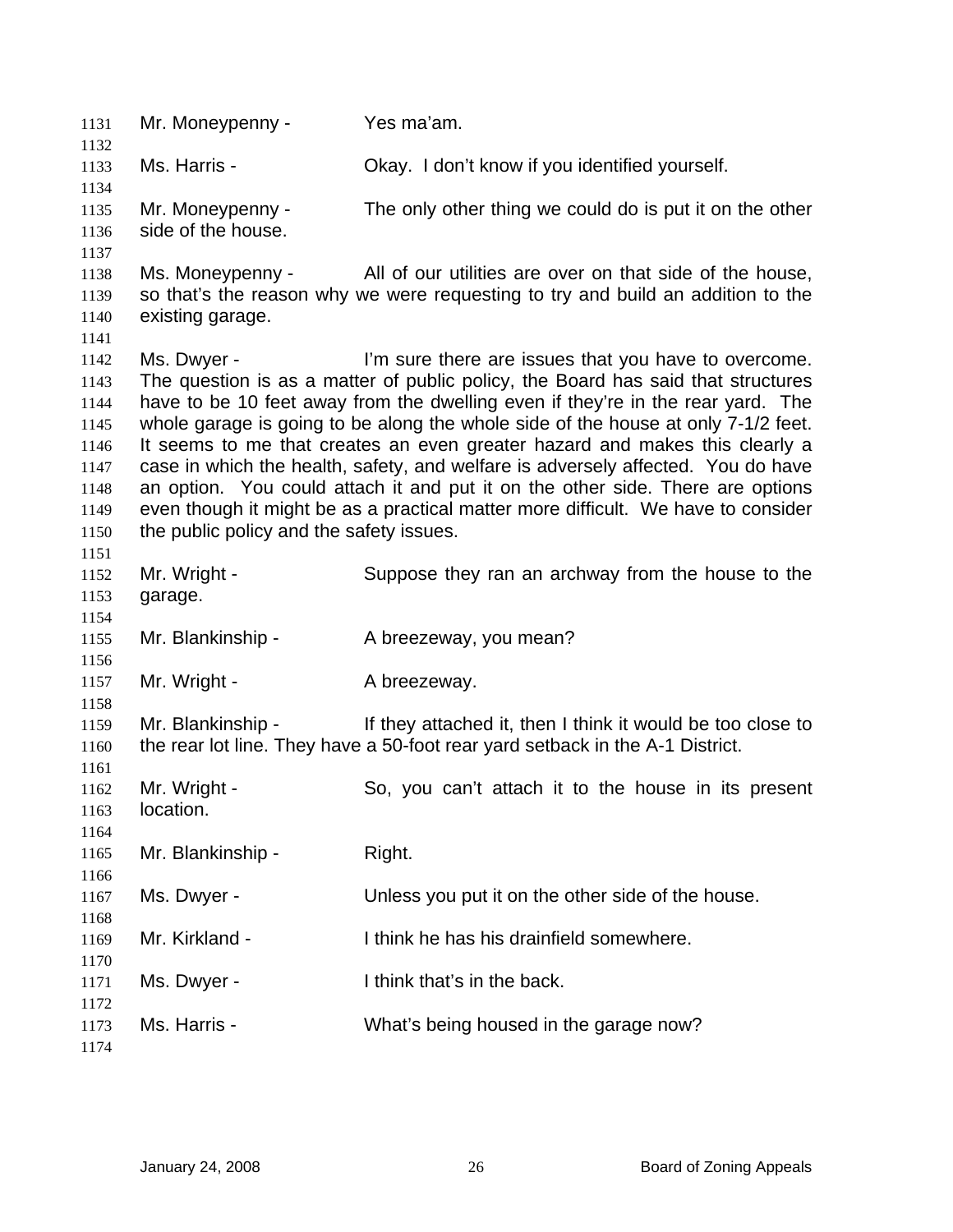Mr. Moneypenny - We have two Mustang's in the garage and then I have a truck and car that sit outside all day that we don't drive to work that I'd like to put in a garage. Ms. Harris - The You really need a four-car garage. Ms. Moneypenny - Yes ma'am. Mr. Kirkland - What is on the other side of the home? You said it was utilities or something? What is there? Ms. Moneypenny - Virginia Power's there, cable, and also telephone. Mr. Kirkland - The You have underground service that comes to your home. Ms. Moneypenny - Yes. Mr. Moneypenny - Yes sir. Mr. Kirkland - Were you the first owner of this home? Mr. Moneypenny - No sir. Mr. Kirkland - The second? Mr. Moneypenny - I believe the third. I think the builder lived in it for a little while before he sold it. Mr. Kirkland - **Okay.** Mr. Nunnally - How long have you lived there? Ms. Moneypenny - Four years. Ms. Harris - Mr. Blankinship, what implication would this have on other cases where people wanted to do something similar, not seeking a variance, but seeking the use permit? Mr. Blankinship - I'm not sure I understand your question. Ms. Harris - We've had cases before for garages, have we not? Mr. Blankinship - Yes ma'am. Ms. Harris - Did they ask for variances?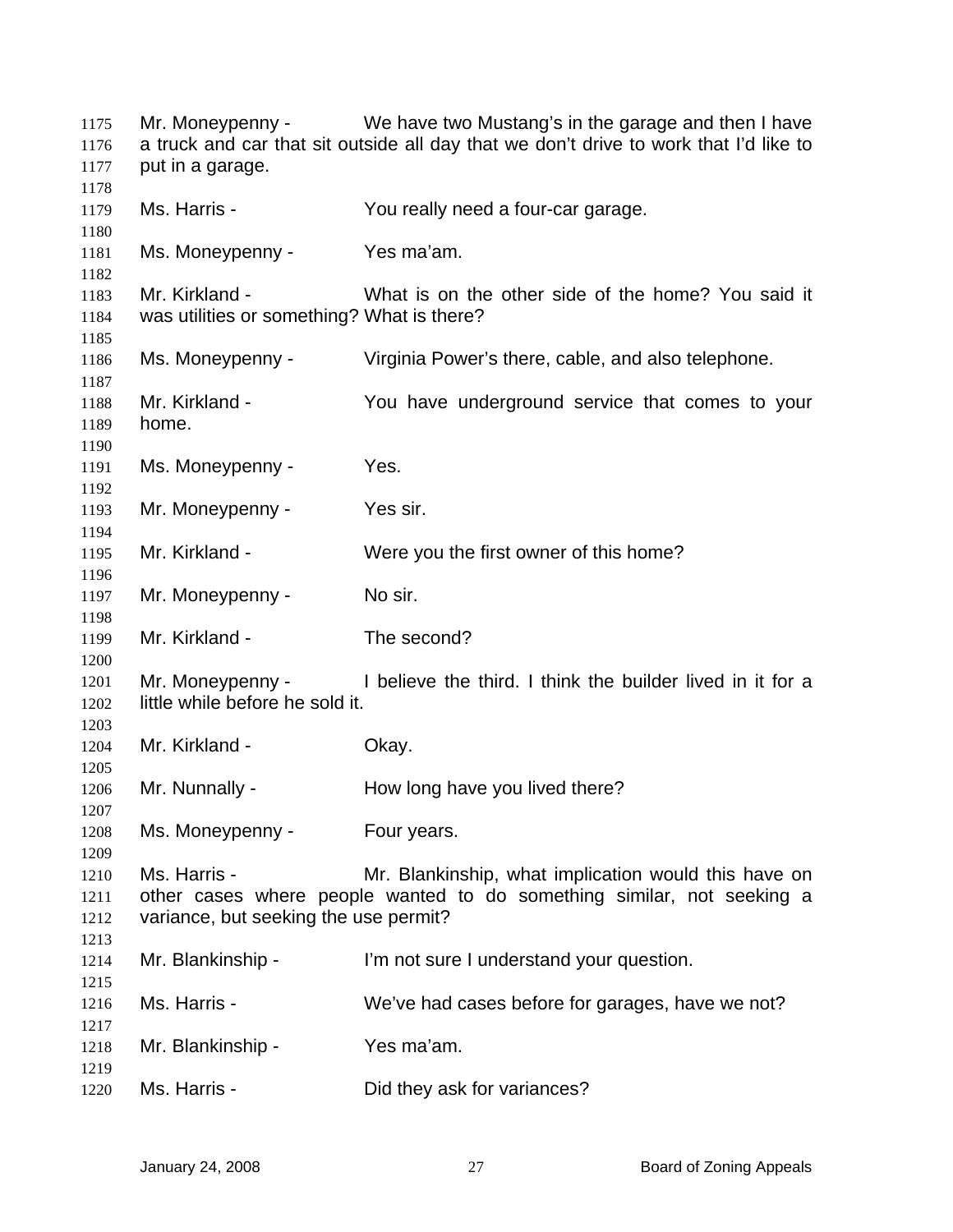1221 1222 1223 1224 1225 1226 1227 1228 1229 1230 1231 1232 1233 1234 1235 1236 1237 1238 1239 1240 1241 1242 1243 1244 1245 1246 1247 1248 1249 1250 1251 1252 1253 1254 1255 1256 1257 1258 1259 1260 1261 1262 1263 1264 1265 1266 Mr. Blankinship - I don't think we've had one that was closer than ten feet to the house. Mr. Kirkland - **Never.** Mr. Blankinship - The can see Mr. O'Kelly's point, though. The ten-foot setback is under paragraph 2 of the Code and this provision is under paragraph 4 of that subsection. So, it's certainly a strong argument that that requirement does not apply in this case. Mr. Kirkland - Do you think the health, safety, and welfare of the applicant would be in jeopardy being 7-1/2 fee versus 10 feet? I believe that's a fire issue. Is that correct? Mr. Blankinship - I'm sure there's a good reason that that requirement is in there. Mr. O'Kelly - Could we perhaps defer this and see what the building code requires for the separation between those structures? Ms. Dwyer - I guess we could. I guess my thought is that in our Code it's clear that as a matter of public policy, accessory structures, or detached garages in this case, need to be ten feet away from the house, even if they're in the rear yard. In this case, the body of the garage is even farther away from the house, but by bringing it forward, seems to me they're violating that public policy. Even if it's technically not going to require a variance, it seems to me it violates the requirement in the use permit provision in that it can't adversely affect the health, safety, and welfare. It seems to me that we use that public policy of ten feet as a guide in evaluating the health, safety, and welfare issue. That's the way I'm looking at it now, so there's really no need to defer it because we know that it doesn't meet the public policy. Mr. Wright - Suppose they moved it. It wouldn't be adjacent to the other one, but would be in front of the other one but moved over to the side so it would be more than ten feet away from the house. Could they do that? It's a 24 foot garage. It could be a separate garage if they moved it to I guess the south over toward the side lot line. Mr. Blankinship - Was your plan to be able to drive through the new portion of the garage into the existing portion? Ms. Moneypenny - Yes. Mr. Blankinship - So the doors wouldn't line up.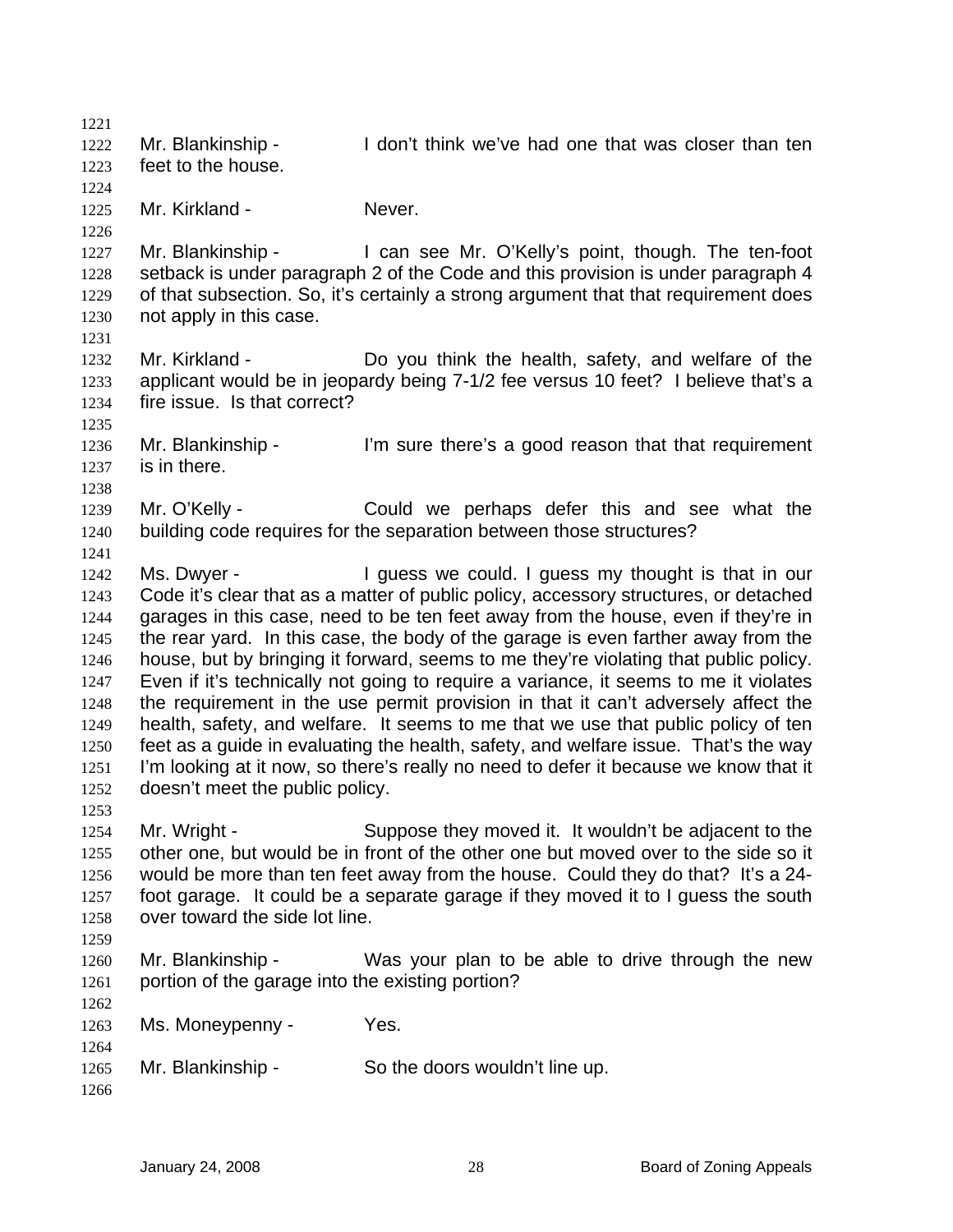| 1267<br>1268                 | Mr. Moneypenny -                                                                                                           | It would be a deep four-bay, you know, two and two.                                                                                                                                                                    |  |
|------------------------------|----------------------------------------------------------------------------------------------------------------------------|------------------------------------------------------------------------------------------------------------------------------------------------------------------------------------------------------------------------|--|
| 1269                         | Mr. Blankinship -                                                                                                          | Unless you shifted it 12 feet.                                                                                                                                                                                         |  |
| 1270<br>1271<br>1272         | Mr. Wright -<br>Well, looks like to me it would be advantageous to be<br>able to drive into both of them at the same time. |                                                                                                                                                                                                                        |  |
| 1273<br>1274<br>1275         | Mr. Blankinship -<br>though.                                                                                               | I don't think they have room to move it over 24 feet,                                                                                                                                                                  |  |
| 1276<br>1277<br>1278         | Ms. Moneypenny -                                                                                                           | No, because you have the well ditch.                                                                                                                                                                                   |  |
| 1279<br>1280                 | Mr. Wright -                                                                                                               | How far does it have to be from the side lot line?                                                                                                                                                                     |  |
| 1281<br>1282                 | Mr. Blankinship -                                                                                                          | At least five feet.                                                                                                                                                                                                    |  |
| 1283<br>1284                 | Mr. Wright -<br>understand what I'm saying.                                                                                | Looks like to me you could do that. I don't know if you                                                                                                                                                                |  |
| 1285<br>1286<br>1287         | Mr. Blankinship -                                                                                                          | Yes.                                                                                                                                                                                                                   |  |
| 1288<br>1289                 | Mr. Wright -                                                                                                               | Move it over.                                                                                                                                                                                                          |  |
| 1290<br>1291                 | Mr. Blankinship -                                                                                                          | Maybe you could.                                                                                                                                                                                                       |  |
| 1292<br>1293                 | Mr. Wright -                                                                                                               | Do you see what I'm saying?                                                                                                                                                                                            |  |
| 1294<br>1295                 | Mr. Blankinship -                                                                                                          | Yes sir.                                                                                                                                                                                                               |  |
| 1296<br>1297<br>1298         | Mr. Wright -<br>away from the house.                                                                                       | Then they could access both garages and it would be                                                                                                                                                                    |  |
| 1299<br>1300                 | Mr. Kirkland -                                                                                                             | Oh, move it over the width of the existing garage.                                                                                                                                                                     |  |
| 1301<br>1302                 | Mr. Wright -                                                                                                               | Yes. Move it to the width of the existing garage.                                                                                                                                                                      |  |
| 1303<br>1304                 | Mr. Kirkland -                                                                                                             | Have two separate garages.                                                                                                                                                                                             |  |
| 1305<br>1306                 | Mr. Wright -                                                                                                               | Exactly where it's located but over.                                                                                                                                                                                   |  |
| 1307<br>1308                 | Mr. Kirkland -                                                                                                             | Did we get that in, Mr. Blankinship?                                                                                                                                                                                   |  |
| 1309<br>1310<br>1311<br>1312 | Mr. Blankinship -                                                                                                          | I'm thinking how you would go about accomplishing<br>that. Would you just approve this with a condition like the other one, that it has to<br>meet the 10-foot requirement and then leave it to them how they want to- |  |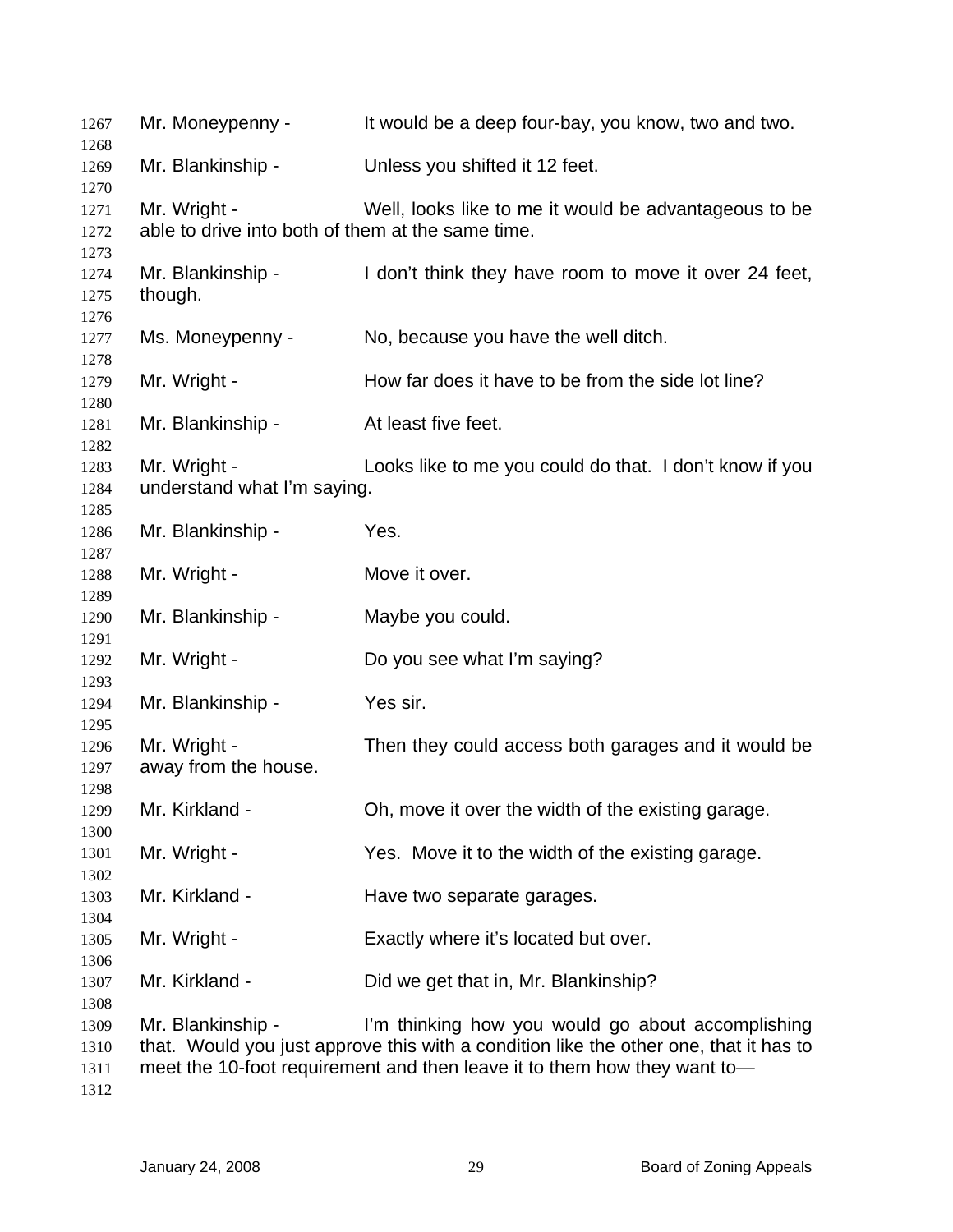1313 Mr. Wright - Well, the other one is already there. 1314 1315 1316 1317 1318 1319 1320 1321 1322 1323 1324 1325 1326 1327 1328 1329 1330 1331 1332 1333 1334 1335 1336 1337 1338 1339 1340 1341 1342 1343 1344 1345 1346 1347 1348 1349 1350 1351 1352 1353 1354 1355 1356 1357 1358 Mr. Blankinship - Right, right. Mr. Wright - This would be a new garage. Mr. Blankinship - Right, right. We're only talking about this one. Mr. Wright - They'd want to just put it over closer to the lot line. Mr. Blankinship - Rather than pinning them down to a location that they did not propose, could you approve this case with a condition that they meet the 10-foot requirement and let them decide how to meet it. Mr. Wright - We could. That's fine. Mr. Moneypenny - If we were going to build a completely other garage, if we have to built it somewhere on the lot, I'd just go to the right side of the house if I can't get an addition into the front. On the left side of the garage, the property line is like a pie shape and I think it would be too close to the property line if I tried to put it on the left side. Plus, it would be closer to the well, which I was kind of scared to get too close to the well. The lady up at the top of the hill has already had well issues in the last two weeks. We already have the soil samples done and everything. If we wanted to put the garage on the other end of the house further than ten feet away, do you think it would be any problem, since it doesn't look like we're going to get the addition on the front of it? Mr. Wright - You have a lot of footage over there. Mr. Moneypenny - Yes sir, on the right side if you're standing in the front. Mr. Wright - You have 70 feet from the line. Ms. Dwyer - Have you considered attaching it to your house on the right side? Mr. Moneypenny - I have LP gas for the stove and everything on the other side of the house. I didn't really want to mess with all that. I could go on the other side of the gate on the right side of the house. Ms. Dwyer - Could you put it in the rear yard on the right side? Looks like the drain field is more behind the house and maybe you have some space. Mr. Moneypenny - I could try and get it put in line with the garage that's existing now on the other side of the house. It would be in the backyard.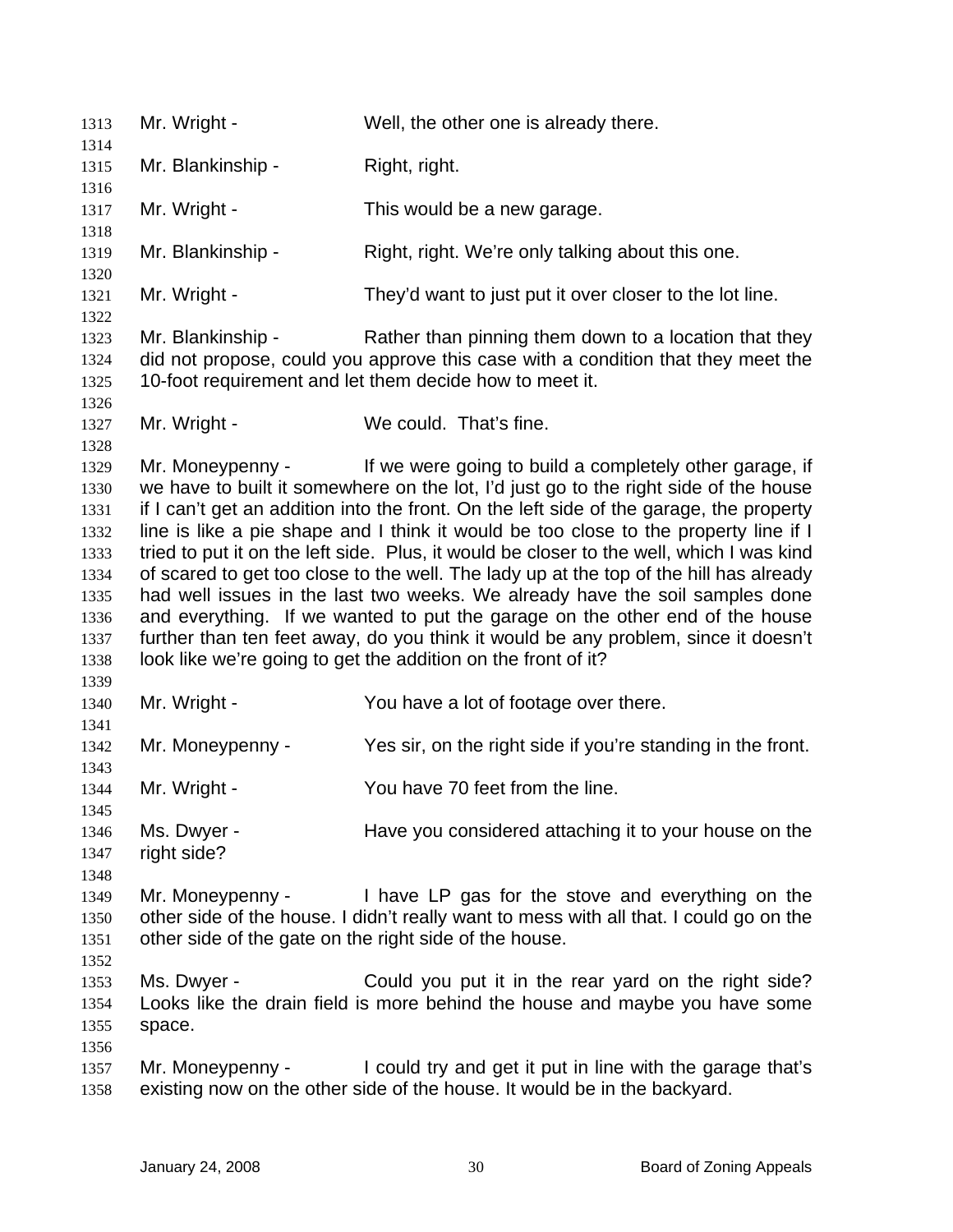1359 1360 1361 1362 1363 1364 1365 1366 1367 1368 1369 1370 1371 1372 1373 1374 1375 1376 1377 1378 1379 1380 1381 1382 1383 1384 1385 1386 1387 1388 1389 1390 1391 1392 1393 1394 1395 1396 1397 1398 1399 1400 1401 1402 1403 1404 Ms. Dwyer - Then you wouldn't need a use permit or anything. Mr. Wright - You wouldn't need the variance or use permit. Mr. Moneypenny - If I can't get it to the front addition, then that's really the only other alternative. It's going to cost a lot more to do a whole garage over there than the addition. That garage is right close to the property line. Mr. Kirkland - Meet the ten feet and then they place it where they wish, if it meets the requirements. Put in the condition that it meet the ten-foot offset and then that would give them the flexibility to place the garage where they'd like to as long as it still meets the requirements of the County code. Ms. Dwyer - The Contest Ligues I just have a general concern. We have a garage that doesn't meet code as it is. By adding onto it or even allowing or approving a case that would exacerbate an existing problem, I guess I have an issue with that, particularly since it was built too close to the house as it is. Mr. Kirkland - Any other questions or testimony? Anyone else wish to speak? That concludes the case. Ms. Moneypenny - Thank you. **DECISION**  Mr. Wright - I move we deny it. I would say that I'd move we approve it with a 10-foot distance between the new garage and the house, but the applicant said that wouldn't be practical, he didn't want to move it over there. If we deny it, then he can build it on the other said, he said, without any problem. Ms. Harris - Second. Mr. Kirkland - The Motion by Mr. Wright, seconded by Ms. Harris. All in favor say aye. All opposed say no. The ayes have it; the motion carries. The case is denied. After an advertised public hearing and on a motion by Mr. Wright, seconded by Ms. Harris, the Board **denied** application **UP-001-08,** Carol and Larry Moneypenny's request for a conditional use permit pursuant to Section 24- 95(i)(4) to build an addition to an existing garage at 7624 Glendale Acres Place (Glendale Acres) (Parcel 855-690-9157), zoned A-1, Agricultural District (Varina).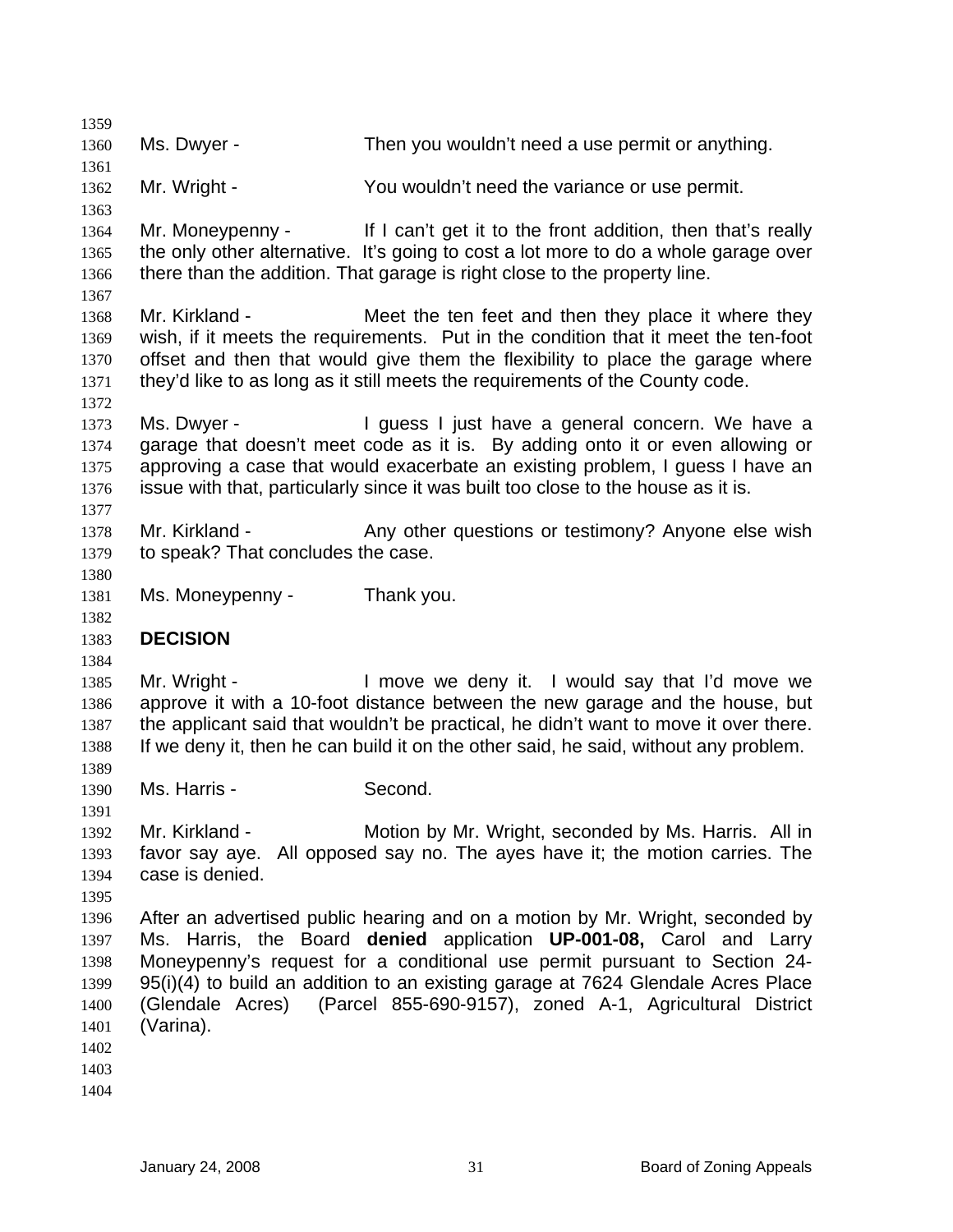1405 Affirmative: Dwyer, Harris, Kirkland, Nunnally, Wright 5 1406 1407 1408 1409 1410 1411 1412 1413 1414 1415 1416 1417 1418 1419 1420 1421 1422 1423 1424 1425 1426 1427 1428 1429 1430 1431 1432 1433 1434 1435 1436 1437 1438 1439 1440 1441 1442 1443 1444 1445 1446 1447 1448 1449 Negative: 0 Absent: 0 **A-001-08 EMERALD LAND DEVELOPMENT** requests a variance from Section 24-95(b)(7) to build a one-family dwelling at 3921 Grayson Street (Providence Park Annex) (Parcel 793-737-0345), zoned R-5, General Residence District (Fairfield). The lot width requirement and total lot area requirement are not met. The applicant has 35 feet lot width and 3,445 square feet total lot area, where the Code requires 50 feet lot width and 6,000 square feet total lot area. The applicant requests a variance of 15 feet lot width and 2,555 square feet total lot area. Mr. Kirkland - All right, sir, if you would raise your right hand and be sworn in. Mr. Blankinship - The Do you swear the testimony you're about to give is the truth and nothing but the truth so help you God? Mr. Baker - I do. Mr. Kirkland - Please state your name for the record, sir. Mr. Baker - Mark Baker, Baker Development Resources. I'm here representing Emerald Land Development who is the contract purchaser. Really quickly I have this presentation. I have also handed out a few items. This presentation is included in those and there is also another exhibit, which is a letter I'll reference in a moment. The property is 3921 Grayson Street. The subdivision is Providence Park Annex. It's Lot 22. It's in the Fairfield District and the request is for a variance to permit the construction of a single-family dwelling. There are two issues, a variance for lot area and lot width. Three thousand four hundred and forty-five square feet exist; six thousand required. That's a 2,555-square foot deficit on lot area. From a lot width standpoint, 35 exists and 50 are required, which is a 15-foot deficit. We submitted drawings for the house, which are included in the paperwork. It's an infill lot in an existing subdivision. The subdivision was platted in 1916 and the lot is consistent in size with others in the subdivision. The majority of the lots in the subdivision were sold and developed as single lots. That was the case with this lot which was, in fact, sold as a single lot. There was no zoning ordinance at the time of the subdivision so there was no requirement for lot width or area at that time, and it was platted as such as a legal lot of record. The BZA recently approved a similar variance that was for 334 Grayson, Lot 32. In looking at the subject property, there's an abutting lot to the north which is vacant, and an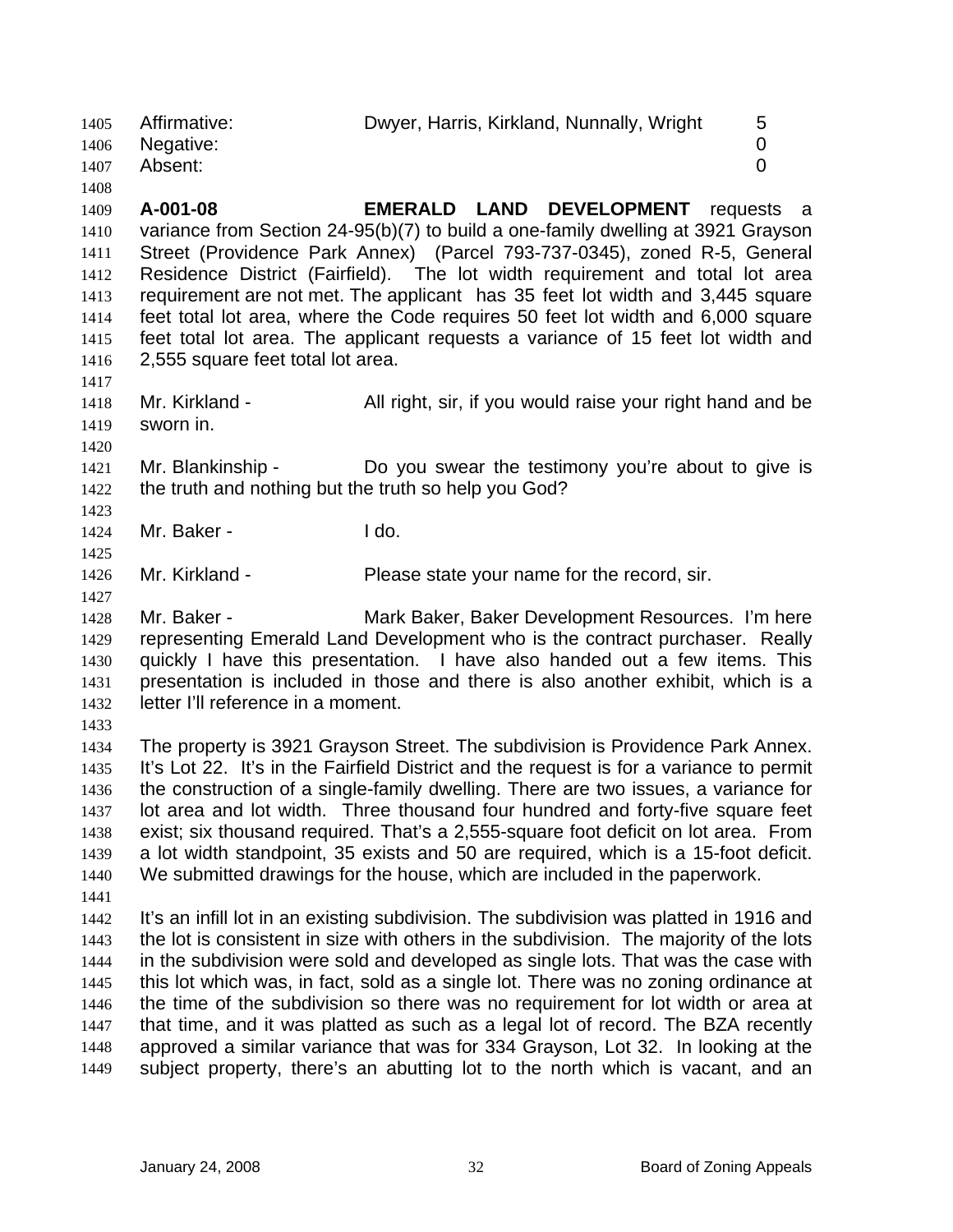abutting lot to the south which is developed with a single-family dwelling. To the east, there is a multi-family dwelling complex. I believe it's called Belmont Court. 1450 1451

1452

1453 1454 1455 1456 1457 1458 With regard to the vacant lot to the north, the first exhibit is a letter from Napier Realtors which discusses repeated attempts at contacting the owner, so an attempt has been made to purchase that property with the idea that consolidation of those properties might alleviate the need for a variance. You'll see that's sort of a theme through the staff's comments, which we understood. We have tried to purchase that and have been unable to, or rather my client has tried to.

1459

1460 1461 1462 1463 1464 1465 1466 1467 Looking at the evaluation criterion that was laid out by the Virginia Supreme Court, the first one is the threshold question. Does zoning interfere with all reasonable beneficial use of the property taken as a whole? Staff's comment was that, generally, yes. The property was zoned separately since 1916. The property was never combined with adjacent lots. The property taken as a whole, as in the Virginia Supreme Court language, is Lot 22, which is the subject property, and taken by itself as a whole, it's not suitable for any other reasonable beneficial use.

1468

1469 1470 1471 1472 1473 1474 1475 1476 1477 1478 1479 1480 1481 1482 1483 1484 1485 1486 Looking at the three tests. The first test is, is the property affected by exceptional narrowness, shallowness, size, or shape, topographical conditions or other extraordinary situations or conditions. Staff's comments were that it is in fact exceptionally narrow and shallow by today's standards, and their concern about the fact that it's not uncommon in Henrico neighborhoods, particularly older ones, for lots to be sold as pairs and developed as such. We agree with staff that the property is exceptionally narrow and it's shallow by today's standards. As for the combination of the lots, I've indicated they've been unable to acquire to adjacent vacant lot. The threshold established by the Virginia Supreme Court speaks to the property taken as a whole, which is the subject property, and not necessarily the property when combined with the adjacent lot, although that would have been nice in terms of alleviating the need for the approval. We agree that it's not unusual in some other subdivisions to combine lots, but that is actually not necessarily the case in this neighborhood. There are some instances where that's happened, but this is a unique subdivision being an older one. While the combining of some lots has been done to some extent, it's again not the norm. To demonstrate that, I'd like to look historically at how this thing has been developed, meaning Providence Park Annex.

1487

1488 1489 1490 1491 1492 1493 1494 1495 Exhibit #2 here is double lots versus single lots. What I've done is gone and looked. There are 27 single-family dwellings that have been constructed in Providence Park Annex. Twenty of those were in the County and seven were developed in the City. The pink houses are the homes that were developed on double lots. What you'll see is that five of those homes were developed in the County, three of those in the City, and of the total number of homes that were built, 25% of them in the County were developed on double lots and 29% overall were developed on double lots.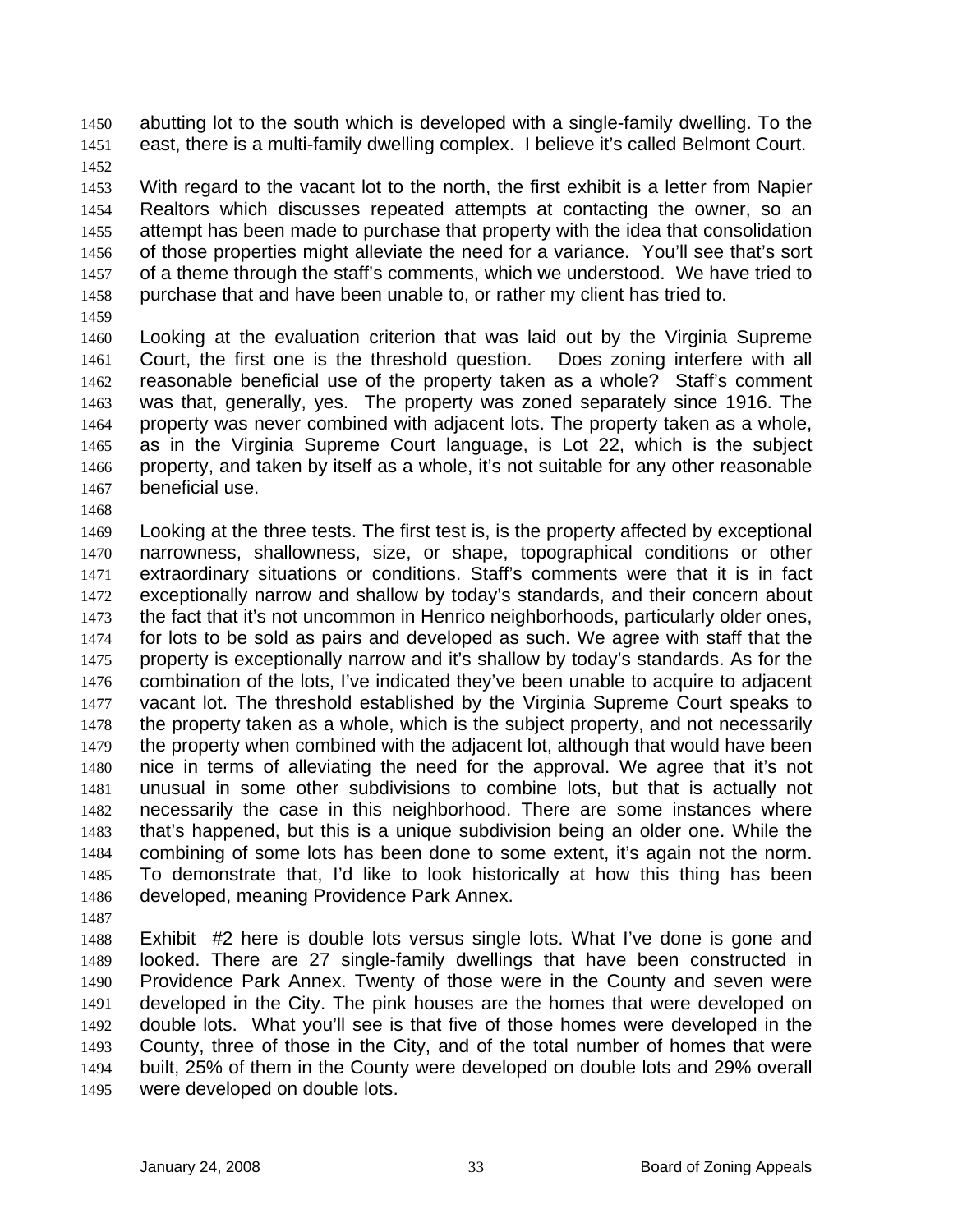1497 1498 1499 1500 1501 1502 Looking at the single-family dwellings that are on a single lot, as what we're proposing, you have 15 units in the County. That's 75% of the homes in this subdivision were built on a single lot as platted. Nineteen overall, including the City. That's 75% in the County and 70% for the City. I did put a star. #334, Lot #32 is where construction of a single-family dwelling on a single lot occurred, the same house that we're proposing today that was approved by the BZA.

- 1504 1505 1506 Ms. Dwyer - You didn't include the other houses on the other side of Loudon Street in your calculations, what's labeled Stratford Village. They look like they're on large lots.
- 1507

1503

1496

1508 1509 1510 1511 1512 1513 1514 1515 Mr. Baker - The Muslim of this included they were not part of this subdivision, which was built, generally sold and developed as single-family dwellings on single lots. I have another slide you can look at in a second, but the homes that were built on double lots were built years after. You're talking about the late 20's into the 30's for most of the single-family dwellings on a single lot, and then getting into actually the 80's for some of the development that was single-family dwellings on double lots.

- 1516 1517 1518 Ms. Dwyer - There's a recent trend where all the development's been on double lots. In the 20's, they were under 35 and then with more modern development, they've been on double lots.
- 1520 1521 1522 Mr. Baker - Think you could say that there is probably a trend that would support that. I don't know if I have all the details in terms of all the dates, but I have a slide that may help you look at that in a second.
- 1523

1519

1524 Ms. Dwyer - Looking at the housing styles, that would seem to be true.

1525 1526

1527 1528 1529 1530 1531 1532 1533 1534 1535 1536 1537 1538 1539 1540 1541 Mr. Baker - Chay. So, historically, the majority of the single-family dwellings were built on single lots. There are 12 vacant lots, so what about those vacant lots moving forward? That's this slide. What I've done is—Just to get a sense. There are 12 vacant lots. Ten are in the County and two are in the City. The vacant lots, which as single lots have homes on either side for which there is no opportunity for consolidation or combination, are yellow. There are three of those in the County, five total. That represents 41% of the 12 outstanding lots in the subdivision. That's really the most common situation at 41%. As for vacant lots that are side-by-side, I broke those into two categories. The first one is vacant lots, same owner. These are definitely suitable for combination. If that one comes in, I'd fully expect that that person would be able to do that. There are four of those lots. You have 3927, which is up in the far right-hand corner, and an adjacent lot. You also have 326, which is actually adjacent to a lot that's in the City, but they're both under the same ownership. In those two instances, it's very clear cut, very easy to combine. Where the question mark comes in is on 328,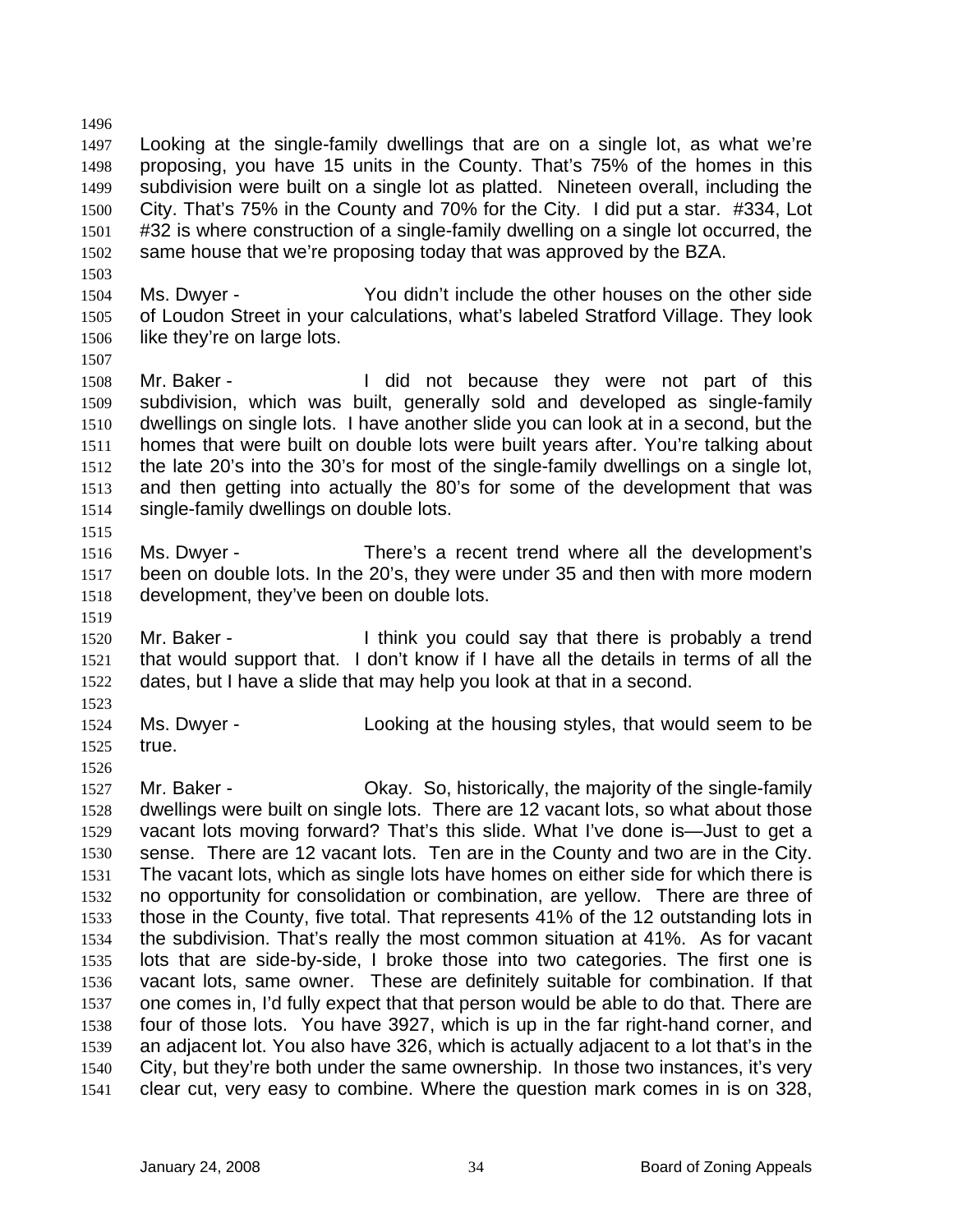the subject property, and 3923 where we have separate owners. In the case of 3921, we've made an attempt to contact that adjacent property owner without any luck. What I would want you to take from that, I guess, would be that moving forward, if the properties are to be fully developed as contemplated by the original subdivision, in every case, and in fact in perhaps the majority of cases, that consolidation or combination may not be possible. 1542 1543 1544 1545 1546 1547

1548

1549 1550 1551 1552 1553 1554 1555 1556 1557 1558 1559 1560 1561 Getting into item #2, a variance will not be of substantial detriment to the adjacent property and the character of the district will not be changed. Staff said unlike the west side of the street where most of the individual lots are 35-foot wide lots and contain dwellings—Basically what they're saying is that on the western side of the street, you typically have single-family dwellings on a single lot and on the eastern side, not necessarily the case. They've been combined to a greater extent. What I've done there is just looked at a bird's eye view of the neighborhood just to give you a better feel of what's actually happening out there. I think there are just a couple of corrections. I don't think it really matters, but the staff had said there were six houses on the east side of street; there are, in fact, five and that they were all built on double lots. Four of those five, which is 3913 through 3919, were, in fact, built on double lots, but 3911 was, in fact, built on a single lot in 1937.

1562

1563 1564 1565 1566 1567 1568 1569 1570 1571 1572 1573 1574 1575 1576 1577 1578 1579 1580 1581 1582 1583 1584 At any rate, I guess what I'd like to look at is the relationship between 3911 and 3913. 3911 was a ranch that was built in 1937. It is a 777-square-foot footprint on a comparable, the same size lot. Yet, in 1982, 3913 Grayson was constructed and that's a 1377-square-foot ranch. The ranch is situated on the site in such a way that it doesn't necessarily give any greater setback than the single-family on the single lot. Clearly, 3911 was there first and yet in a much more modern time in 1980's, it didn't deter the construction of the 1,377-squarefoot ranch. If having a single-family dwelling on a single lot was a detriment to the property, I would suggest that if it was that kind of a nuisance, that it would have deterred the construction of the ranch that was built in 1982. I think the comparison can be made to the subject property and 3919 Grayson, except in this instance, instead of talking about a 777-square-foot footprint next to a 1,377 square-foot footprint on the same size lots, we're talking about 486-foot-square footprint, which is smaller, will have less impact, and take up less of that lot, next to a 980-square-footprint, which is a smaller home on that double lot. I would argue that from a negative impact standpoint, there would be less in that existing condition than exists on the same street. Certainly, when you look across the street, you can see that the homes on 330 through 346 Grayson were built on single lots and they're 540 to 940 square-foot footprints. Those homes all occupy a greater portion of the lot than we're suggesting for this new house. Again, you see the lot where the most recent BZA authorization, 334 Grayson, was granted.

1585 1586 1587 Finally, number three. Well, I think the other thing I would talk about in terms of negative impact is you really have to consider the market. I asked my client. They did a little bit of research. They looked at home sales over the last seven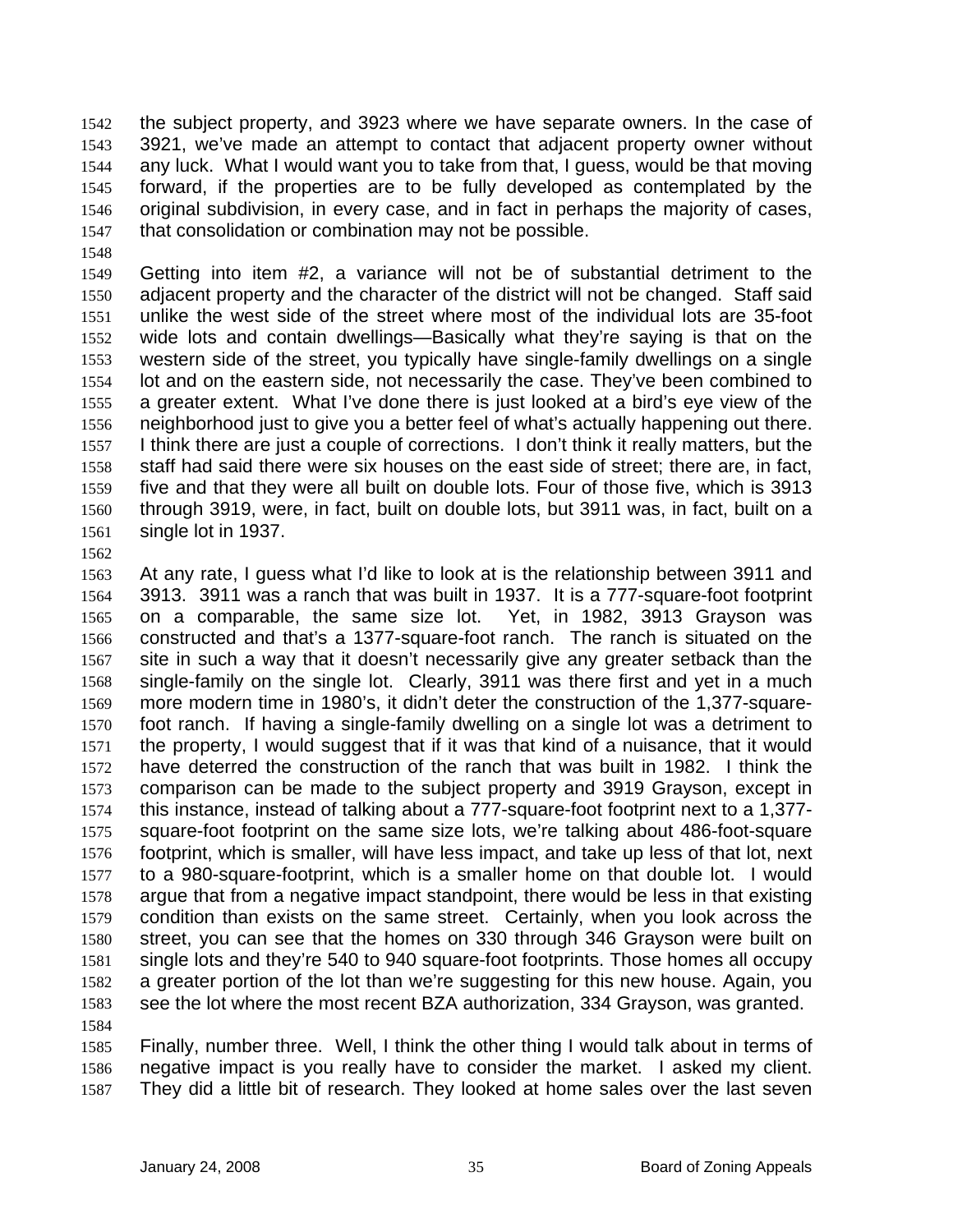years. There must have been some lots mixed into this, but the average price is \$49,564 and the median price is \$34,650 and the maximum sale price of 160,000. I would ask what kind of a negative impact could a new home and a homeownership opportunity have in that environment? I think you also have to consider the proximity of the multi-family dwellings that have been built to the east in close proximity to this home as well, this home site and the existing homes. 1588 1589 1590 1591 1592 1593 1594

1596 1597 1598 1599 1600 1601 1602 1603 1604 1605 1606 Finally, going into number three. Again, is the condition or situation of the property concerned not of so generally recurring in nature as to make reasonably practical the formulation of a general regulation to be adopted as amended in the ordinance. There's more discussion by staff about the idea of combining the vacant lot. I would fully agree and I've seen that throughout the County it's not uncommon in older neighborhoods to see lots doubled up and constructed upon. This was a subdivision that was clearly envisioned as smaller homes on smaller lots. It was built to a great extent in that same fashion. Here's a lot where we have made an attempt to combine with the adjacent lot and not been able to. We'd just like to go back in and build consistent with the what the original intent was.

1608 1609 1610 1611 1612 1613 In summary, the inability to combine the lots doesn't diminish the ability to demonstrate the hardship, in our opinion. We're dealing with a single lot taken as a whole for which there is no use without a variance. The three tests are met, when considered in the unique context of this subdivision, which was originally sold and developed predominantly as single-family dwellings on single lots. I thank you for your time.

1614

1624

1626

1629

1631

1607

1595

1615 1616 1617 1618 1619 1620 Ms. Harris - The setback for 3919, is that the same as the subject property will be? Mr. Baker - The Muslim Chaven't been out to measure it, but eyeing it up, it appears to be—

1621 1622 Ms. Harris - The about the same?

1623 Mr. Baker - The Same ballpark.

1625 Mr. Kirkland - The Any other questions?

1627 1628 Ms. Dwyer - You haven't been refused the adjacent lot, it's just a matter of not being able to find the person or to—

1630 Mr. Baker - The Yes ma'am.

1632 1633 Ms. Dwyer - So, it's possible to get that lot. There's no house on it, just maybe a little more work.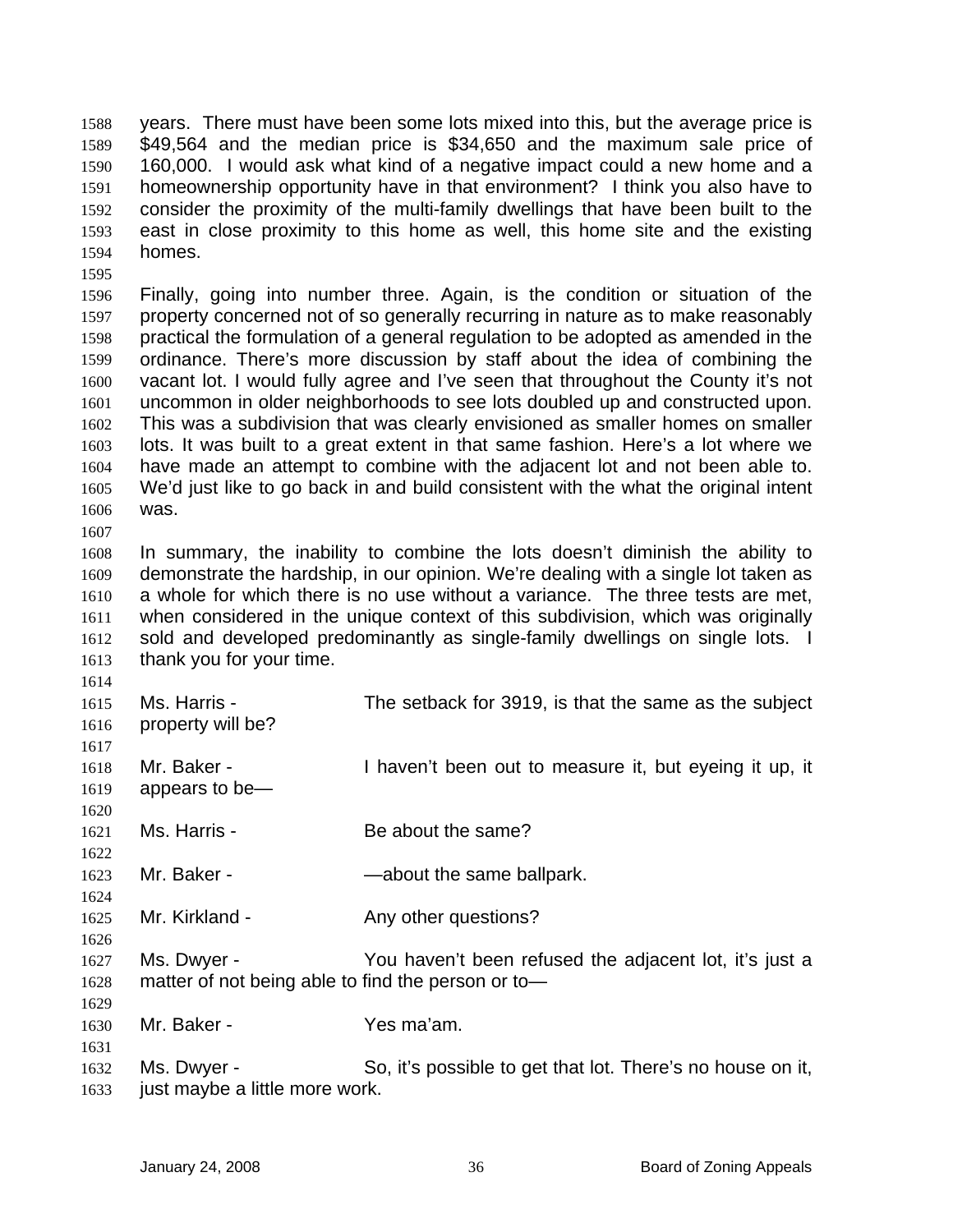Mr. Baker - That's right. I don't know how much work they've put in. The realtors have indicated they made multiple attempts. Mr. Wright - What's the size of that 3923? Does it show us here? Mr. Baker - Thelieve it's the same size. Mr. Kirkland - Another identical lot. Mr. Baker - Yes. They're all typically 35 by-Mr. Wright - The It looks bigger than 39. Mr. Kirkland - It looks a little bigger on your drawing. Mr. Baker - This CRS is not always accurate in terms of the size of the lots. Mr. Wright - Do you think that's still— Mr. Baker - The package, there's an actual plat. Mr. Blankinship - It says that it's 35 by 98-1/2. Mr. Kirkland - Same size. Mr. Wright - The How about 3927? Is that a buildable lot without a variance? Mr. Blankinship - There are two lots combined there on one tax parcel and the two lots taken together would be buildable. Mr. Wright - 3927 is two lots. Mr. Blankinship - Yes sir. Ms. Dwyer - I guess my concern, too, is the precedent that we're setting because you already have a variance for 334. That had two houses on either side, so that really wasn't reasonable to assume that you could acquire an additional lot. Here, there is a possibility because there is the vacant lot and then there are two more lots. My concern is if we allow this house to built on this 35 foot lot, we have three more in a row here that could be asked for. What did you say, we have 12 total vacant lots in this area?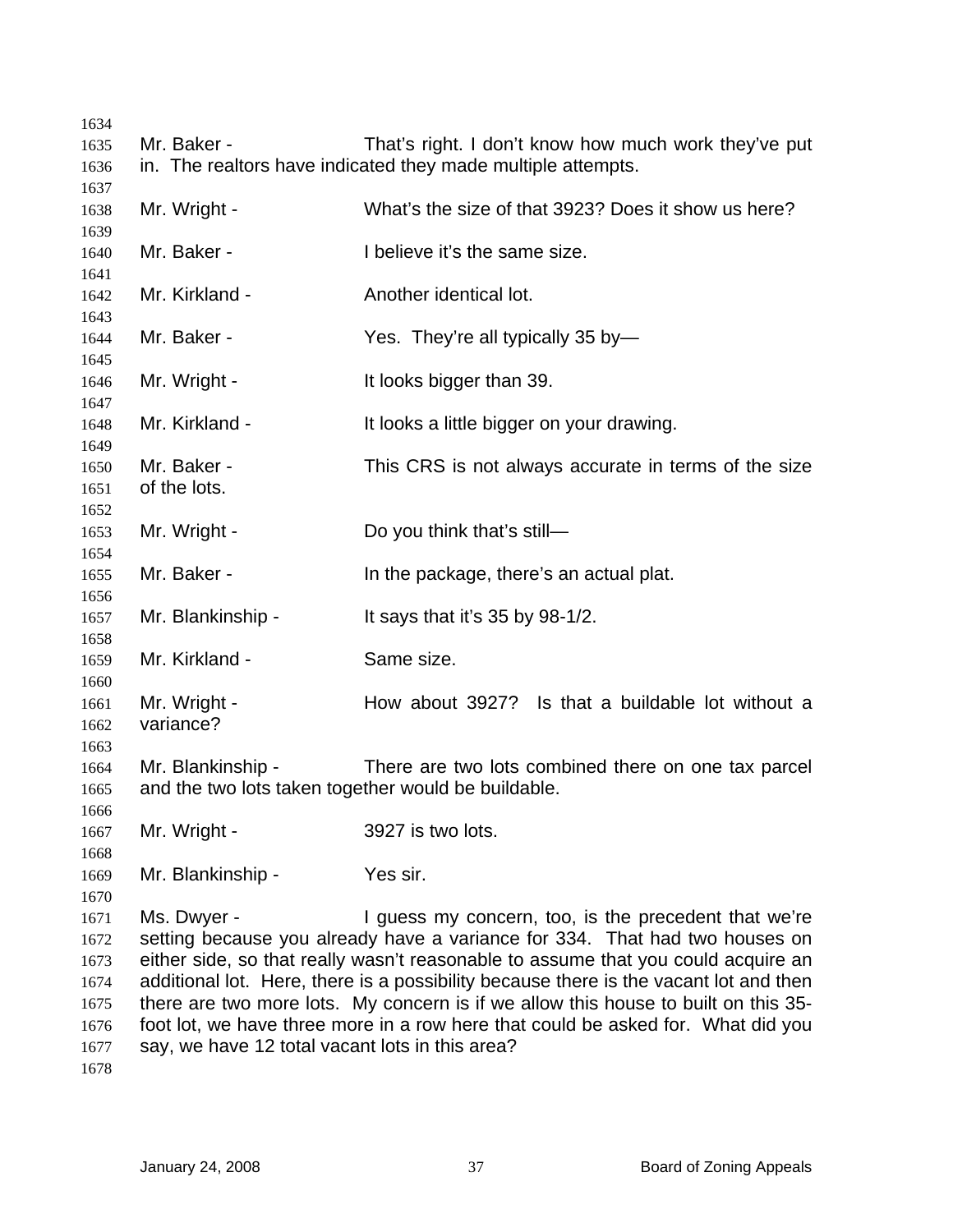Mr. Baker - There are 12 total vacant lots and I think—I would suggest that there would be a maximum of three where—Again, we've taking about 3927 was two lots and it's reflected in the assessor's record as one parcel from what I understand. 1679 1680 1681 1682

1684 1685 1686 Ms. Dwyer - What would keep one from coming in and building two houses instead of one and getting a variance for both of those once we've set this precedent?

1687 1688 1689 1690 1691 1692 1693 1694 1695 1696 1697 1698 1699 1700 1701 1702 1703 1704 1705 1706 1707 1708 1709 Mr. Baker - I guess it would depend on how it was worded. It's a situation where the unique situation is that typically in the County you would be n a situation where you'd expect these things to be combined. Clearly, this is a neighborhood that was—There are subdivisions that when they were developed, you don't see any single lots in there and yet every house is on a double lot. I don't think that was the case here so I think it's a unique situation in that they were sold as single lots. You have a bunch of single lots hanging around out there that, what are you going to do with them. Are you going to force the adjacent neighbors to deal with them? Is that really the intent of the Virginia Supreme Court and that hardship regulation that you could go to that extent? You're probably talking about three where you could argue. I think if it was phrased the right way, you could indicate that this is only being done because these were sold as individual lots initially and there's really no way to put the pieces together in terms of making these people combine them and develop them. Now, when you're talking about the owner of 3927, it's not an issue there when it's 9316 and the adjacent lot is in the City. It might not be an issue there either. You might be talking about three lots. Clearly, with, what is it, 4843 and 38, there's definitely an issue there and they're very similar to 334. I'd still argue countywide that those are pretty unique lots. It's just the nature of the way the development occurred. This really isn't unusual. If you go across the border, in fact if you look at the history of cases in the City of Richmond, this, to me, feels much more like a City of Richmond case.

1710

1715

1683

1711 1712 1713 1714 Mr. Wright - Just for the sake of argument, if the owner of 3923 categorically refused to convey anything to this lot it looks like to me that they're in a box. Ms. Dwyer, your concern is you want to have some evidence that they cannot purchase 3923.

1716 1717 1718 1719 1720 1721 1722 1723 Ms. Dwyer - Well, I think as a practical matter, somebody wrote a letter and they didn't get a response. Somebody called and didn't get an answer. I just know my neighbor wanted a strip of property next to him that was owned by some heir, distant heir in England. The builder couldn't do it and another owner couldn't do it. He managed to do it. He just put the effort into it and managed to get a 50-foot lot. I'm just concerned about the precedent because all the houses on this side of the street are on double lots. If we allow this variance, then I don't see how we could refuse a variance for 3923, 3927, or 0355.

1724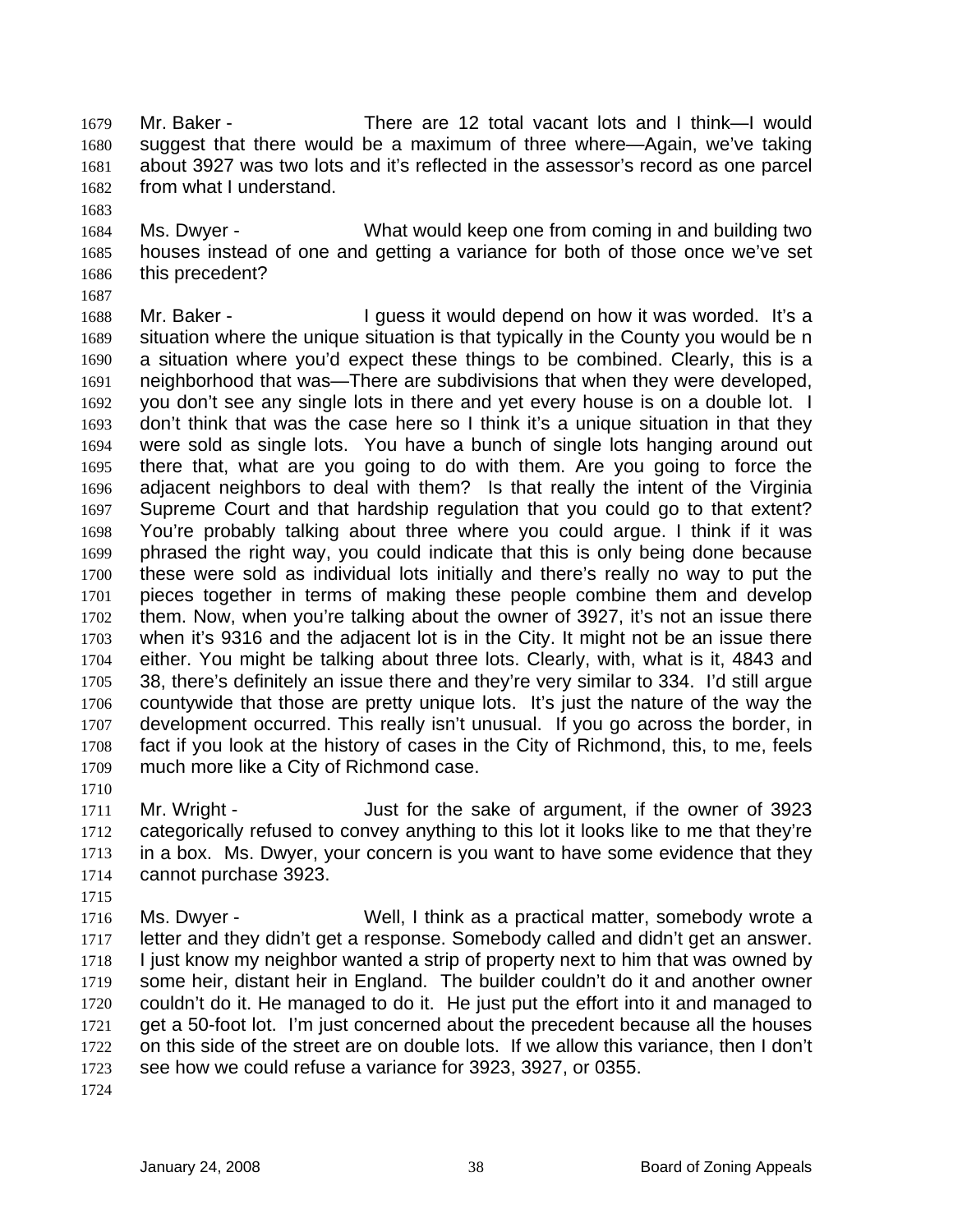Ms. Harris - All of the houses are not on double lots across the street. Remember— 1725 1726 1727 1728 1729 1730 1731 1732 1733 1734 1735 1736 1737 1738 1739 1740 1741 1742 1743 1744 1745 1746 1747 1748 1749 1750 1751 1752 1753 1754 1755 1756 1757 1758 1759 1760 1761 1762 1763 1764 1765 1766 1767 1768 1769 1770 Ms. Dwyer - No, not across the street, but on this side of the street they appear to be on double lots. Mr. Baker - There's one on a single. Ms. Dwyer - Yes, the one on the end, but certainly in this row. Ms. Harris - I think if we go by the Code, we talk about reasonable use of the lot as a whole, we can't say a lot and the lot adjacent to it and the lot adjacent to that. If it's feasible, if you can locate the owner, I think that we have to apply the Code to this case, too. The mere fact that it was 1916 when this subdivision was mapped up tells me that you might be dealing with some heirs who are not even living now. Mr. Wright - It's owned by a Christian charity it says. Evidently, Richmond Christian Charities owned that lot, 3923. Ms. Harris - They don't have the owner there? I know the Christian Charities' owner is deceased; he's been deceased for years. His wife is, too. Mr. Wright - Who is the Richmond Christian Charities? It looks like some sort of organization, isn't it? Ms. Harris - Yes, but— Mr. Kirkland - Who is paying the taxes? Let's just put it that way. Who is paying the taxes? Mr. Baker - The Believe they're listed on there, RCC, but I don't know— Mr. Blankinship - They're probably tax-exempt. Mr. Nunnally - You say they tried to get in touch with them and the telephone was disconnected. Did anybody go to where the Christian Charities is located? Mr. Baker - The Can't answer that question. Mr. Nunnally - You can't answer that. Mr. Baker - The Can't answer that question.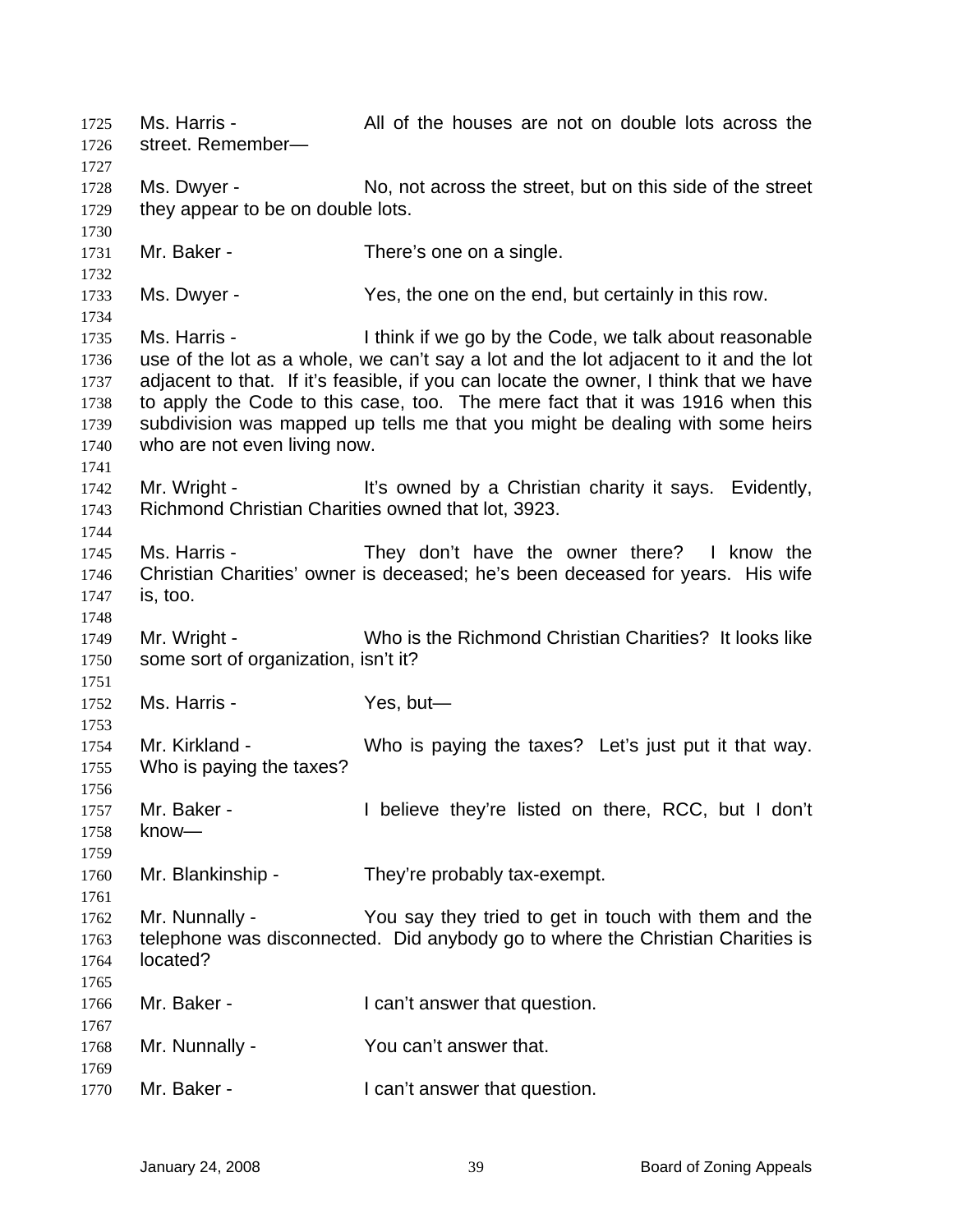1771 1772 1773 1774 1775 1776 1777 1778 1779 1780 1781 1782 1783 1784 1785 1786 1787 1788 1789 1790 1791 1792 1793 1794 1795 1796 1797 1798 1799 1800 1801 1802 1803 1804 1805 1806 1807 1808 1809 1810 1811 1812 1813 1814 1815 1816 Mr. Kirkland - Ms. Harris? Ms. Harris - I'm just wondering if my function will allow me to do some detective work and find out, but I don't think that that is our mission. Mr. Wright - There is an issue here, I think it would be the ability to purchase the adjacent lot. If they cannot purchase the adjacent lot, I think we are bound to approve this because there is no reasonable use of the property. It's been there since 1916. It doesn't need to be a constitutional issue here. Mr. Kirkland - **Do you think in 30 days you could come back with a** legal document that would show that you legitimately tried other than phone calls and hang-ups and letters? Something that we could say you've done everything you can do, or the developer or the real estate agent has done everything he can do legally and therefore we would have something to hang our hat on to either approve or deny. Mr. Baker - I think that's fair. This realtor that they're dealing with is the same one who, from what I understand, got this piece of property. If they're able to come in and speak to what they've done and perhaps try a few more times and see what else they can do. Mr. Kirkland - Who did they purchase this property from? Mr. Baker - They're a contract purchaser from Ms. King, I believe is her name. Mr. Kirkland - **Okay.** Mr. Blankinship - Yes, Sandra King. Mr. Kirkland - Sandra King. So she wasn't involved with the Charities. Mr. Blankinship - Right, no. Mr. Kirkland - Chay. Ms. Harris, do you have any problem with that? Ms. Harris - Not at all. Mr. Nunnally - What is the price of the home that you plan on building there? Mr. Baker - I think they plan on being in that 160 range, 155.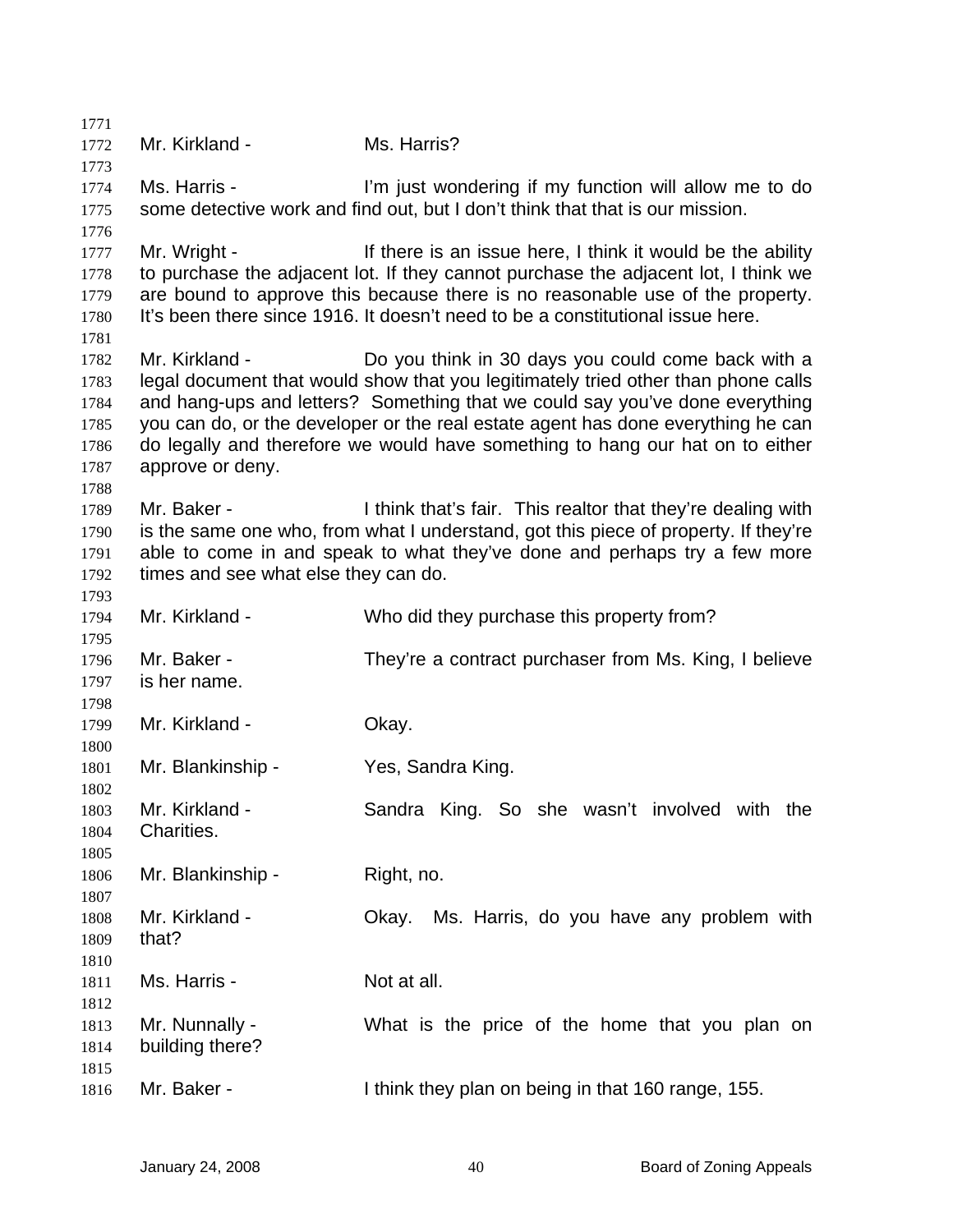| 1817                         |                                                    |                                                                                                                                                              |                |
|------------------------------|----------------------------------------------------|--------------------------------------------------------------------------------------------------------------------------------------------------------------|----------------|
| 1818                         | <b>DECISION</b>                                    |                                                                                                                                                              |                |
| 1819                         |                                                    |                                                                                                                                                              |                |
| 1820                         | Mr. Kirkland -                                     | Would you like to make a motion, Ms. Harris?                                                                                                                 |                |
| 1821                         |                                                    |                                                                                                                                                              |                |
| 1822                         | Ms. Harris -<br>days or until the next meeting.    | Yes. I do wish to move that we defer this case for 30                                                                                                        |                |
| 1823<br>1824                 |                                                    |                                                                                                                                                              |                |
| 1825                         | Mr. Blankinship -                                  | February.                                                                                                                                                    |                |
| 1826<br>1827                 | Ms. Harris -                                       | Until the February meeting.                                                                                                                                  |                |
| 1828<br>1829                 | Ms. Dwyer -                                        | Second.                                                                                                                                                      |                |
| 1830                         |                                                    |                                                                                                                                                              |                |
| 1831<br>1832<br>1833         | Mr. Kirkland -<br>deferred.                        | Motion by Ms. Harris, seconded by Ms. Dwyer. All in<br>favor say aye. All opposed say no. The ayes have it; the motion carries. It's been                    |                |
| 1834                         |                                                    |                                                                                                                                                              |                |
| 1835                         | Mr. Baker -                                        | Can I ask one last question?                                                                                                                                 |                |
| 1836                         |                                                    |                                                                                                                                                              |                |
| 1837                         | Mr. Kirkland -                                     | Yes.                                                                                                                                                         |                |
| 1838<br>1839<br>1840         | Mr. Baker -                                        | Just to clarify in terms of what you're looking for.                                                                                                         |                |
| 1841<br>1842                 | Mr. Kirkland -                                     | Ask Mr. Blankinship. He'll give you the official word.                                                                                                       |                |
| 1843<br>1844                 | Mr. Baker -                                        | Okay. Thank you very much.                                                                                                                                   |                |
| 1845<br>1846                 | Mr. Kirkland -                                     | Thank you.                                                                                                                                                   |                |
| 1847<br>1848                 |                                                    | After an advertised public hearing, A-001-08, Emerald Land Development, has<br>been deferred until the February 28, 2008 meeting at the applicant's request. |                |
| 1849<br>1850                 | Affirmative:                                       | Dwyer, Harris, Kirkland, Nunnally, Wright                                                                                                                    | 5              |
| 1851                         | Negative:                                          |                                                                                                                                                              | 0              |
| 1852                         | Absent:                                            |                                                                                                                                                              | $\overline{0}$ |
| 1853                         |                                                    |                                                                                                                                                              |                |
| 1854                         | Mr. Kirkland -                                     | I believe we have some minutes.                                                                                                                              |                |
| 1855                         |                                                    |                                                                                                                                                              |                |
| 1856<br>1857<br>1858         | Mr. Wright -<br>can do about that?                 | I have a correction to make. One concern I have is<br>the number of references to unintelligible in these minutes. Is there anything we                      |                |
| 1859<br>1860<br>1861<br>1862 | Mr. Blankinship -<br>microphones while they speak. | Get closer to your microphones. Every transcriptionist<br>we've had has suggested that members sometimes lean away from their                                |                |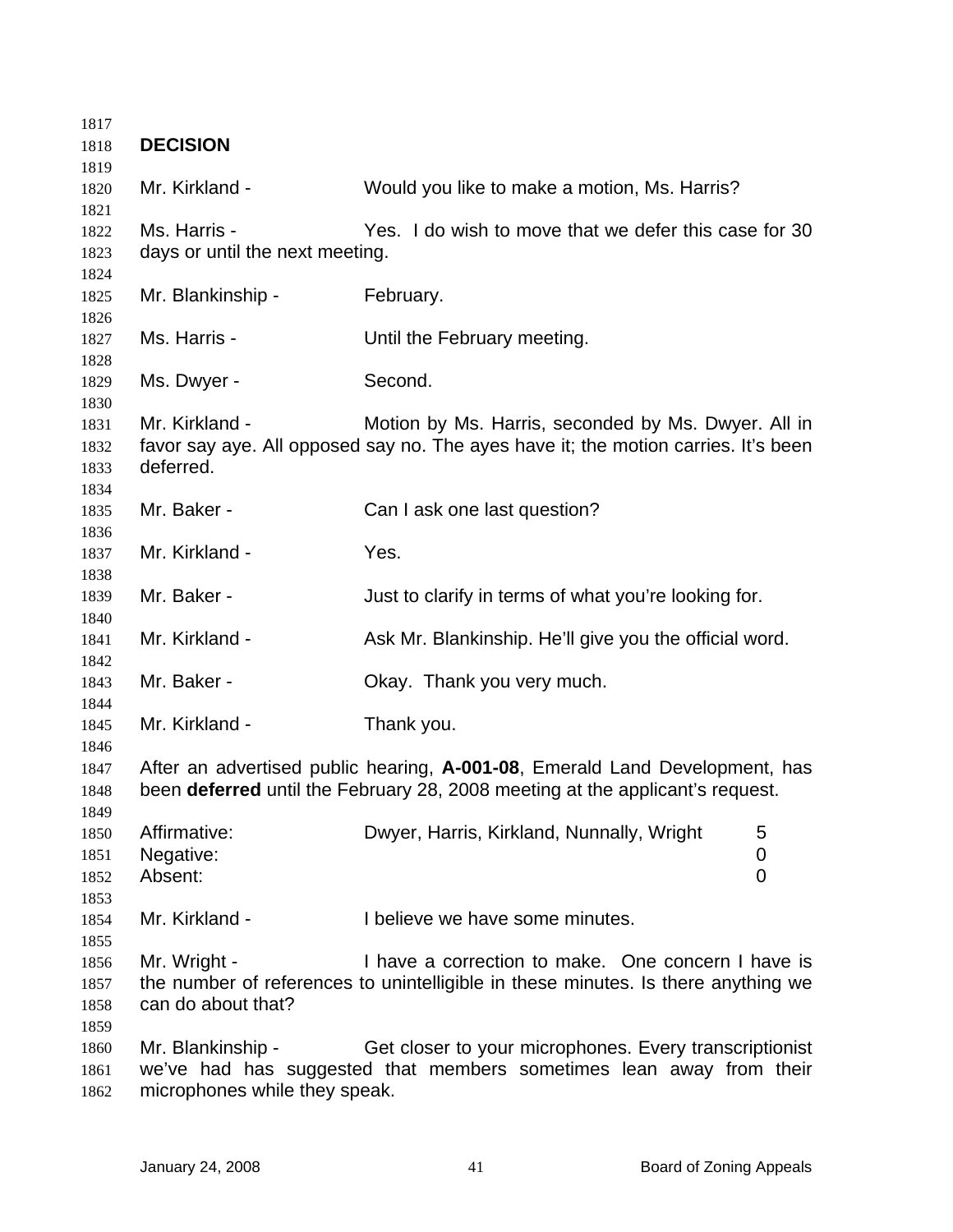| 1863         |                                             |                                                                              |
|--------------|---------------------------------------------|------------------------------------------------------------------------------|
| 1864         | Mr. Wright -                                | There is so much of it. I never had seen as much of it                       |
| 1865         | as in this batch of minutes.                |                                                                              |
| 1866         |                                             |                                                                              |
| 1867         | Mr. Blankinship -                           | I know we had some problems with this recording.                             |
| 1868         |                                             |                                                                              |
| 1869         | Mr. Wright -                                | Yes.                                                                         |
| 1870         |                                             |                                                                              |
| 1871         | Mr. Kirkland -                              | Yes, I see that.                                                             |
| 1872         |                                             |                                                                              |
| 1873         | Mr. Wright -                                | That may have helped.                                                        |
| 1874         |                                             |                                                                              |
| 1875         | Mr. Blankinship -                           | That may be related to that, I'm not sure. Carla, have                       |
| 1876         | you had any problem hearing us today? Okay. |                                                                              |
| 1877         |                                             |                                                                              |
| 1878         | Mr. Wright -                                | I have a correction on page 85.                                              |
| 1879         |                                             |                                                                              |
| 1880         | Mr. Nunnally -                              | Eighty-five.                                                                 |
| 1881         |                                             |                                                                              |
| 1882         | Mr. Wright -                                | Line 3845, if I can find it. There is no page 85, is                         |
| 1883         | there?                                      |                                                                              |
| 1884         |                                             |                                                                              |
| 1885         | Mr. Kirkland -                              | Yes there is.                                                                |
| 1886         |                                             |                                                                              |
| 1887         | Ms. Harris -                                | Next to the last page.                                                       |
| 1888         |                                             |                                                                              |
| 1889         | Mr. Wright -                                | I must have pulled it out of here because I don't have                       |
| 1890         | it. Do you see in line 3845?                |                                                                              |
| 1891         |                                             |                                                                              |
| 1892         | Mr. Gidley -                                | [Off mike.] It says [unintelligible].                                        |
| 1893         |                                             |                                                                              |
| 1894         | Mr. Blankinship -                           | Yes.                                                                         |
| 1895         |                                             |                                                                              |
| 1896         | Mr. Wright -                                | That's pretty obvious.                                                       |
| 1897         |                                             |                                                                              |
| 1898         | Mr. Kirkland -                              | Thank you, Paul.                                                             |
| 1899         |                                             |                                                                              |
| 1900         | Ms. Dwyer -                                 | I had one on page 80. I think it's just a typo. Line                         |
| 1901         |                                             | 3645. Instead of "owner," it should be "owned." "Cox is wholly owned by," as |
| 1902         | opposed to "owner by."                      |                                                                              |
| 1903<br>1904 | Mr. Wright -                                | 3645?                                                                        |
| 1905         |                                             |                                                                              |
| 1906         | Ms. Dwyer -                                 | Yes.                                                                         |
| 1907         |                                             |                                                                              |
| 1908         | Mr. Nunnally -                              | Yes, that would be "owned."                                                  |
|              |                                             |                                                                              |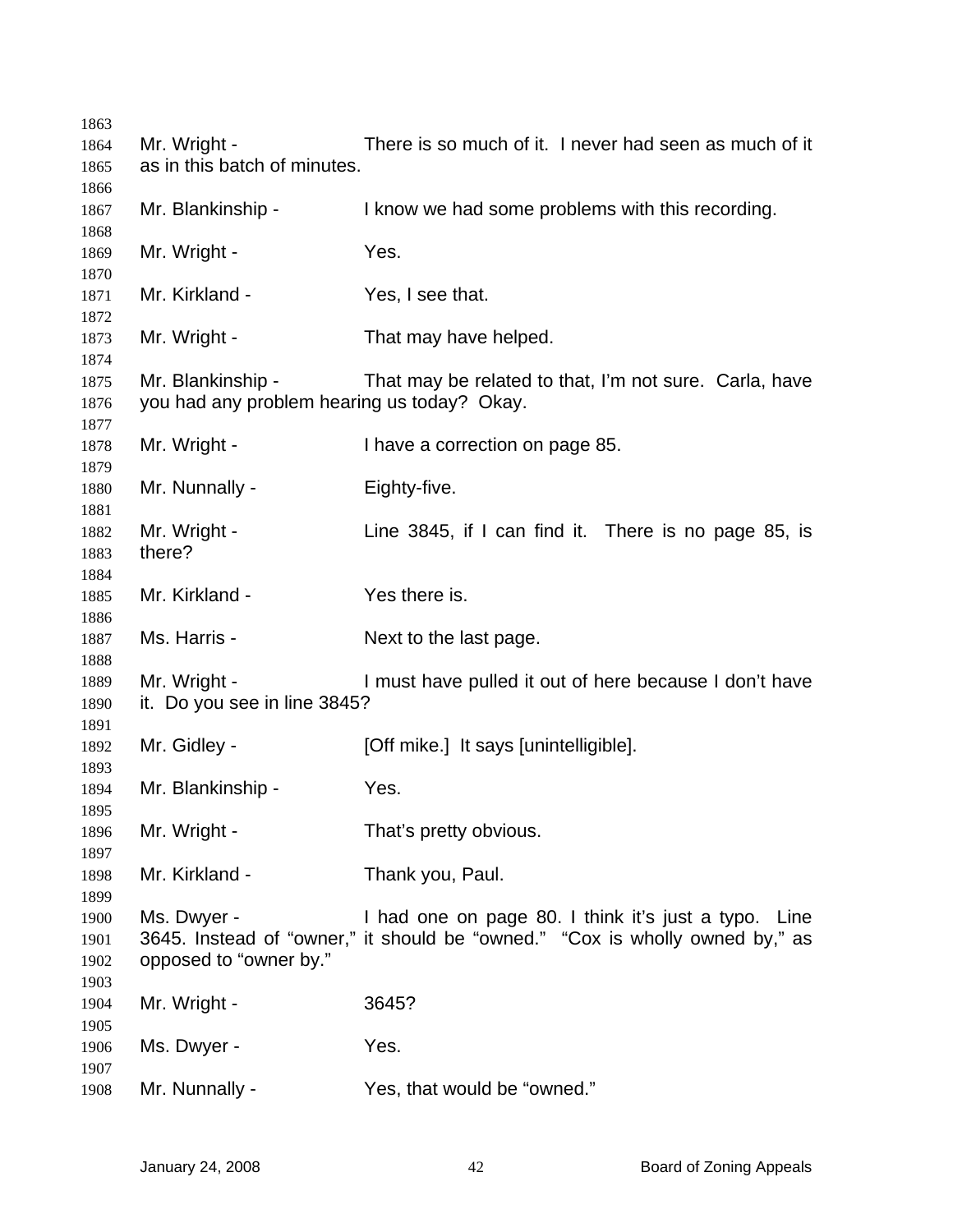Ms. Harris - Chipage 24, line 1046. I want to delete the word t-he, comma, and the "a." Mr. Gidley - **[Off mike.] What line, Ms. Harris?** Ms. Harris - The 1046 on page 24. Mr. Gidley - [Off mike.] Okay. Ms. Harris - Delete "t-h-e comma a." Mr. Kirkland - The Any other changes? Ms. Dwyer - On the summary of the last case for which there were no minutes, I was trying to look back at my notes and see what I may have mentioned. I think I did mention the size of the parcel, that it was a 61-acre parcel, that the pool house would be virtually invisible and that the existing houses, the existing dependency has historic value or historic interest. That was in my notes. I think I got it out. If not, it's in the staff report. Mr. Gidley - **[Off mike.] Okay.** Ms. Dwyer - The Music Lif we could just—I wanted to have facts to justify the motion. Mr. Kirkland - Any other changes? Can I have a motion to approve the minutes as changed? Ms. Harris - I so move. Ms. Dwyer - Second. Mr. Kirkland - The Motion by Ms. Harris, seconded by Ms. Dwyer. All those in favor say aye. All those opposed say no. The ayes have it; the motion carries. The minutes have been approved as changed. On a motion by Ms Harris, seconded by Ms. Dwyer, the Board **approved as corrected** the **Minutes of the December 20, 2007** Henrico County Board of Zoning Appeals meeting. Affirmative: Dwyer, Harris, Kirkland, Nunnally, Wright 5 Negative: 0 Absent: 0